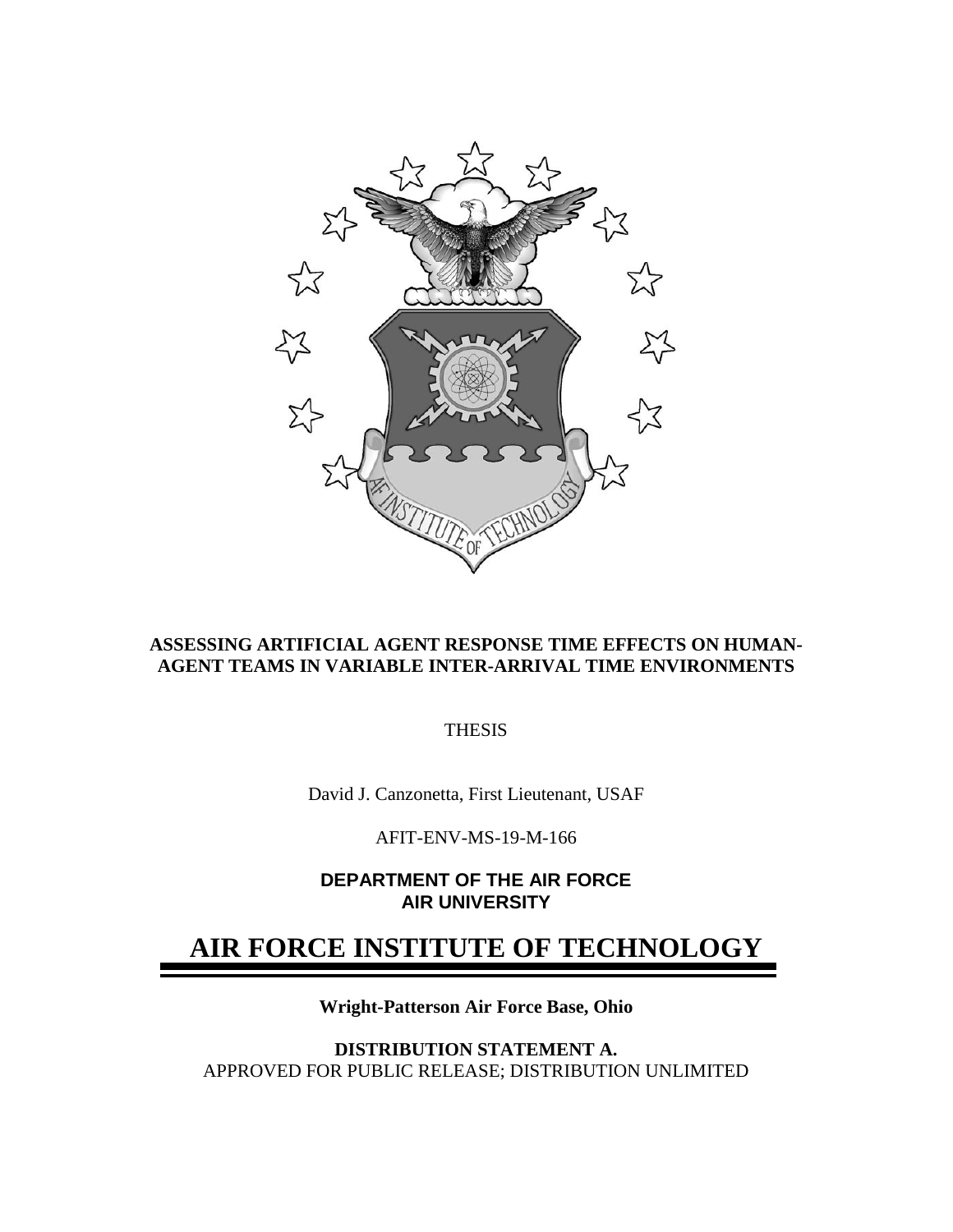The views expressed in this thesis are those of the author and do not reflect the official policy or position of the United States Air Force, Department of Defense, or the United States Government. This material is declared a work of the United States Government and is not subject to copyright protection in the United States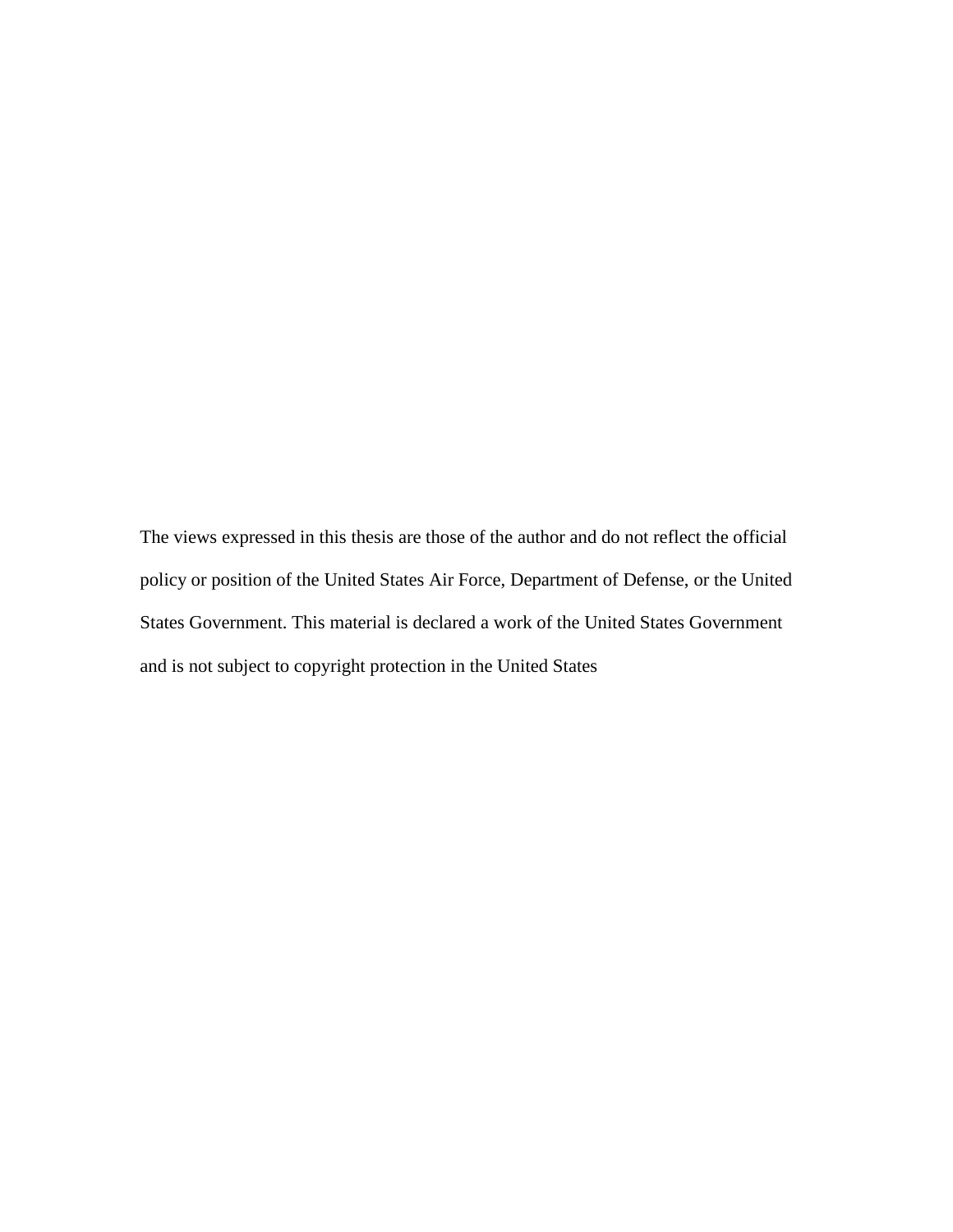AFIT-ENV-MS-19-M-166

# **ASSESSING ARTIFICIAL AGENT RESPONSE TIME EFFECTS ON HUMAN-AGENT TEAMS IN VARIABLE INTER-ARRIVAL TIME ENVIRONMENTS**

# THESIS

Presented to the Faculty

Department of Systems Engineering and Management

Graduate School of Engineering and Management

Air Force Institute of Technology

Air University

Air Education and Training Command

In Partial Fulfillment of the Requirements for the

Degree of Master of Science in Systems Engineering

David J. Canzonetta, BS

First Lieutenant, USAF

March 2019

# **DISTRIBUTION STATEMENT A.** APPROVED FOR PUBLIC RELEASE; DISTRIBUTION UNLIMITED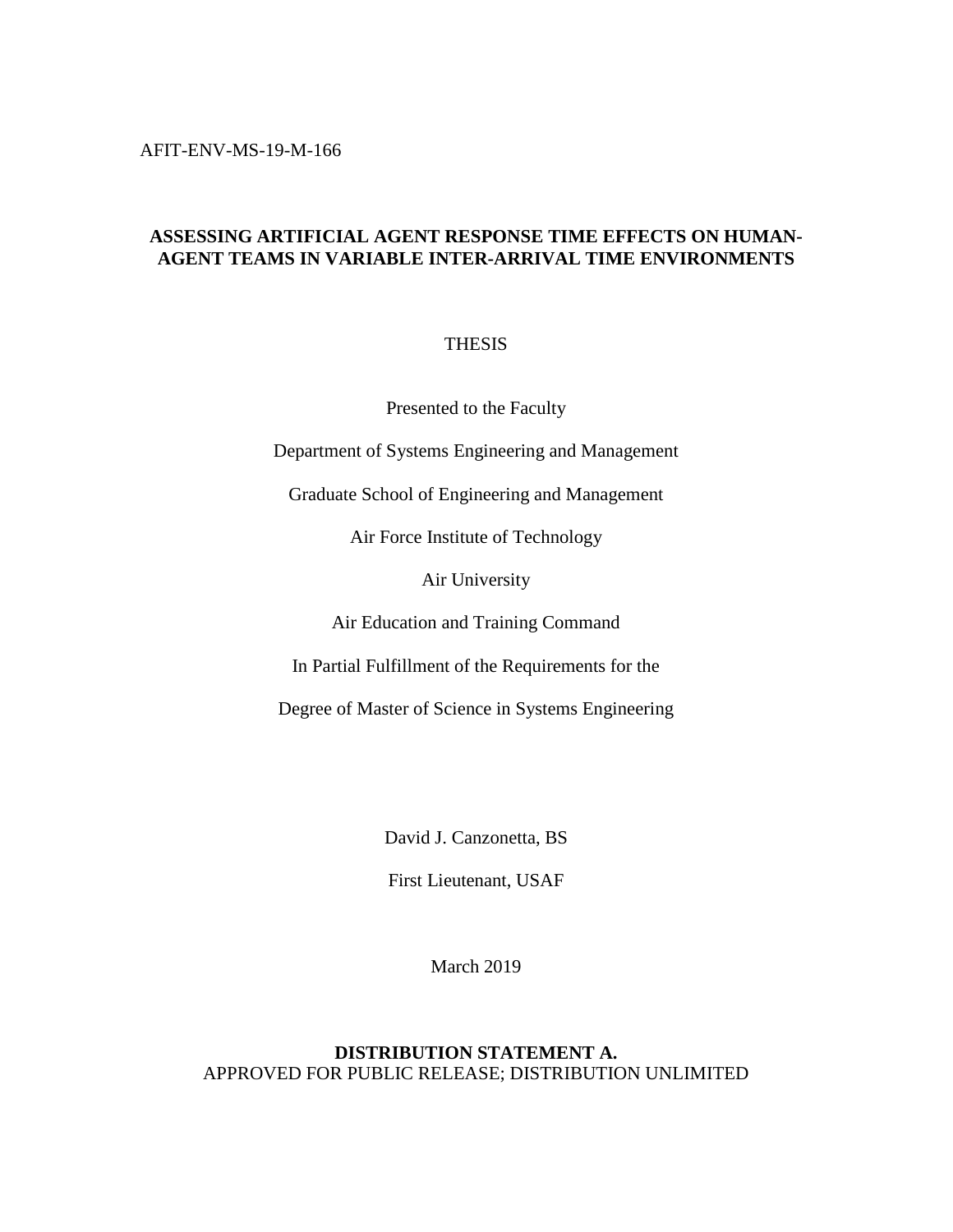# AFIT-ENV-MS-19-M-166

# ASSESSING ARTIFICIAL AGENT RESPONSE TIME EFFECTS ON HUMAN-AGENT TEAMS IN VARIABLE INTER-ARRIVAL TIME ENVIRONMENTS

David J. Canzonetta, BS First Lieutenant, USAF

Committee Membership:

Michael E. Miller, PhD Chair

John M. McGuirl, PhD Member

Gilbert L. Peterson, PhD Member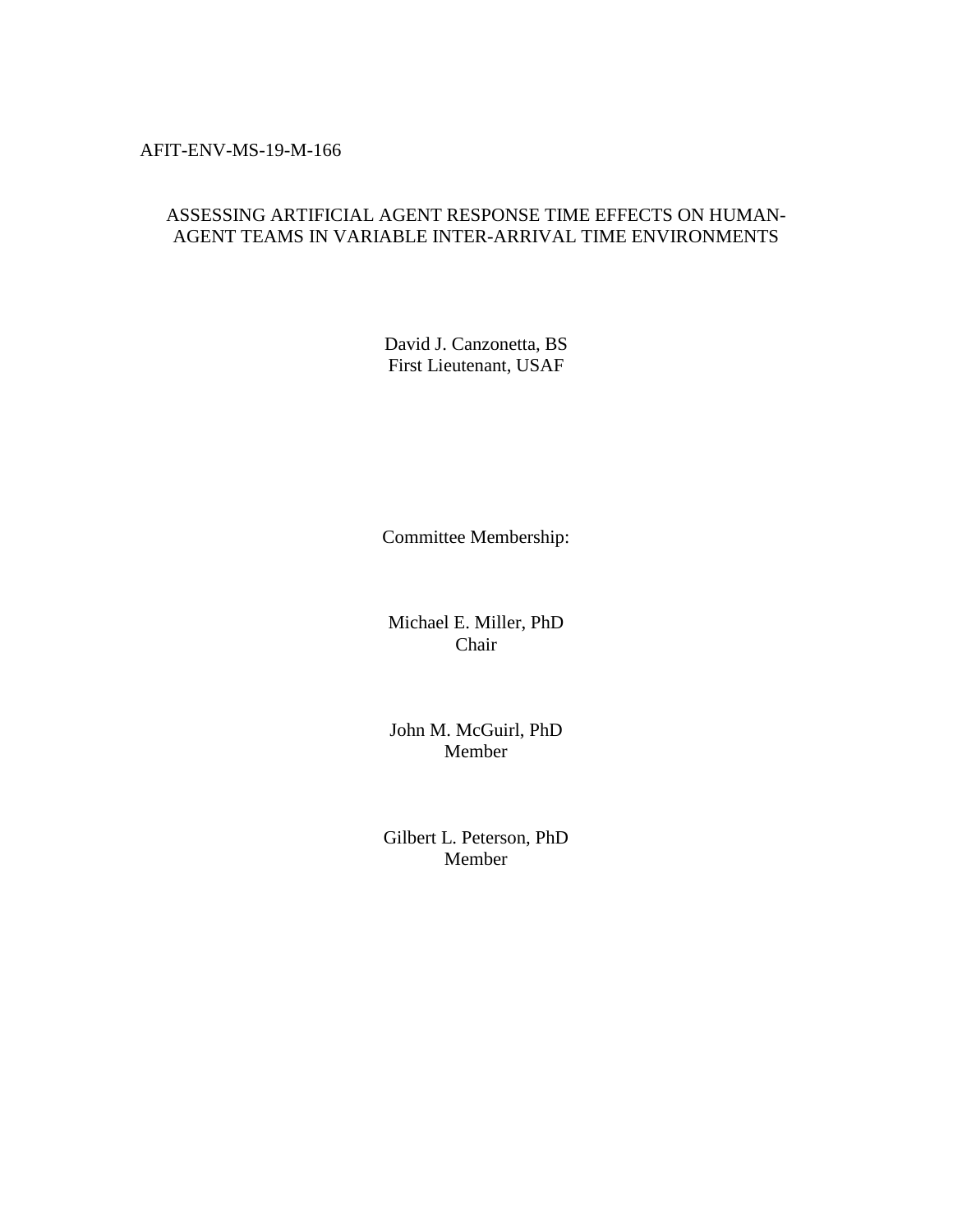# **Acknowledgments**

<span id="page-4-0"></span>I would like to thank my research advisor, Dr. Miller, for his unwavering support during the formulation of this thesis. The timely and honest quality feedback (and there was a lot that I requested) made this work drastically more gratifying. I would also like to thank Dr. McGuirl for the big-picture navigation and guidance of this research at points where I thought it had hit a wall.

David J. Canzonetta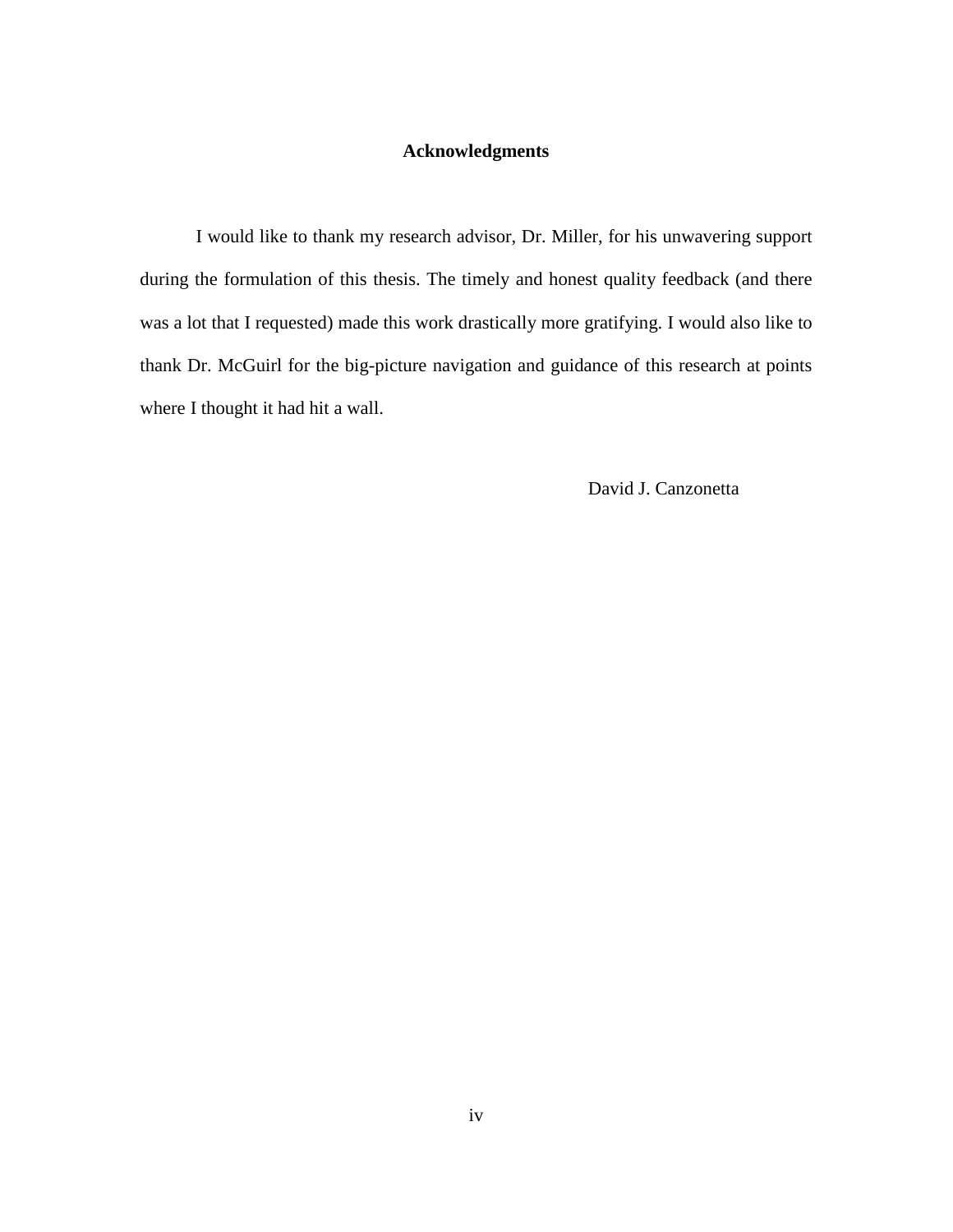# **Table of Contents**

<span id="page-5-0"></span>

| II. Identifying a Possible Function for Artificial Agent Adaptation in Variable Task Rate |
|-------------------------------------------------------------------------------------------|
|                                                                                           |
|                                                                                           |
|                                                                                           |
| III. Adaptive Artificial Agent Response Time Impact on Human-Agent Team                   |
|                                                                                           |
|                                                                                           |
|                                                                                           |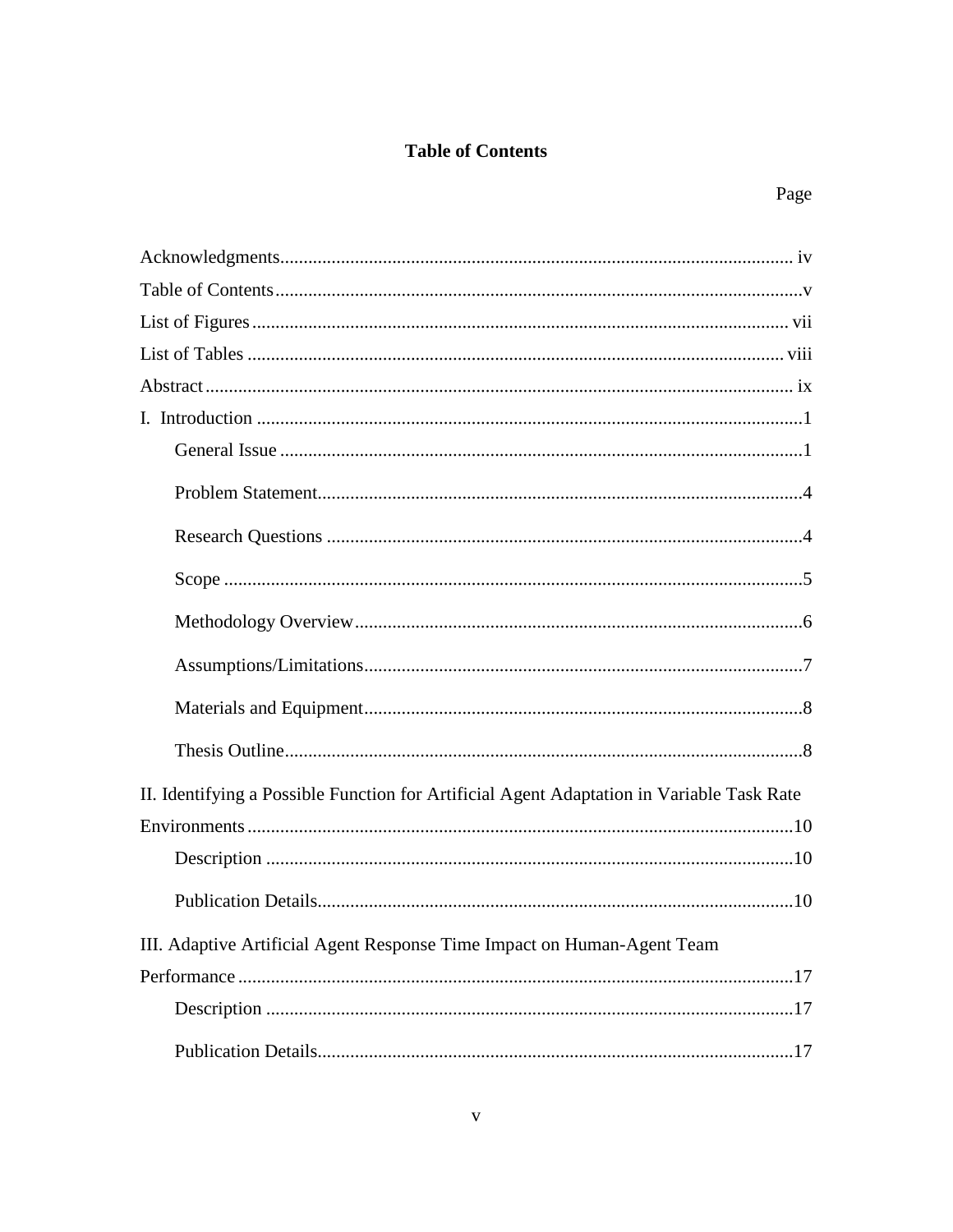| IV. Impact of Artificial Agent Timing in Variable Inter-Arrival Time Environments 23 |  |
|--------------------------------------------------------------------------------------|--|
|                                                                                      |  |
|                                                                                      |  |
|                                                                                      |  |
|                                                                                      |  |
|                                                                                      |  |
|                                                                                      |  |
|                                                                                      |  |
|                                                                                      |  |
|                                                                                      |  |
|                                                                                      |  |
|                                                                                      |  |
|                                                                                      |  |
| Appendix F: Proctor Explanation of Automated Teammate Functionality48                |  |
|                                                                                      |  |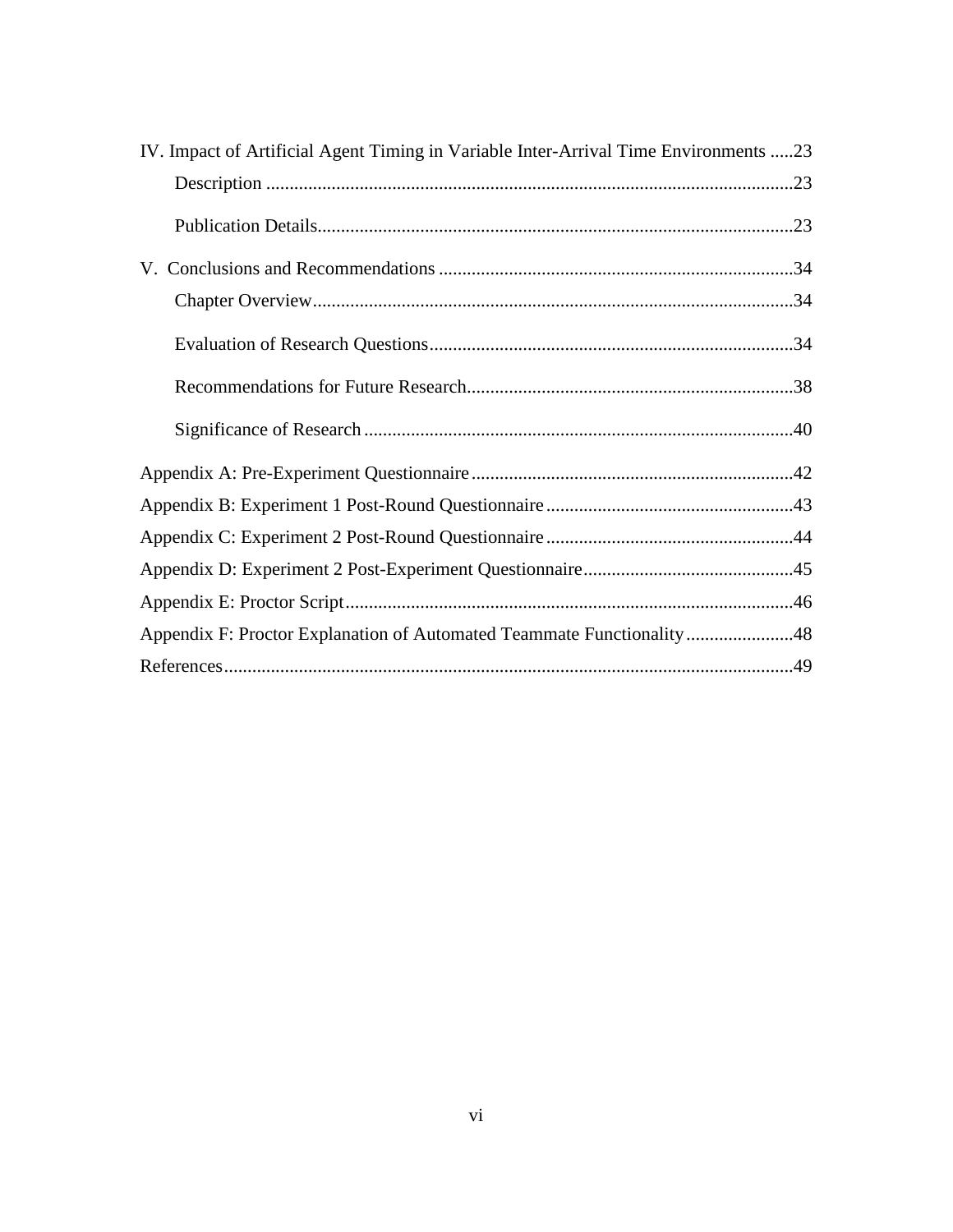# **List of Figures**

<span id="page-7-0"></span>

| Chapter II  |                                                                                                                                      |    |
|-------------|--------------------------------------------------------------------------------------------------------------------------------------|----|
|             | Figure 1: Depiction of Inter-Arrival Time (IAT) and Agent Response                                                                   | 13 |
| Chapter III |                                                                                                                                      |    |
|             | Figure 1: Graph depicting workload based on type of ART teammate                                                                     | 20 |
| Chapter IV  |                                                                                                                                      |    |
|             | Figure 1: Depiction of Inter-Arrival Time (IAT) and Agent Response<br>Time (ART) points sampled during Experiment 1 with generalized | 26 |
|             | Figure 2: Experiment 1 results as a function of independent variables                                                                | 27 |
|             |                                                                                                                                      | 28 |
|             | Figure 4: Inter-arrival time (IAT) as a function of Game Time                                                                        | 29 |
|             | Figure 5: Mean score for interaction of teammate type and instruction                                                                | 29 |
|             | Figure 6: Mean sum of normalized workload responses for interaction of                                                               | 30 |
|             | Figure 7: Mean percentage of maximum score for interaction of                                                                        | 30 |
|             | Figure 8: Mean percentage of maximum score for interaction of teammate                                                               | 31 |
|             | Figure 9: Mean human draws per ship for interaction of teammate type                                                                 | 31 |
|             |                                                                                                                                      |    |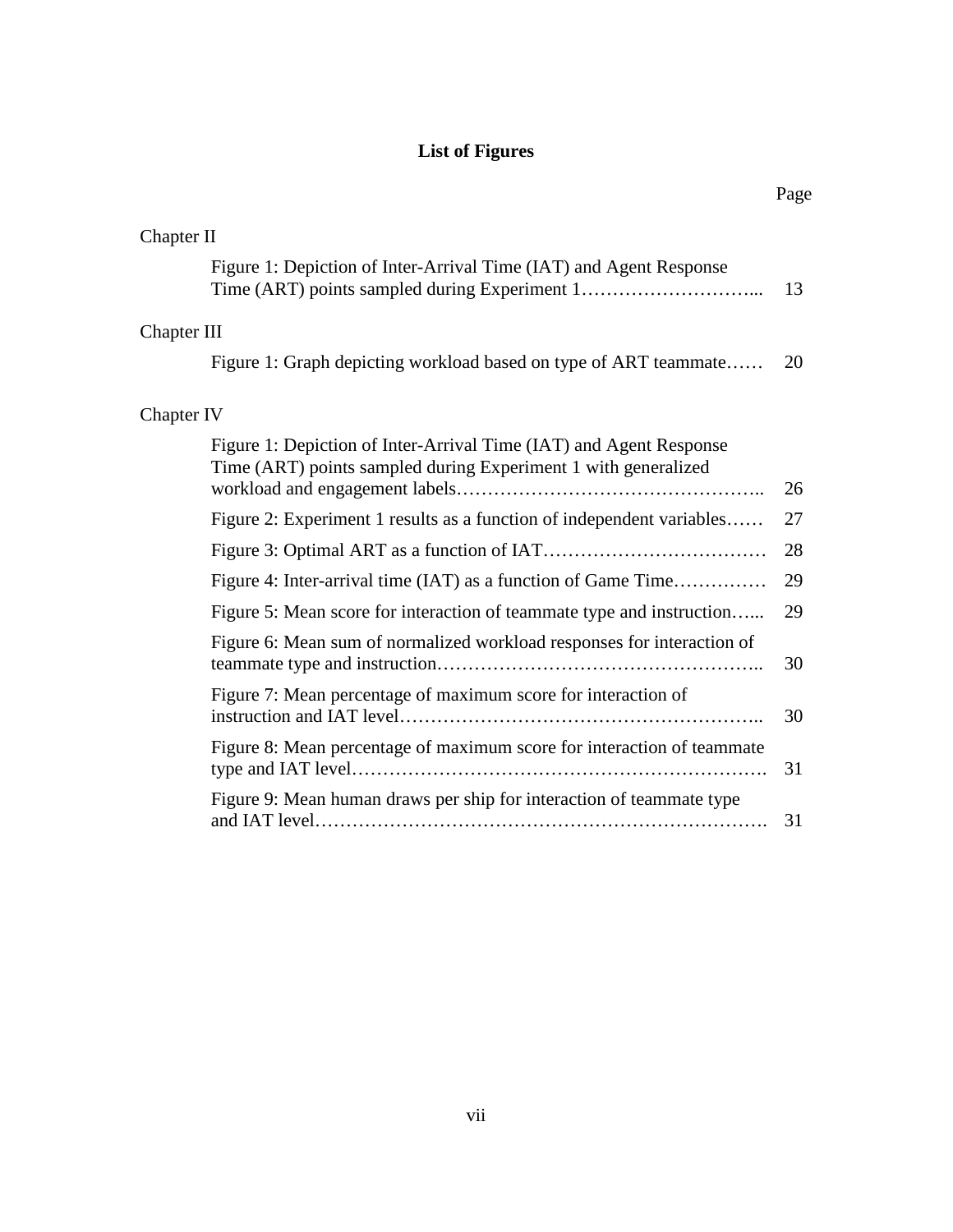# **List of Tables**

<span id="page-8-0"></span>

|                                                                   | Page |
|-------------------------------------------------------------------|------|
| Chapter II                                                        |      |
|                                                                   |      |
| Chapter IV                                                        |      |
| Table I: Correlations between independent and dependent variables | - 27 |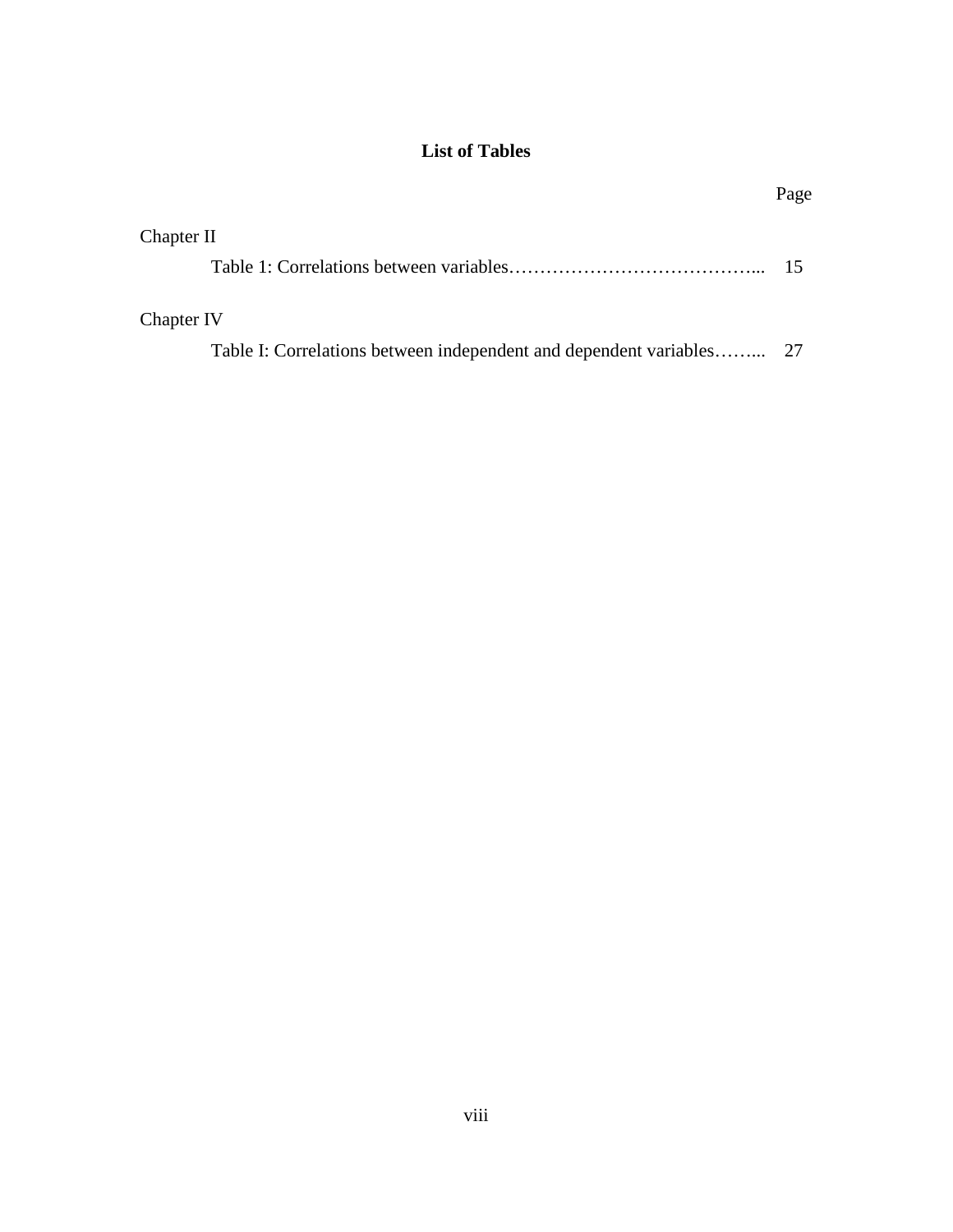#### <span id="page-9-0"></span>**AFIT-ENV-MS-19-M-166**

#### **Abstract**

Autonomous systems have gained an expanded presence within the Department of Defense (DoD). Furthermore, the DoD has clearly stated autonomous systems must extend the capabilities of their human operators. Thus, the exploration of strategies for effective pairing of humans and automation supports this vision. Previous research demonstrated that the time at which an automated agent assumes a task for its human teammate, or agent response time (ART), affects human-agent team performance, human engagement, and human workload. However, in this research environment, the time between subsequent tasks appearing to the human-agent team, or inter-arrival time (IAT), remained constant. Variable IAT environments more accurately reflect real-world operational environments. Previous research also maintained ART at a fixed level. Additionally, the effect of human understanding of automated teammate actions on human-agent team performance remains unknown.

This thesis attempts to analyze the effect of an agent with adaptive ART that varies based on current IAT on human-agent team performance, human engagement, and human workload. Additionally, it seeks to determine the implication of agent predictability to the human. This thesis explores these issues in three phases. First, a method and development of a variable ART function for use in future phases is presented. Second, a study of a variable ART teammate against a fixed ART teammate highlights the significance of providing detailed agent instruction to the human. Third, analysis of instruction and type of agent teammate across an entire input IAT function and at different IAT levels is conducted. This work establishes key factors for adaptive ART function implementation.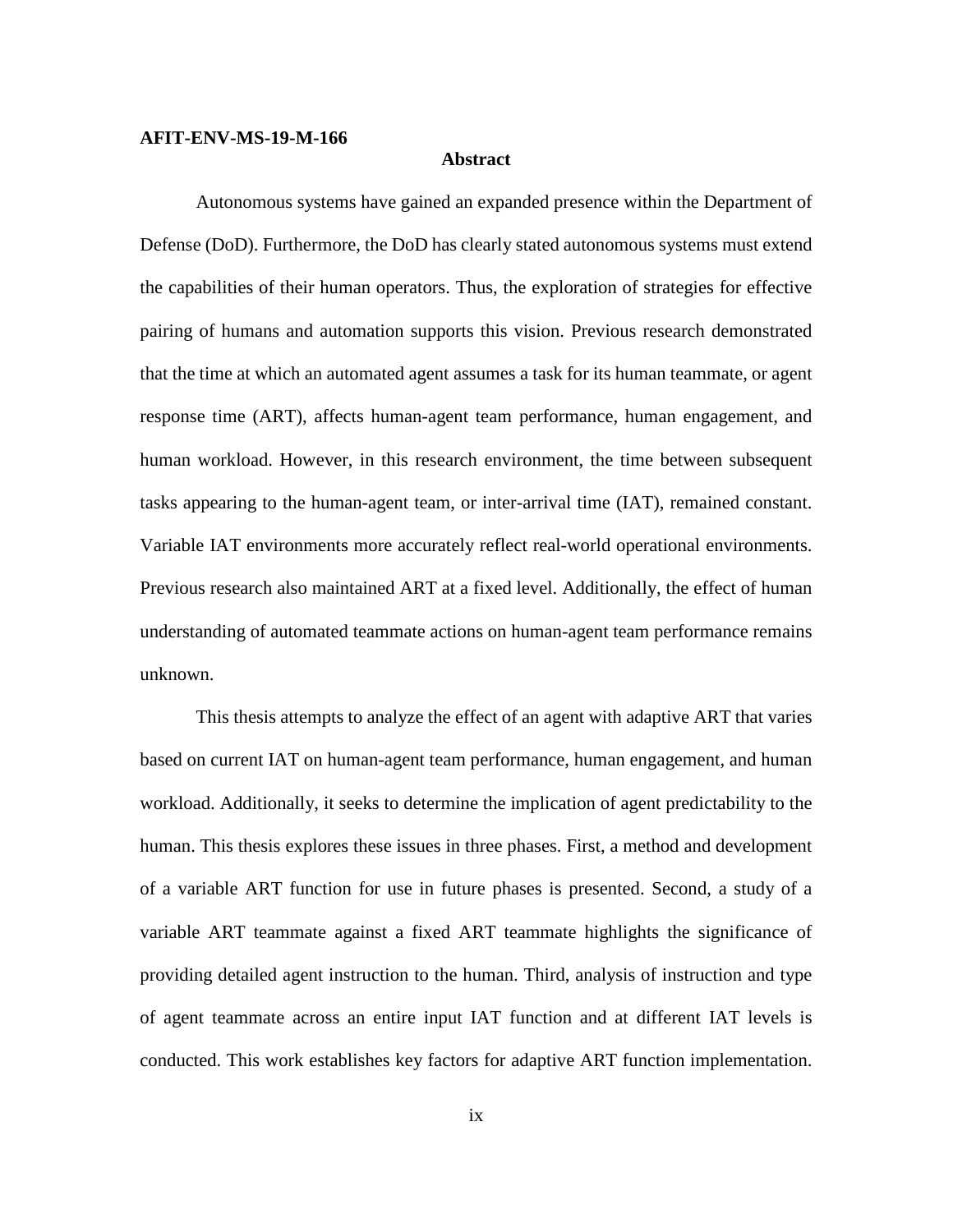Based on specific IAT changes, the current research demonstrates that adaptive ART can boost human-agent team performance and manipulate human engagement. Furthermore, predictability of agent action in variable IAT environments is a desired system attribute.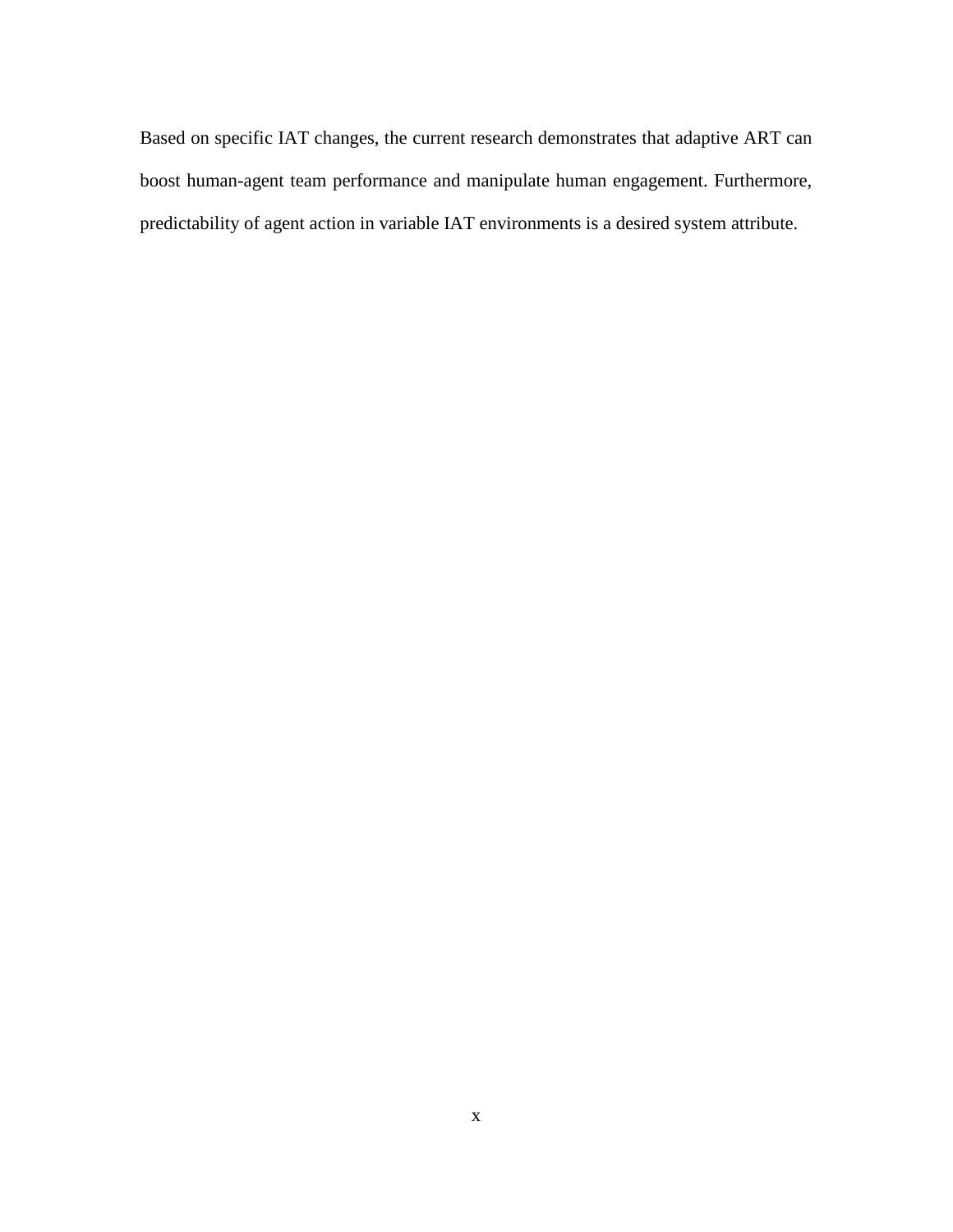# **ASSESSING ARTIFICIAL AGENT RESPONSE TIME EFFECTS ON HUMAN-AGENT TEAMS IN VARIABLE INTER-ARRIVAL TIME ENVIRONMENTS**

## **I. Introduction**

# <span id="page-11-1"></span><span id="page-11-0"></span>**General Issue**

Autonomous systems promise the ability to boost the pace of operations, decrease frivolous labor costs, reduce operational launch time, increase operational reliability, and remove the human operator from imminent danger (Department of Defense: Defense Science Board, 2012; Endsley, 2015). As illustrated in the fiscal year 2018 (FY18) Department of Defense (DoD) budget, the benefits of autonomous systems impact the domains of ground, maritime, and air (Gettinger, 2017).

Autonomous systems have gained an expanded presence within the DoD. For example, the FY18 Unmanned Aerial Vehicle (UAV) development budget in the DoD totaled \$6.97 billion and represented a five-year high (Gettinger, 2017). The DoD spent a total of \$34.6 billion developing unmanned systems from fiscal year 2013 to FY18 (Gettinger, 2017). Furthermore, the Unmanned Systems Integrated Roadmap 2017-2042 demonstrates the DoD intent to increase emphasis on unmanned systems (Fahey & Miller, 2017). Additionally, the United States Air Force (USAF) has explored the concept of creating a UAV that can serve as a wingman for a fighter aircraft (Kearns, 2015). DoD autonomous systems can also take the form of ground-based systems. For instance, the Army's BigDog project existed to create a robotic mule to carry the packs of ground soldiers (Raibert, Blankespoor, Nelson, & Playter, 2008). Although high noise factors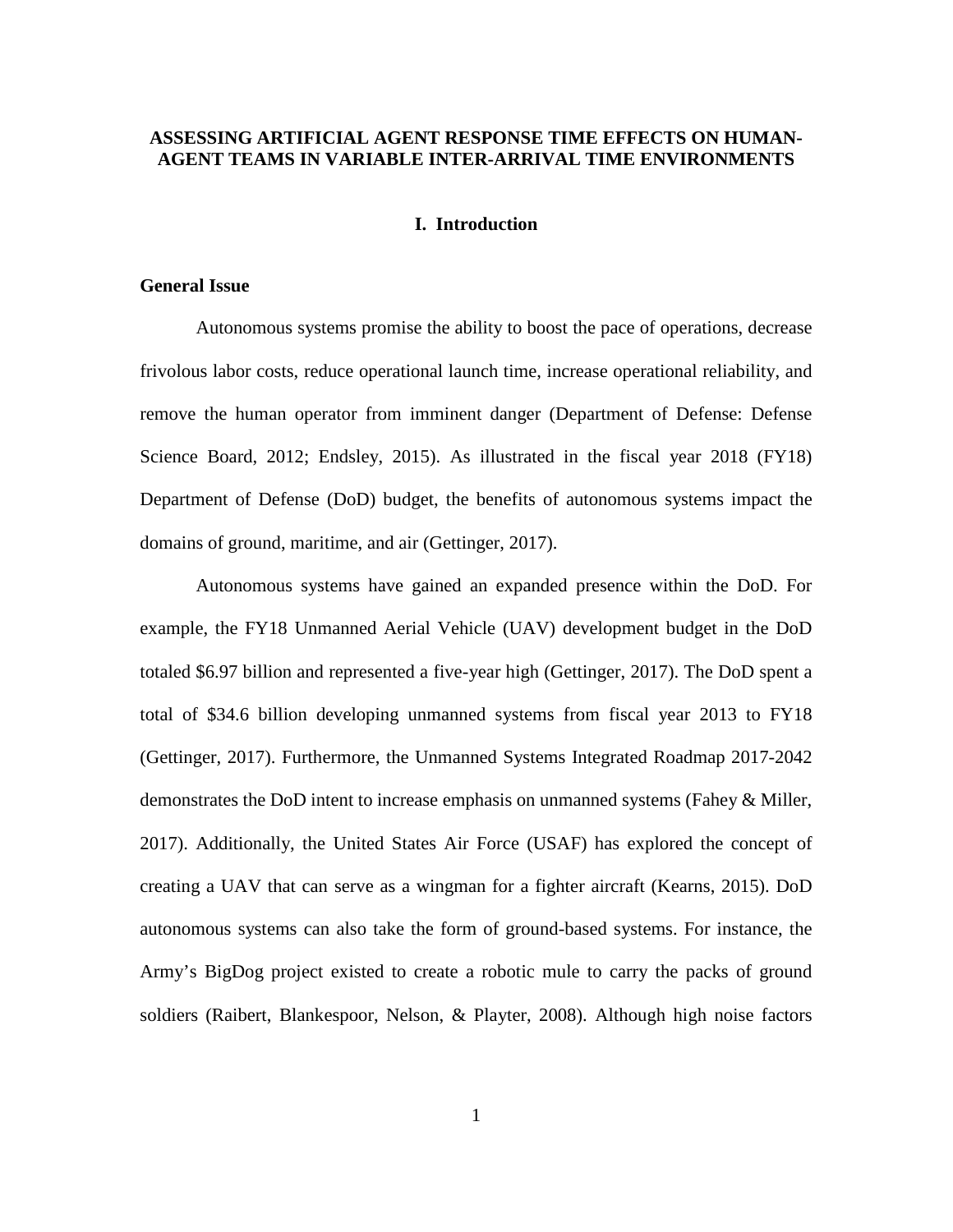ceased its ten-year development, the BigDog project still provides one example of the DoD desire to place more emphasis on autonomous systems.

Autonomous systems can provide these benefits using agents. An agent is "a kind of physical object that can act in the environment, perceive events, and reason" (Sterling & Taveter, 2009). Furthermore, an autonomous agent is "a kind of agent that creates and pursues its own agenda as opposed to functioning under the control of another agent" (Sterling & Taveter, 2009). Within the scope of DoD missions, concerns of independent autonomy employing lethal methods may cause a shift from this definition. Autonomous components of DoD systems represent an example of "controlled autonomy," meaning they operate on someone's behalf (Sterling & Taveter, 2009).

DoD autonomous systems seek to enhance human ability to successfully complete missions (Department of Defense: Defense Science Board, 2012). For this enhancement to occur, the human must maintain a strong presence within autonomous systems. A favorable working relationship between the human and automated agents enables a strong human presence and a high-level of performance. Human-agent team performance is expressed as the level of success a human and agent attain while striving to accomplish the system goal. Additionally, human engagement is the amount of human involvement within a humanagent team. It is desired to keep the human engaged in the present task because, in too much of a supervisory role, the human requires more effort to maintain acceptable levels of vigilance and alertness (Goodman, Miller, Rusnock, & Bindewald, 2017; Parasuraman, 2008). Furthermore, proper control of human workload is often desired. Human workload is the "the impact of the task demand placed upon the operator's mental or physical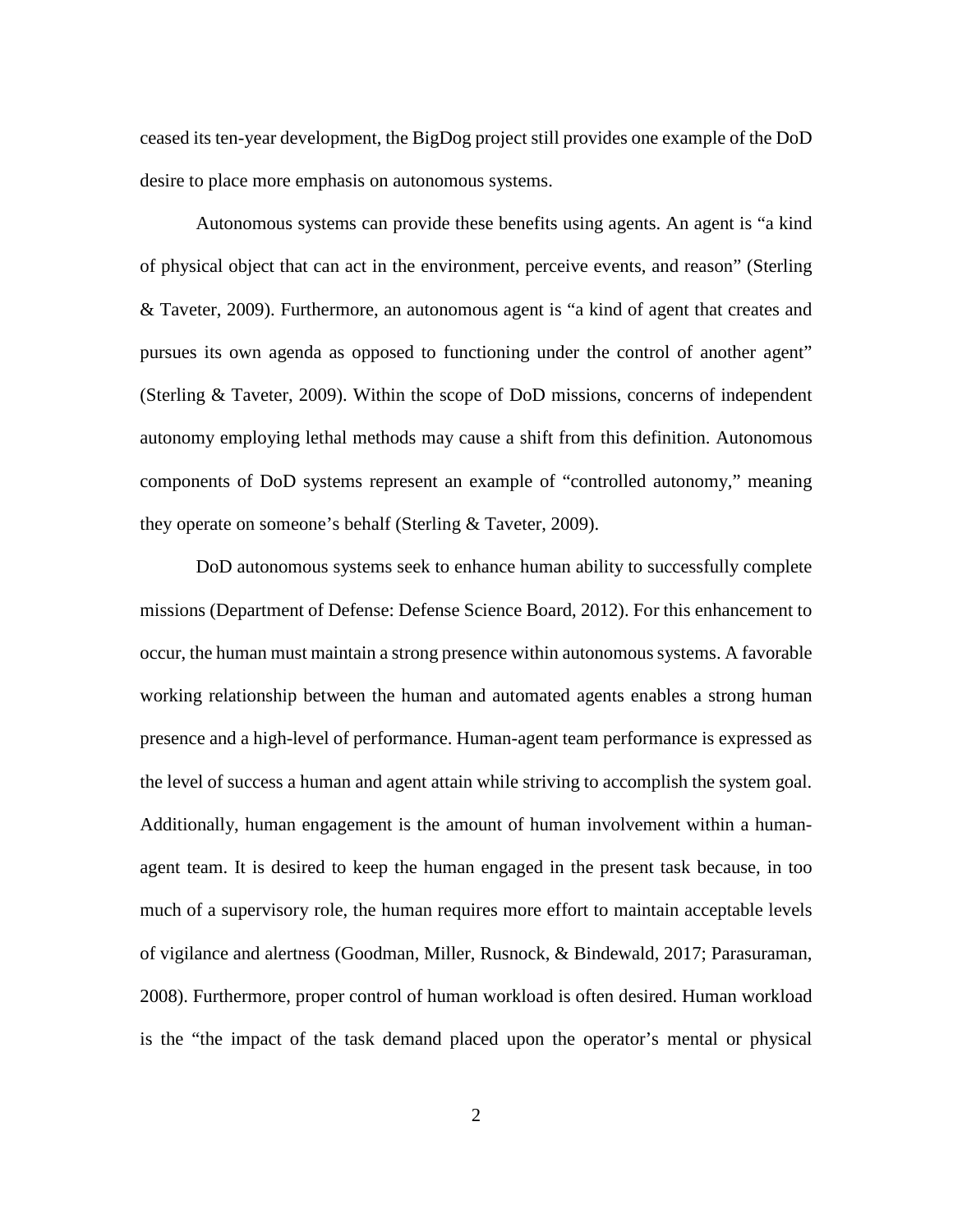resources" (Bindewald, Miller, & Peterson, 2014). Ideally, workload remains at a level that engages but does not overwhelm the human operator. These examples demonstrate that human-agent team performance, human engagement, and human workload are factors influenced by human-agent interaction.

Previous research at the Air Force Institute of Technology (AFIT) investigated the effect of the time at which automation assumes a task for the human on the response variables of human-agent team performance, human engagement, and human workload (Goodman et al., 2017). This research concluded that autonomous agent timing significantly affects these response variables (Goodman et al., 2017). Autonomous agent timing, also referred to as "agent response time (ART)," is the amount of time elapsed before an agent becomes involved in a task. Further research determined the impact of different task inter-arrival times paired with certain ARTs on human-agent team performance, human engagement, and human workload (Schneider, Bragg, Henderson, & Miller, 2018). Inter-arrival time (IAT) is the amount of time between new tasks appearing to the human-agent team. This research recommended a potential function for calculating ART based on IAT (Schneider et al., 2018). Both studies used a constant IAT environment and opened questions regarding the proper ART in variable IAT environments.

The studies conducted by Goodman et al. and Schneider et al. used a tool developed at AFIT titled "Space Navigator" to conduct their experiments (Goodman et al., 2017; Schneider et al., 2018). Space Navigator is an air-traffic management game (Bindewald et al., 2014). The game places the human user on a team with an automated agent. The team attempts to achieve the highest game score possible. The human-agent team obtains their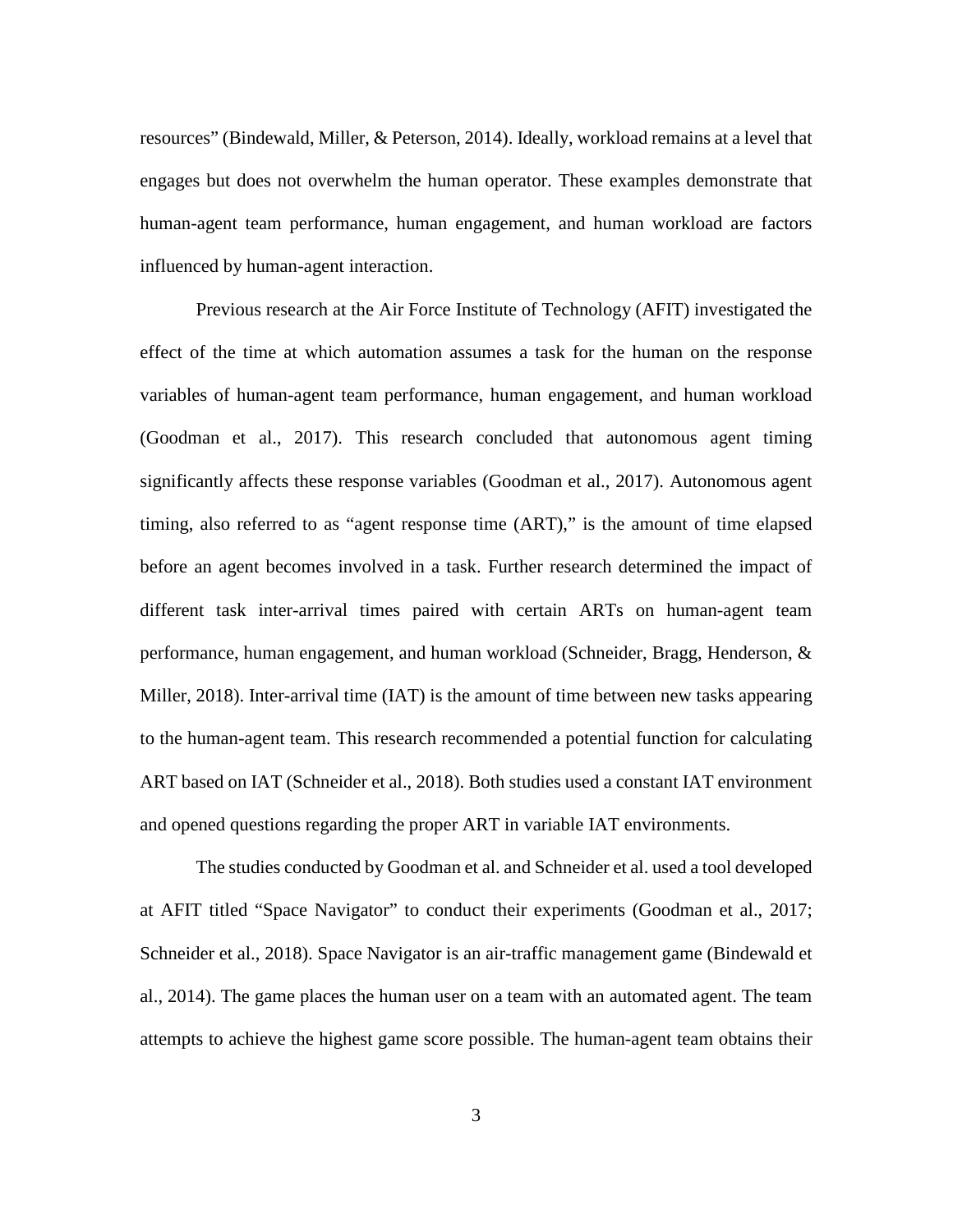score by navigating ships that spawn onto the screen to their correct destination. The automated agent can create an initial path from a ship to a planet. The provided agent path includes the potential for collisions with other ships. Space Navigator enables researchers to measure the output variables of human-agent team performance, human engagement, and human workload.

# <span id="page-14-0"></span>**Problem Statement**

The impact of autonomous agent timing in variable IAT environments remains unknown. While previous research demonstrated that autonomous agent timing does have an effect on performance, it only explored this effect in a constant IAT environment (Goodman et al., 2017). Variable IAT environments better represent real-world operating settings. Additionally, the actions of the agent in the previous studies remained the same regardless of changes happening within the context of the environment (Goodman et al., 2017). Adaptive autonomous agent timing may serve as an alternative to traditional function allocation methods to maximize human-agent team performance while maintaining appropriate human engagement and workload balance.

Prior research determined that humans desire predictability of their automated teammate actions (Bindewald, Miller, & Peterson, 2019). However, the impact of providing explicit cues to permit the human to predict ART remains unknown. Providing instruction to the human could impact the ability of the human and agent to work together and thereby maximize team performance.

### <span id="page-14-1"></span>**Research Questions**

This thesis attempts to answer the research questions listed below: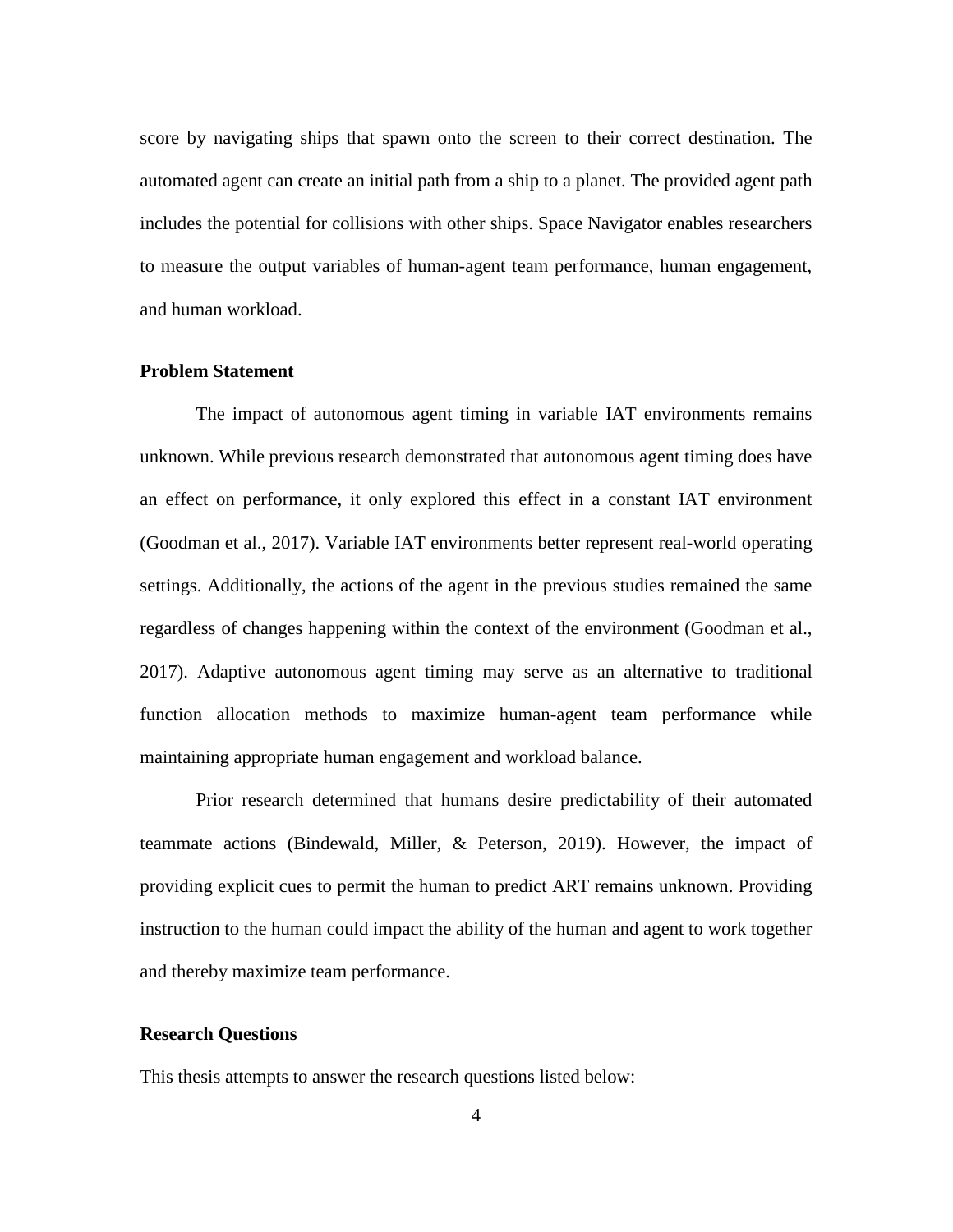- How do we determine a method for effective timing of an artificial agent within a variable IAT environment?
- How do IAT and ART relate to human-agent team performance, human engagement, and human workload?
- How does a variable ART teammate, as compared to a fixed ART teammate, affect human-agent team performance, human engagement, and human workload?
- How does IAT level affect human-agent team performance and human engagement?
- How does explanation of agent functionality to a human affect human-agent team performance, human engagement, and human workload?
- How do humans view a variable ART teammate compared to a fixed ART teammate in terms of predictability?

# <span id="page-15-0"></span>**Scope**

This thesis expanded upon research conducted by 2d Lt Tyler Goodman by studying the effect of autonomous agent timing in variable IAT environments (Goodman, 2016). Variable IAT environments more accurately mirror real-world operating environments than constant IAT environments.

Research conducted by Schneider and colleagues provided the model for the experiment structure (Schneider et al., 2018). They attempted to use the Space Navigator environment to establish a basic function to calculate ART as a function of IAT (Schneider et al., 2018).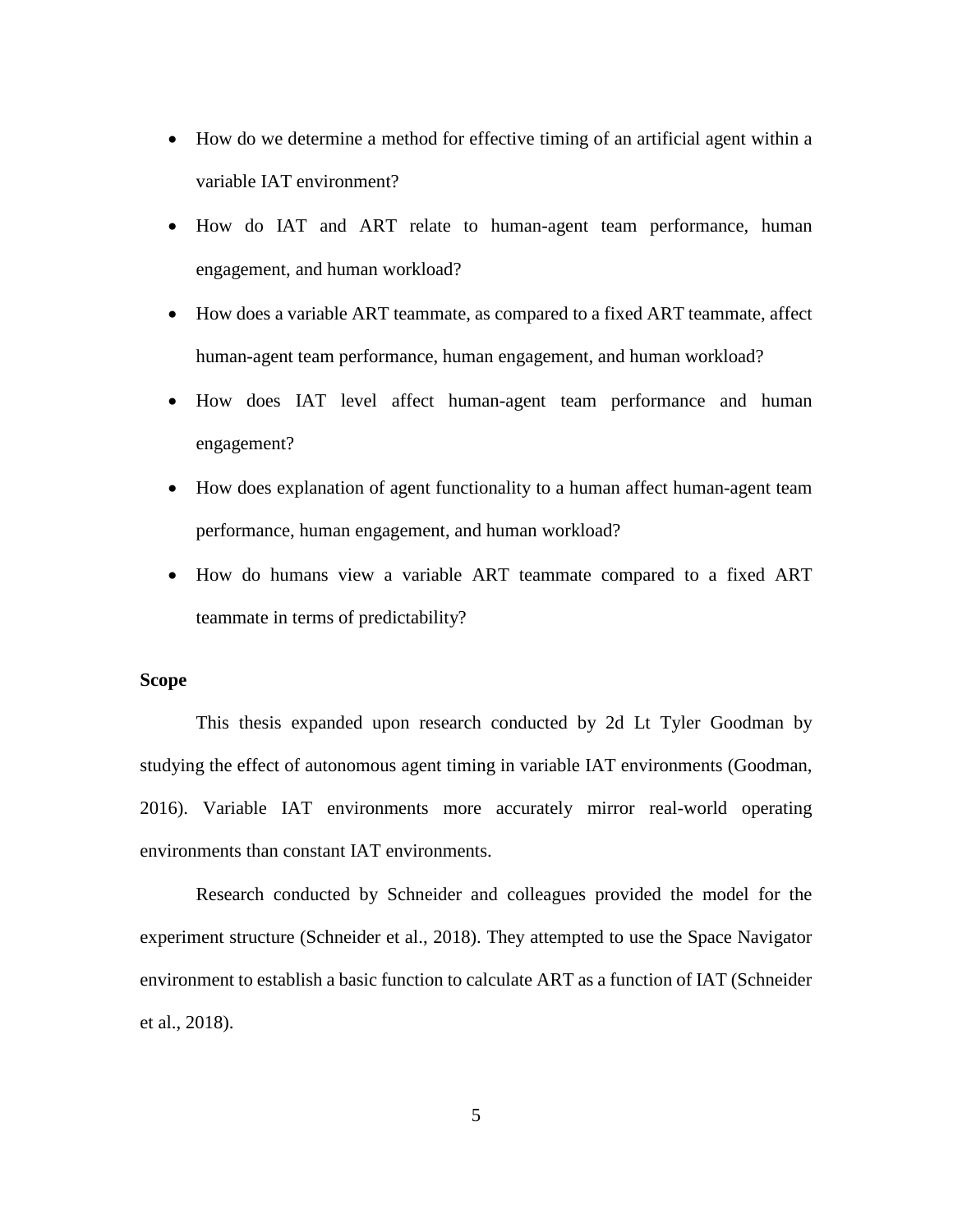The test environment consisted of a clean desk setup in a quiet and secluded location. The participant had the ability to adjust his or her seat to a desired comfort level. Lighting remained at its normal daily intensity. The participant played Space Navigator on a Microsoft Surface Pro 4 using his or her finger to manipulate objects within the game.

#### <span id="page-16-0"></span>**Methodology Overview**

The Space Navigator application provided the environment for thesis experiments. This thesis contained two experiments. The first experiment served to identify an equation to calculate ART as a function of IAT. The first experiment employed an environment with constant ART and constant IAT. Suggested values in previous research guided the selection of specific ART and IAT combinations (Schneider et al., 2018). Optimization techniques applied to results of the first experiment identified a calculation of ART as a function of IAT. The second experiment used this equation as an input value.

The second experiment employed a variable IAT environment. The second experiment compared ART calculated as a function of IAT (as identified in the first experiment) to a constant ART. Furthermore, it explored the impact of providing an explanation of agent functionality to the human. Two-factor, mixed-design analysis of variances (ANOVA) investigated potential significance between independent variables (teammate type and instruction of agent functionality) and dependent variables (humanagent team performance, human engagement, and workload) across the entire input IAT function. Three-factor, mixed-design ANOVAs investigated potential significance between independent variables (teammate type, instruction of agent functionality, and IAT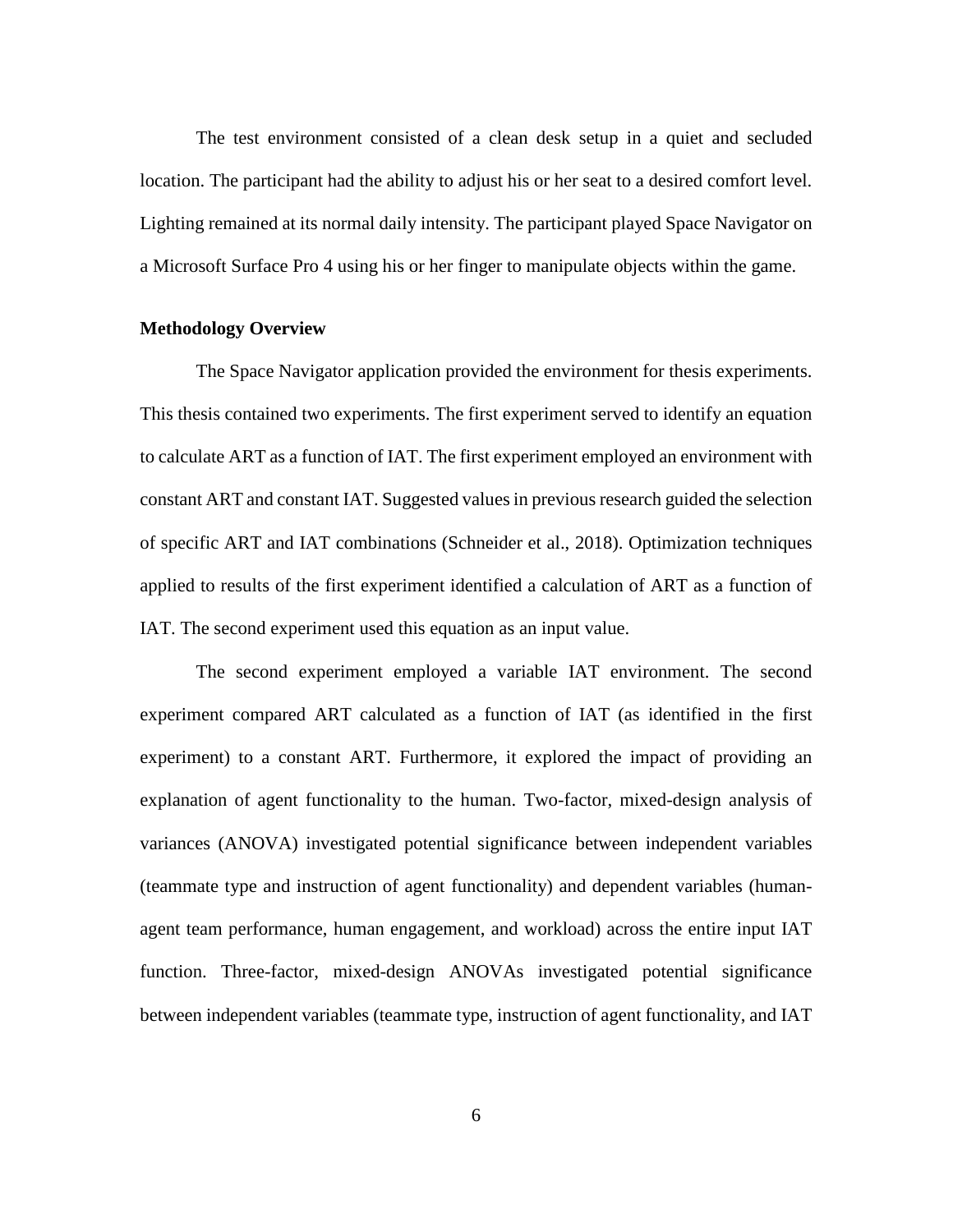level) and dependent variables (human-agent team performance and human engagement) at different IAT levels. Subsequent one-factor ANOVAs investigated interacting effects.

#### <span id="page-17-0"></span>**Assumptions/Limitations**

One limitation of this research is that the Space Navigator environment represents a more fleeting and intuitive scenario than a typical operating environment. Moreover, the innocuous consequences of a human operator mistake in the Space Navigator environment contrast with the life or death consequences typically seen in a military environment. However, Space Navigator proves useful by delivering a well-regulated and event-driven environment that provides adjustable IAT and tracks human engagement (Goodman et al., 2017). Thus, this research assumes that the Space Navigator environment will provide results applicable to real-world military operating environments.

The potential differences between human participants in this study and the population of military operators represent another research limitation. One could expect a difference in decision-making strategies between experiment participants and military operators. However, the intuitive play style of Space Navigator makes it easy to train participants (Goodman et al., 2017). Thus, this research assumes that experiment participants will provide results applicable to military operators.

The random nature of ship spawn location within the experiment environment of Space Navigator presents another potential research limitation. Initial starting locations of tasks differ across rounds of Space Navigator. Conceivably, some rounds of Space Navigator could present differing amounts of complex tasks to the user than other rounds. However, like flipping a coin many times in succession, the random nature of task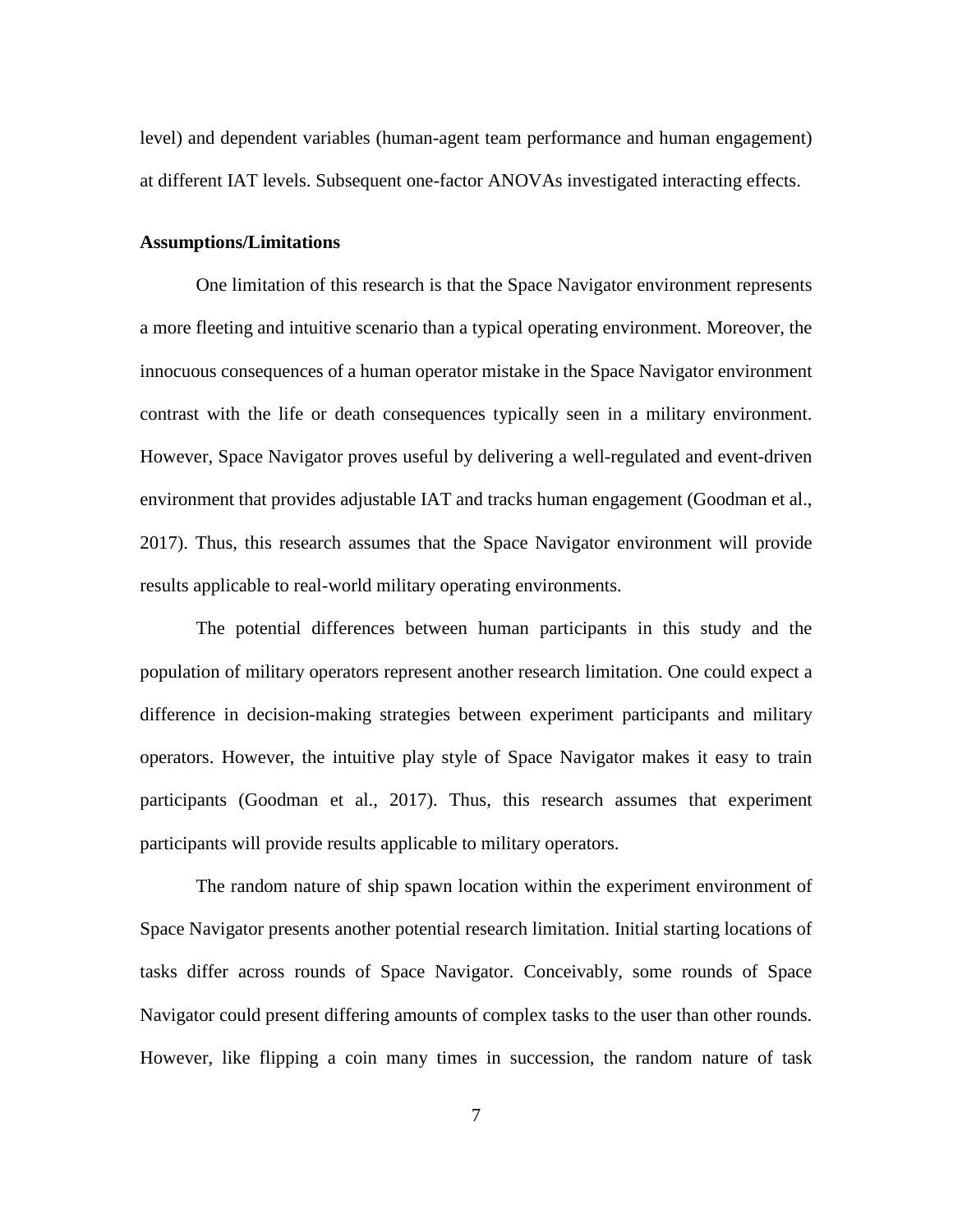generation should balance tasks of differing complexities over the entire course of experiments. Thus, this research assumes that trials with identical input variables within the experiment environment of Space Navigator have the same degree of complexity.

## <span id="page-18-0"></span>**Materials and Equipment**

This research required a Microsoft Surface Pro 4 tablet, which housed the Space Navigator application environment. The Department of Electrical and Computer Engineering at AFIT completed the development of Space Navigator (Bindewald, 2015), while Mr. Derek Desentz augmented game updates.

## <span id="page-18-1"></span>**Thesis Outline**

This thesis contains three interconnected articles that provide in-depth details and discoveries from this research. Chapter II contains the article titled "Identifying a Possible Function for Artificial Agent Adaptation in Variable Task Rate Environments" (article in press for International Symposium on Aviation Psychology). This chapter overviews an initial experiment and analysis conducted to identify a function for calculating ART as a function of IAT. Chapter III contains the article titled "Adaptive Artificial Agent Response Time Impact on Human-Agent Team Performance" (article in press for the Institute of Industrial and Systems Engineering Annual Conference and Expo 2019). This chapter discusses the results and recommendations from a portion of the experiment that employed the ART function identified in Chapter II. Chapter IV contains the article titled "Impact of Automated Agent Timing in Variable Inter-Arrival Time Environments" (article in revision for Journal Submission). This chapter re-stated the steps for ART function formulation identified in Chapter II and built upon experiments employed in Chapter III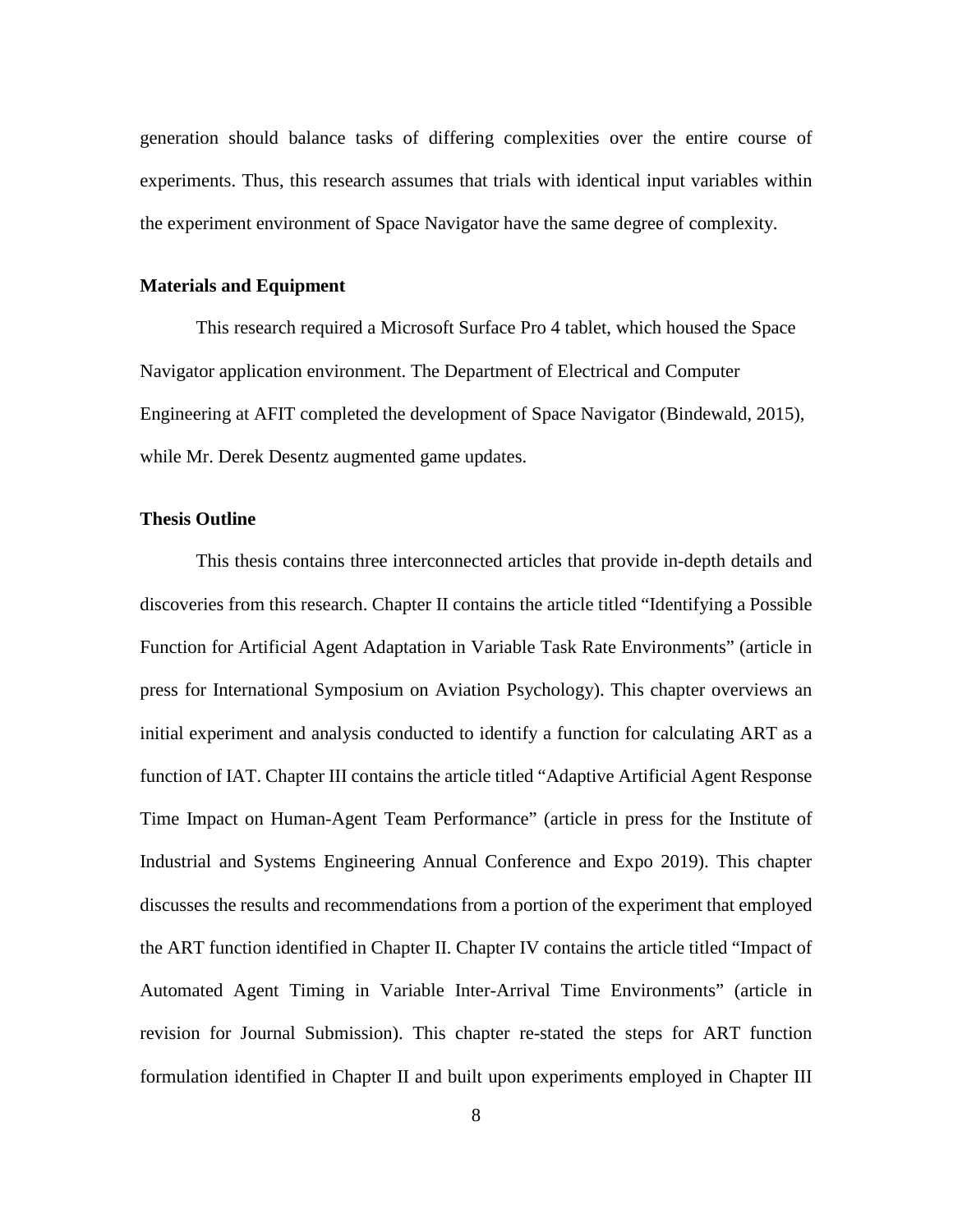through the introduction of explanation of agent functionality to the human. Chapter V serves to conclude the thesis by answering the research questions, providing direction for future research, and reiterating the significance of current research.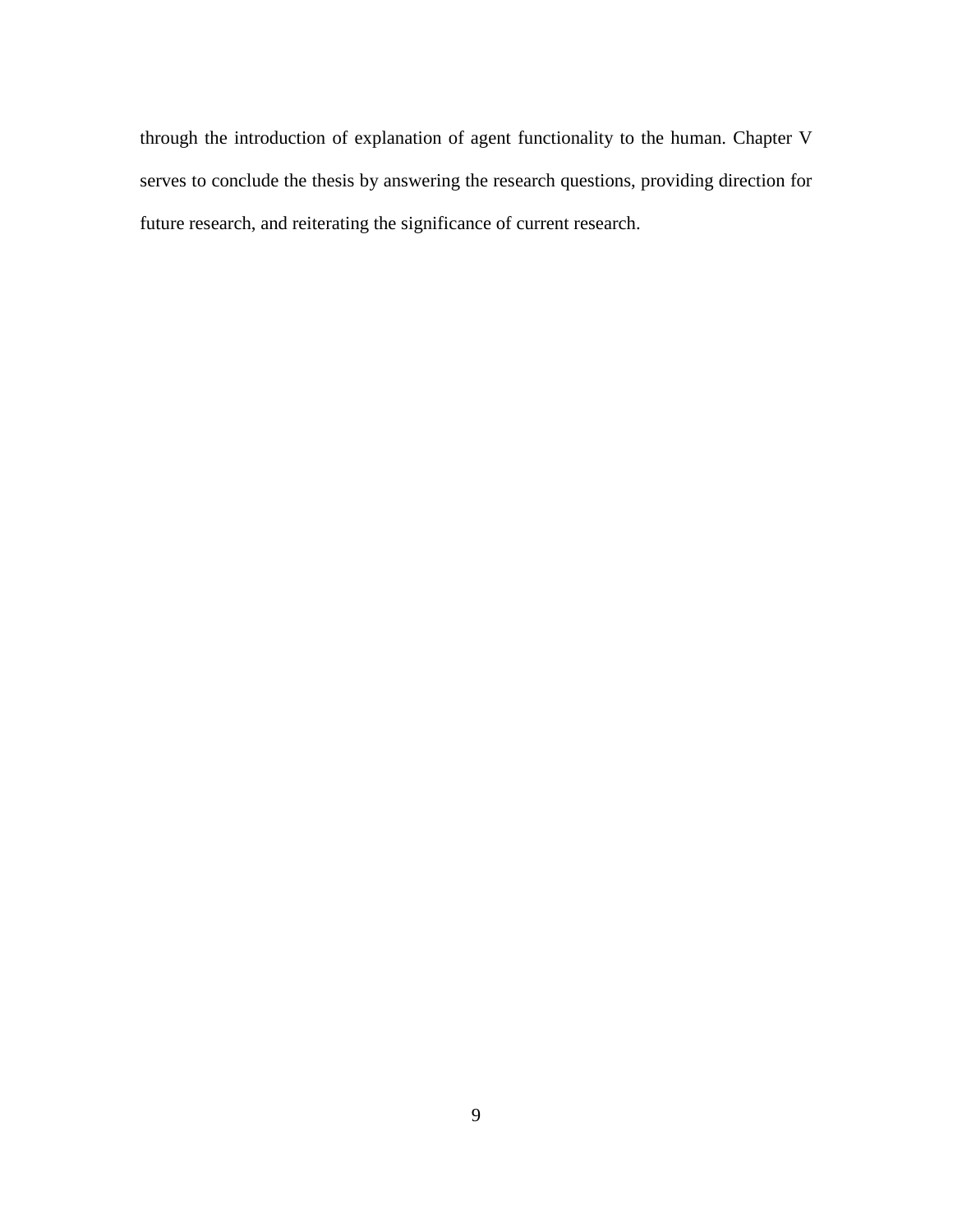# <span id="page-20-0"></span>**II. Identifying a Possible Function for Artificial Agent Adaptation in Variable Task Rate Environments**

# <span id="page-20-1"></span>**Description**

Chapter II consists of a conference paper that identifies a specific method for calculating agent response time as a function of inter-arrival time. The function identified in this chapter is utilized as an input to experiments conducted in subsequent chapters. Chapter II provides answers to the first and second research questions listed in Chapter I.

# <span id="page-20-2"></span>**Publication Details**

The International Symposium for Aviation Psychology accepted the article provided in this chapter for publication in its conference proceedings. The conference will take place May 7-10, 2019 in Dayton, Ohio.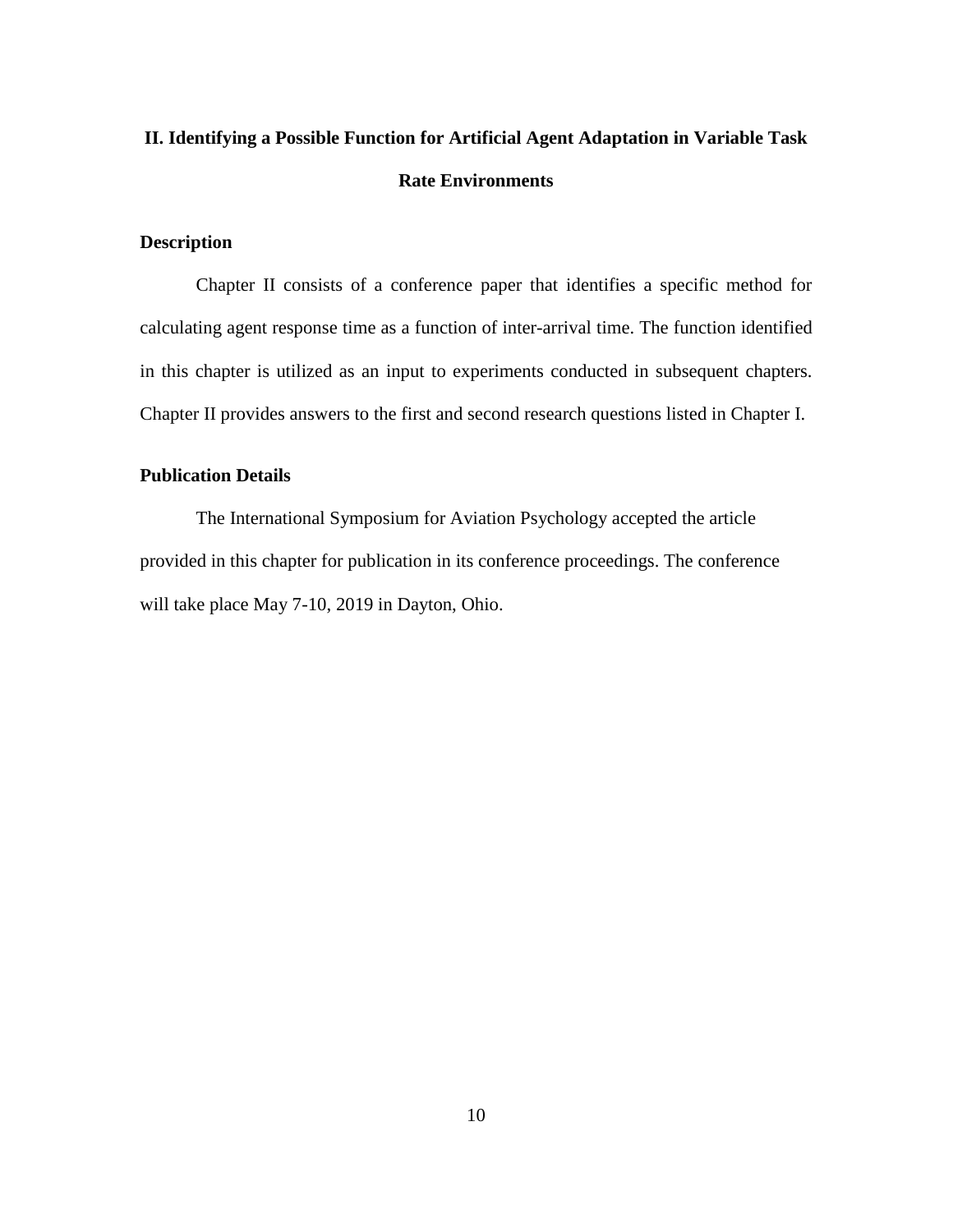# IDENTIFYING A POSSIBLE FUNCTION FOR ARTIFICIAL AGENT ADAPTATION IN VARIABLE TASK RATE ENVIRONMENTS

# David J. Canzonetta and Michael E. Miller Air Force Institute of Technology Wright-Patterson, AFB, OH

The current research sought to identify a method to calculate agent response time (ART) as a function of inter-arrival time (IAT), which balances human-agent team performance, human engagement, and human workload. A human-in-theloop experiment evaluated human-agent team performance, as measured by team score, human engagement, as measured by the number of manually performed tasks, and workload, as measured through a subjective questionnaire, as a function of IAT and ART combination. Results demonstrated that task IAT strongly correlated with performance, engagement, and workload, while ART strongly related to engagement. Optimization was applied to the resulting data to determine ARTs which maximized performance while sustaining desirable levels of human engagement and workload. The optimization produced an ART function for application in future research to judge the effectiveness of adapting ART to boost human-agent team performance.

Humans and artificial agents can be teamed together to complete intricate and vital tasks. Successful task completion relies on the balance of human engagement and workload within these teams. For example, an unengaged human operator experiencing underload can face decreased alertness (Parasuraman, 2008). Dynamic function allocation is a common adaptive automation method for maintaining proper workload balance (Schneider, Bragg, Henderson, & Miller, 2018). However, this type of function allocation can force the human to maintain awareness of their present tasks within the current allocation, effectively increasing mental workload (Kaber, Riley, Tan, & Endsley, 2001).

Previous research conveyed that agent responsiveness within a human-agent team can affect human engagement (Goodman, Miller, Rusnock, & Bindewald, 2017). This discovery suggests that a well-timed agent response could provide an alternative approach to achieving the proper balance between human engagement and human workload in systems employing adaptive automation. For situations where environmentally-imposed inter-arrival time (IAT) heavily influences operator workload, calculation of optimal agent response time (ART) as a function of IAT becomes a possible method for task load sharing. The current study varied IAT and ART, measuring their effects on human-agent team performance, human engagement, and human workload. The data collected from this study produced a function for desired ART as a function of IAT to support future research.

#### **Method**

#### **Participants**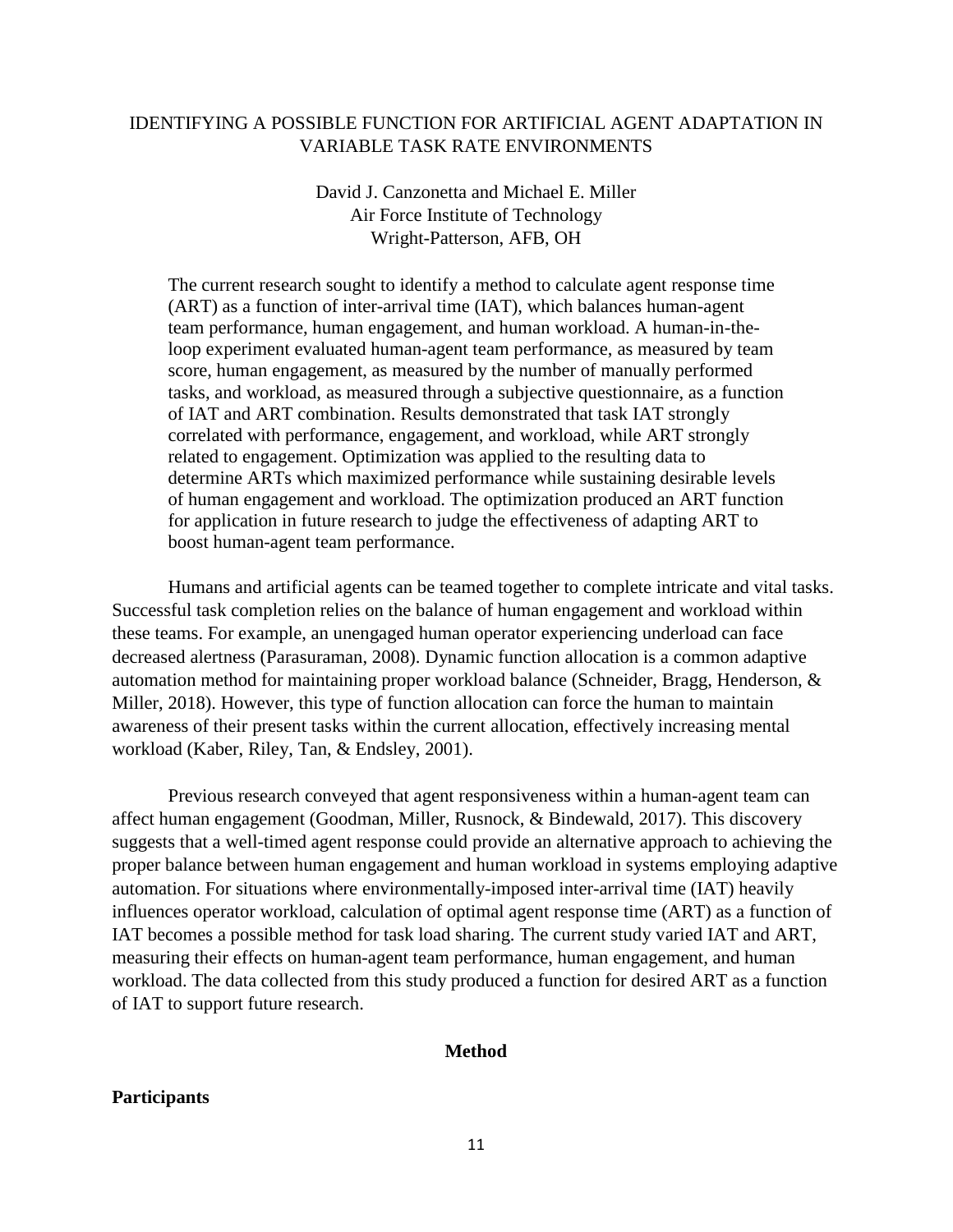The experiment involved 14 participants (9 male and 5 female). Two participants were left-handed. Mean participant age was 25.4 and ranged from 20 to 31. One participant had previous Space Navigator experience. All but one participant exhibited normal color vision using the Ishihara Color Deficiency Charts (Ishihara, 2012). The participant with apparently irregular color vision obtained the third highest recorded score, indicating their ability to successfully identify the items in the game. Therefore, the analysis included their data. Participants selfreported spending an average of 48.7 hours per week using a computer or similar machine.

## **Apparatus and Environment**

The experiment used a touch-screen tablet application titled "Space Navigator." Space Navigator closely resembles commercially-available air-traffic-control games. In this game, a human and agent work together as peers to achieve the highest score possible. The object of Space Navigator is to navigate red, blue, yellow, or green ships that spawn onto the screen to planets of their corresponding color, while obtaining randomly-appearing bonuses during their routes. The human-agent team receives 100 points upon successful navigation of ships to their corresponding planet. Ships are removed from the screen when they arrive at their appropriate planet. Additionally, the human-agent team receives 50 points for navigating ship paths through bonuses that appear on the screen. A bonus appears at a random on-screen location once every 10 seconds and remains on-screen until collected by a ship. The team loses 200 points when two ships collide. The human can physically draw a ship path with their finger, but if the human does not draw a path within a specified time window, the artificial agent presents a straight-line path from the ship to its appropriate planet. However, this agent path does not account for any bonuses or the paths of any other ships on screen. The human can draw or redraw a route at any time. The agent cannot overwrite a human-drawn route. Participants played all games on a Microsoft Surface Pro 4 in a quiet and secluded location.

#### **Experimental Design and Procedure**

The input variables to this study were agent response time (ART) and inter-arrival time (IAT). ART is the time an agent waits to draw a route for a new ship. IAT is the number of seconds between the times that two subsequent ships appear. Previous research narrowed and tested a range of IAT and ART values from 2s to 4s and 2.6s to 8.6s, respectively (Schneider et al., 2018). This research analyzed how the ratio of ART to IAT, referred to as the Adaptation Coefficient (AC), affects score, engagement, and workload (Schneider et al., 2018).

Decreasing IATs result in more ships appearing within a given time. This has the apparent and desired effect of increasing task load by requiring the human-agent team to provide more routes within a given time interval. Since these ships remain in the environment for a period of time to transit to their destination planet, the density of ships in the environment increases, increasing the probability of collisions, and reducing the number of possible collision free routes within the environment. This effect further increases task load as the human must draw or redraw longer and more complex routes.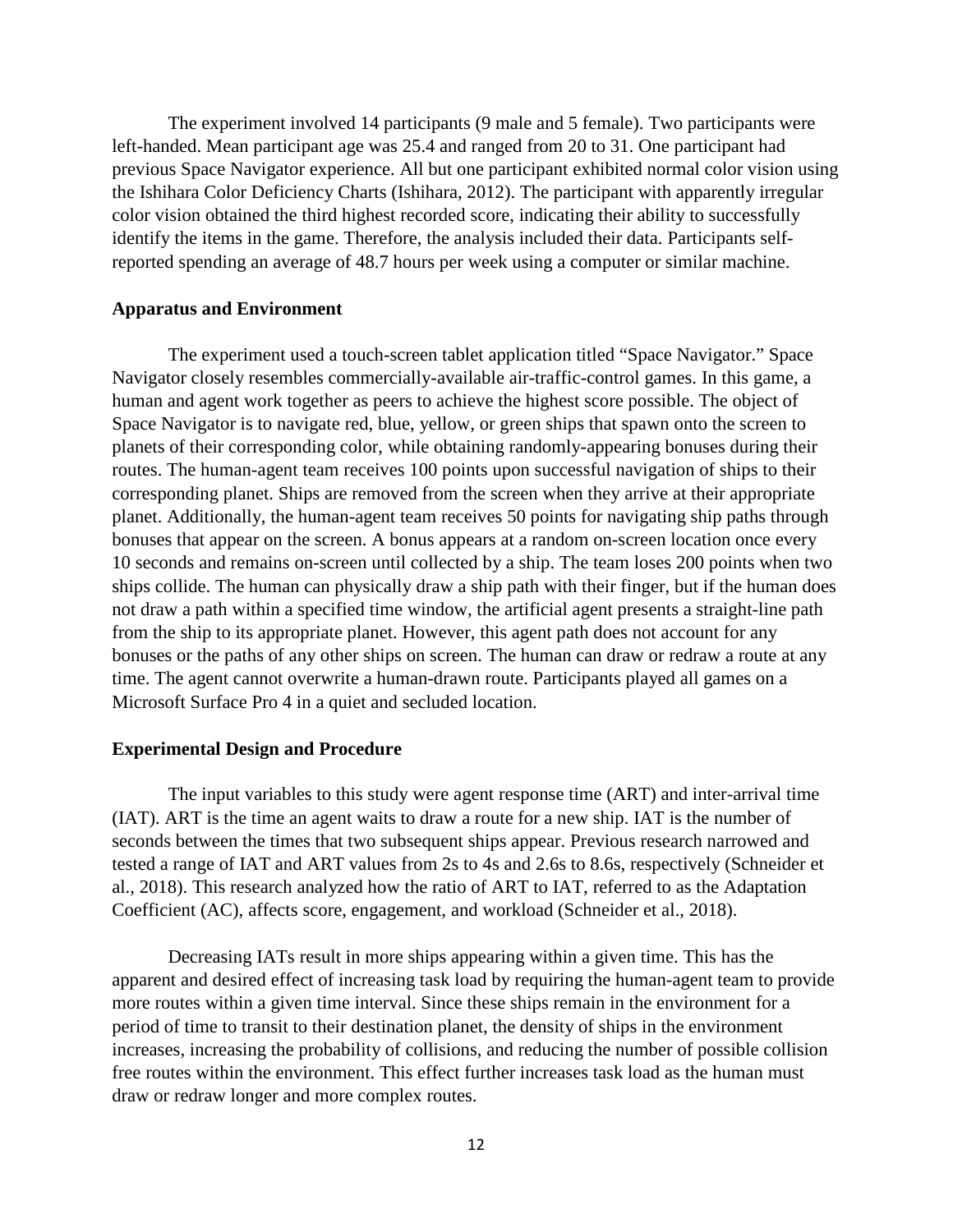Figure 1 displays the IAT and ART points used in this experiment, illustrated by points with markers "x" and "o", respectively. Past studies narrowed the sampling area to boundaries and points featured in Figure 1 by demonstrating team performance in the experiment environment remained similar for IAT values greater than 3.4s (Goodman et al., 2017; Schneider et al., 2018). The dashed lines that create the top and bottom boundaries represent AC of 2.0 and 0.5, respectively. These AC were chosen because they represent locations of manageable human workload in the Space Navigator environment, as discovered in previous research (Schneider et al., 2018), although human-agent team performance varied within this range. When IAT is significantly less than 2.6s, the human will struggle to keep up with new tasks, thereby experiencing overload. When IAT is significantly greater than 2.6s, the human will experience large breaks between new tasks, thereby experiencing underload. As ART decreases, the human typically draws routes slower than the agent, which could prevent the human from drawing and thereby decrease human engagement. Conversely, as ART increases, the human can draw routes faster than the agent, so one might assume that human engagement increases.



*Figure 1*. Depiction of Inter-Arrival Time (IAT) and Agent Response Time (ART) points sampled during the current experiment (shown as x's and o's). The vertical and horizontal dotted lines indicate the average human draw time of 2.6 s. The sloped dashed lines indicate a range of values useful for human-machine teaming based on previous research. Points marked with an "o" in Figure 1 represent the centroid of each region within the boundaries provided by the dashed and dotted lines. Points marked with an "x" were selected to be near the boundary extremes to provide insight into human performance near these transition regions.

For each experimental session, the research administrator provided a demonstration of Space Navigator to participants from a narrated script. The participants then played three, 2.5 minute practice rounds, each with an agent teammate, to become familiar with the Space Navigator environment. Practice rounds contained slower than average IAT and ART values to give participants time to understand the mechanics of the game and touchscreen response. Participants received no gameplay strategies during training.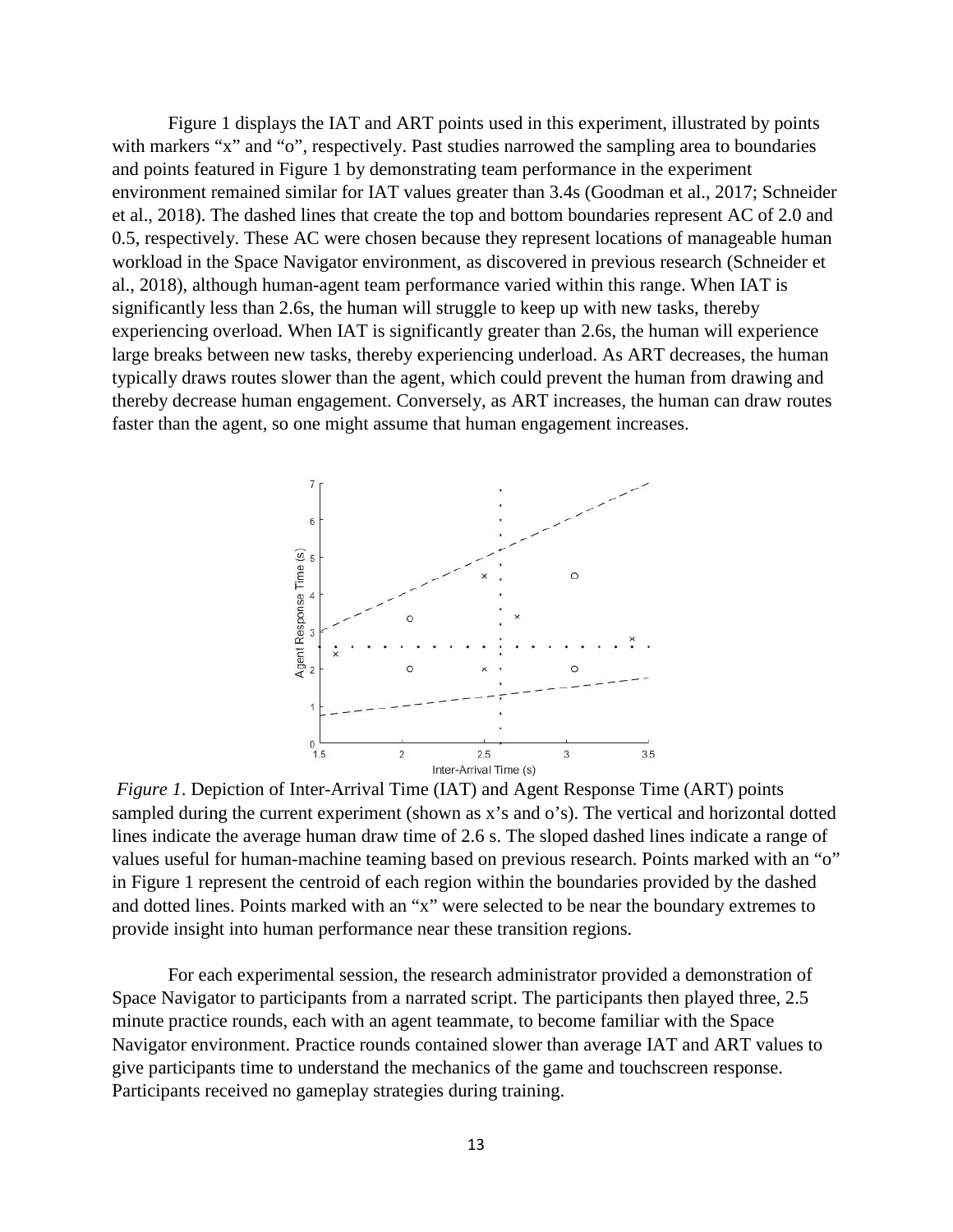The experimental session for each participant contained two blocks. Each block included nine, 1.75 minute trials with a workload questionnaire administered after each trial. Game time remained constant in all trials. Each block presented each input point described in Figure 1 to participants in a random order. A five-minute break separated the two blocks.

#### **Data Analysis**

Each experimental round contained the same game duration but employed different IAT. Thus, a different number of ships appeared in each experimental round. Therefore, it was inappropriate to compare the number of routes drawn and the total score across each experimental round as changes in IAT influenced these variables. To account for this difference, performance was measured as the percentage of the maximum possible score obtained in a game. Furthermore, engagement was calculated through two measures: human draws (HD) per ship and HD per second. When experiencing small IATs, the user may struggle to draw a route for every ship, even if the user desires to draw a manual route per ship. However, this does not mean the user is less engaged in the task than rounds where the user is physically capable of drawing a route for every ship. Therefore, it was desirable to use HD per second to measure overall engagement of a human at each IAT and ART point. However, HD per ship still proved useful for defining thresholds (i.e. we can say the human must at least engage with one in every five ships). Workload was measured using a subjective questionnaire containing three questions from NASA-TLX on a 0-20 scale. These questions were selected as previous studies found a correlation between the workload categories of temporal demand, effort, and performance with changes in IAT (Schneider et al., 2018). Workload values were standardized using min-max normalization within each participant to allow comparison across all participants. Total workload for a single Space Navigator round was calculated as the sum of the normalized workload values for each of the three workload questions.

Relationships between our independent and dependent variables were investigated using multiple linear regression. This analysis contained two steps. First, multiple regression analysis on output variables was conducted to the third order. Second, insignificant effects were removed one at a time until only significant effects remained. Regression analysis was applied for each output variable across all participants. If large participant variability caused no significance for IAT and ART across all participants, regression analysis was conducted on the mean output values for each input IAT and ART combination.

### **Results and Discussion**

Table 1 displays correlations of IAT and ART with human-agent team performance, human engagement, and workload. Results indicated IAT strongly correlates with score  $(r(8) =$ 0.9229,  $p = 0.0004$ ), engagement ( $r(8) = -0.7969$ ,  $p = 0.0642$ ), and workload ( $r(8) = -0.9578$ ,  $p <$ 0.0001). Results also indicated that ART strongly correlates with engagement  $(r(8) = 0.8481, p =$ 0.0039). From Table 1, it becomes evident that as IAT increases, the percent of maximum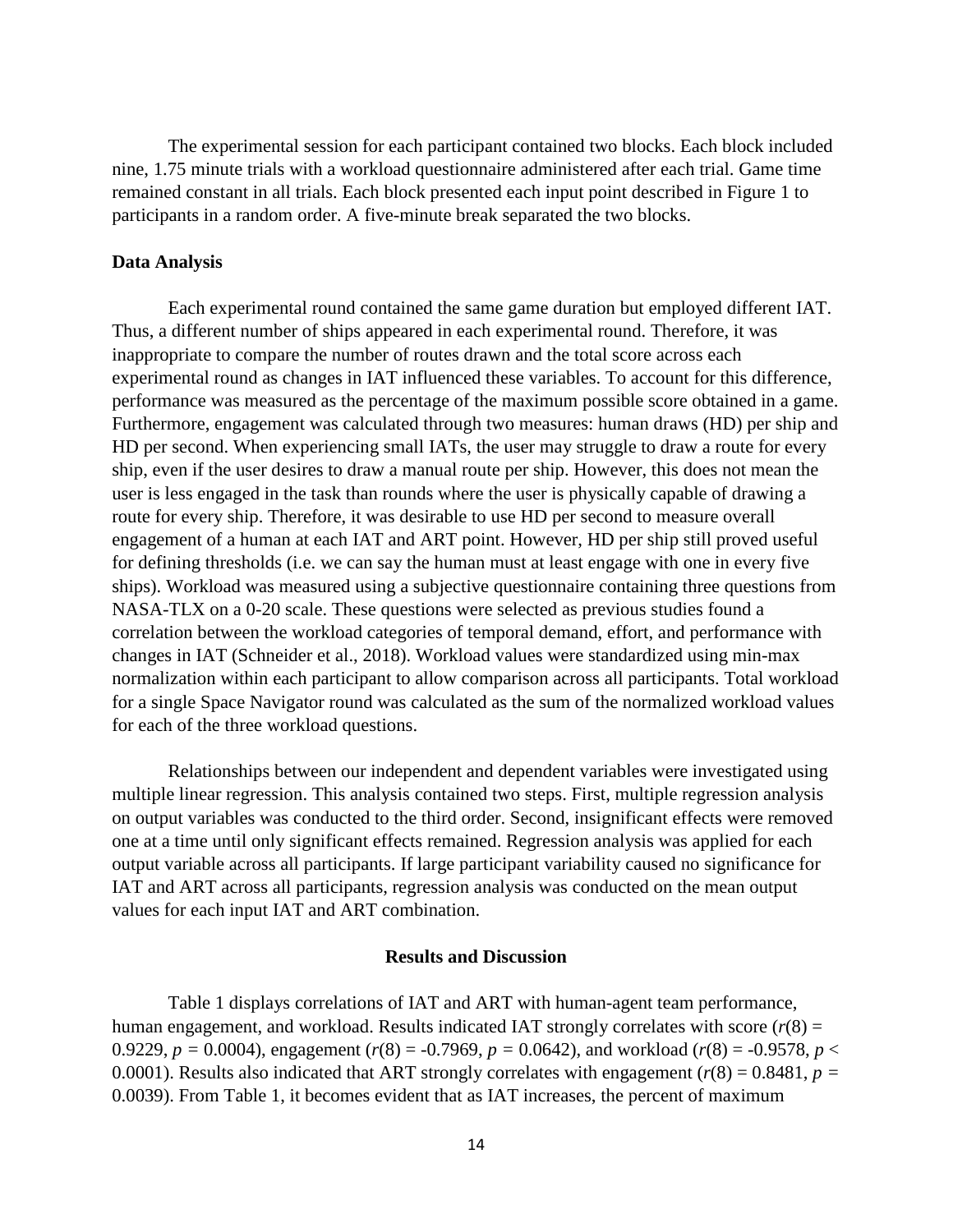possible score increases, human draws per ship increases, and workload increases. Additionally, Table 1 illustrates that as ART increases, participant engagement with the system increases. These results are consistent with data obtained in preceding research (Schneider et al., 2018).

Table 1.

*Correlations between variables. Values in bold represent significant correlation at α = 0.05. Italicized data points represent significant correlation at*  $\alpha = 0.10$ *.* 

|              | Avg. % Max Score   Avg. HD per Ship |        | Avg. HD per Sec $\vert$ | Avg. Std Workload |
|--------------|-------------------------------------|--------|-------------------------|-------------------|
| $IAT$ $(IV)$ | 0.9229                              | 0.6385 | $-0.7969$               | $-0.9578$         |
| ART (IV)     | 0.0018                              | 0.8481 | 0.3955                  | 0.0006            |

Multiple linear regression analysis on the data across all participant trials indicated that there was a collective significant effect between IAT and ART on percentage of max score, F(5,  $246$ ) = 25.4565,  $p < 0.0001$ ,  $R^2 = 0.3410$ . Further examination of the predictors indicated that IAT (*t* = 6.14, *p* < 0.0001, β = 0.1404), IAT to the second degree (*t* = -3.42, *p* = 0.0007, β = -0.1288), ART ( $t = -3.15$ ,  $p = 0.0018$ ,  $β = -0.1263$ ), ART to the second degree ( $t = -2.96$ ,  $p =$ 0.0034, β = -0.0812), and ART to the third degree ( $t = 2.84$ ,  $p = 0.0049$ , β = 0.0757) were significant predictors in this model.

Multiple linear regression on data across all participant trials indicated there was a collective significant effect between IAT and ART on human engagement represented as human draws per ship,  $F(2, 249) = 16.1716$ ,  $p < 0.0001$ ,  $R^2 = 0.1150$ . Further examination of the predictors indicated that IAT (*t* = 2.78, *p* = 0.0058, β =0.0890) and ART (*t* = 4.29, *p* < 0.0001, β  $= 0.0746$ ) were significant predictors in this model.

Multiple linear regression analysis to on data across all ART and IAT combination averages indicated there was a significant effect between IAT and ART on workload,  $F(4, 4) =$ 130.1843,  $p = 0.0002$ ,  $R^2 = 0.9924$ . Further examination of the predictors indicated that IAT ( $t =$ -18.71, *p* < 0.0001, β = -0.2345), ART (*t* = 4.94, *p* = 0.0078, β = 0.0377), ART to the second degree ( $t = -3.39$ ,  $p = 0.0275$ ,  $\beta = -0.0265$ ), and the interaction of ART and IAT ( $t = 3.08$ ,  $p =$ 0.0370,  $\beta$  = 0.0535) were significant predictors in this model

#### **Derivation of Near-Optimal Agent Response Function**

To determine the optimal ART, the regression equations derived in the previous section were applied within an optimization problem. The optimization problem was solved for the ART at each IAT value between zero and four seconds on a 0.001s interval. This optimization sought to maximize the percentage of maximum score subject to the constraints that the participant would draw at least one route for every five ships and would have a mean standardized workload between the mean, plus or minus one standard deviation of the workload from this experiment (between 0.423 and 0.561).

The optimization determined that when IAT is less than approximately 1.5s, the optimal ART is 0s. In this range, IAT is much lower than the average human response time, so the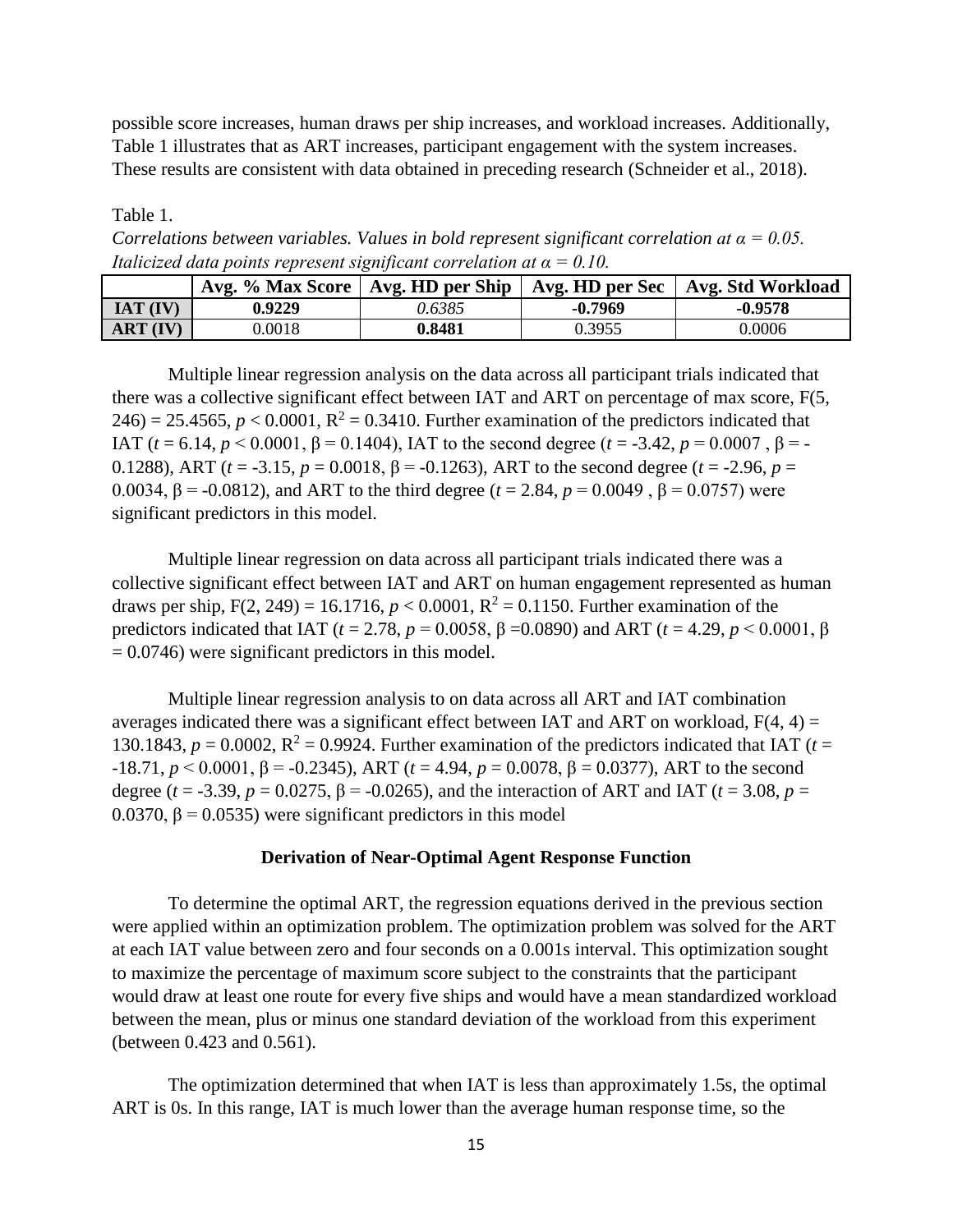human will likely struggle to match the pace at which new tasks appear. Therefore, the human will likely require shorter ART. Once IAT is greater than 1.5s, the ART increases as IAT increases, permitting the human to take on a more involved role since they can better keep up with the slower rate at which tasks appear. As IAT approaches the average human response time, it disrupts the linear function. This permits a constant ART for IAT near the average human response time. ART then continues to increase once IAT is greater than the average human response time. Violation of the constraints specified in the function occurred at IAT greater than 3s. For this reason, ART at IAT greater than 3s was extrapolated from the function starting at IAT of 2.7s. As IAT increases from 2.7s, the human has more time to complete present tasks until the next ship arrives. Therefore, human need for agent assistance remains low at IAT levels greater than 2.7s. Optimization produces a piecewise linear function for the calculation of the optimal ART based on IAT. Equation 1 provides this piecewise linear function.

> $For IAT < 1.485, ART = 0$  (1)  $For 1.485 \leq IAT < 2.206, ART = 3.5327 * IAT - 5.2461$  $For 2.206 \leq IAT < 2.735, ART = 2.5471$  $For IAT \geq 2.735$ ,  $ART = 5.2807 * IAT - 11.8955$

#### **Conclusion**

Results from this study indicate that IAT is strongly correlated with human-agent team performance, human engagement, and workload. Furthermore, ART is correlated with human engagement. This study produced a method for computing ART as a function of IAT. The ART function was obtained by gathering data at logical IAT and ART points and calculating which ART produced the maximum percentage of possible team score while following workload and engagement constraints. The proposed ART function will be applied in subsequent research to determine if ART calculated from IAT can effectively balance workload and engagement while maintaining equal or better performance than a constant ART agent.

#### **Disclaimer and Acknowledgement**

The views expressed in this article are those of the authors and do not necessarily reflect the official policy or position of the Department of the Air Force, Department of Defense, nor the U.S. Government. The authors gratefully acknowledge the financial support of the Air Force Office of Scientific Research, Computational Cognition and Machine Intelligence Program.

#### **References**

Ishihara, S. (2012). Ishihara's design charts for colour deficiency of unlettered persons. Retrieved from

Schneider, M. F., Bragg, I. L., Henderson, J. P., & Miller, M. E. (2018). Human Engagement with Event Rate Driven Adaptation of Automated Agents. In *2018 IISE Annual Conference*. Orlando, FL.

Goodman, T. J., Miller, M. E., Rusnock, C. F., & Bindewald, J. M. (2017). Effects of agent timing on the human-agent team. *Cognitive Systems Research*, *46*, 40–51. https://doi.org/10.1016/j.cogsys.2017.02.007

https://scholar.google.com/scholar?hl=en&as\_sdt=0,36&q=ishihara%27s+design+charts+for+colour+deficiency Kaber, D. B., Riley, J. M., Tan, K.-W., & Endsley, M. R. (2001). On the Design of Adaptive Automation for Complex Systems.

*International Journal of Cognitive Ergonomics*, *5*(1), 37–57. https://doi.org/10.1207/S15327566IJCE0501\_3 Parasuraman, R. (2008). *Supporting Battle Management Command and Control: Designing Innovative Interfaces and Selecting* 

*Skilled Operators*. Fairfax, VA. Retrieved from http://www.dtic.mil/docs/citations/ADA480645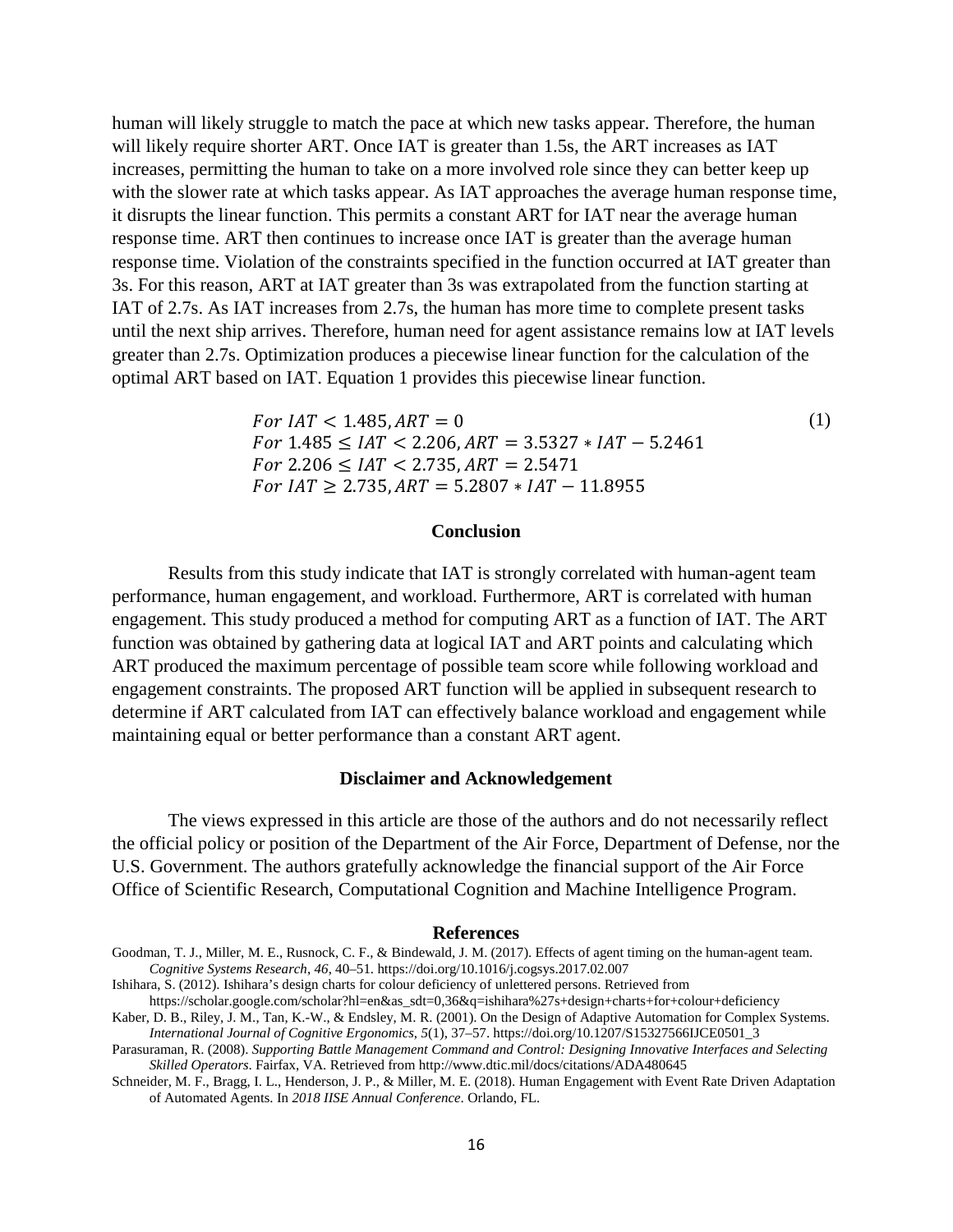# <span id="page-27-0"></span>**III. Adaptive Artificial Agent Response Time Impact on Human-Agent Team Performance**

# <span id="page-27-1"></span>**Description**

Chapter III includes results from a portion of a study comparing the variable agent response time teammate identified in Chapter II against a fixed agent response time teammate. The chapter highlights the importance of making agent actions predictable to their human teammates. This chapter helps to answer the third and sixth research questions specified in Chapter I.

# <span id="page-27-2"></span>**Publication Details**

The Institute of Industrial and Systems Engineering (IISE) Annual Conference and Expo accepted this article for publication. The conference will occur May 18-21, 2019 in Orlando, Florida.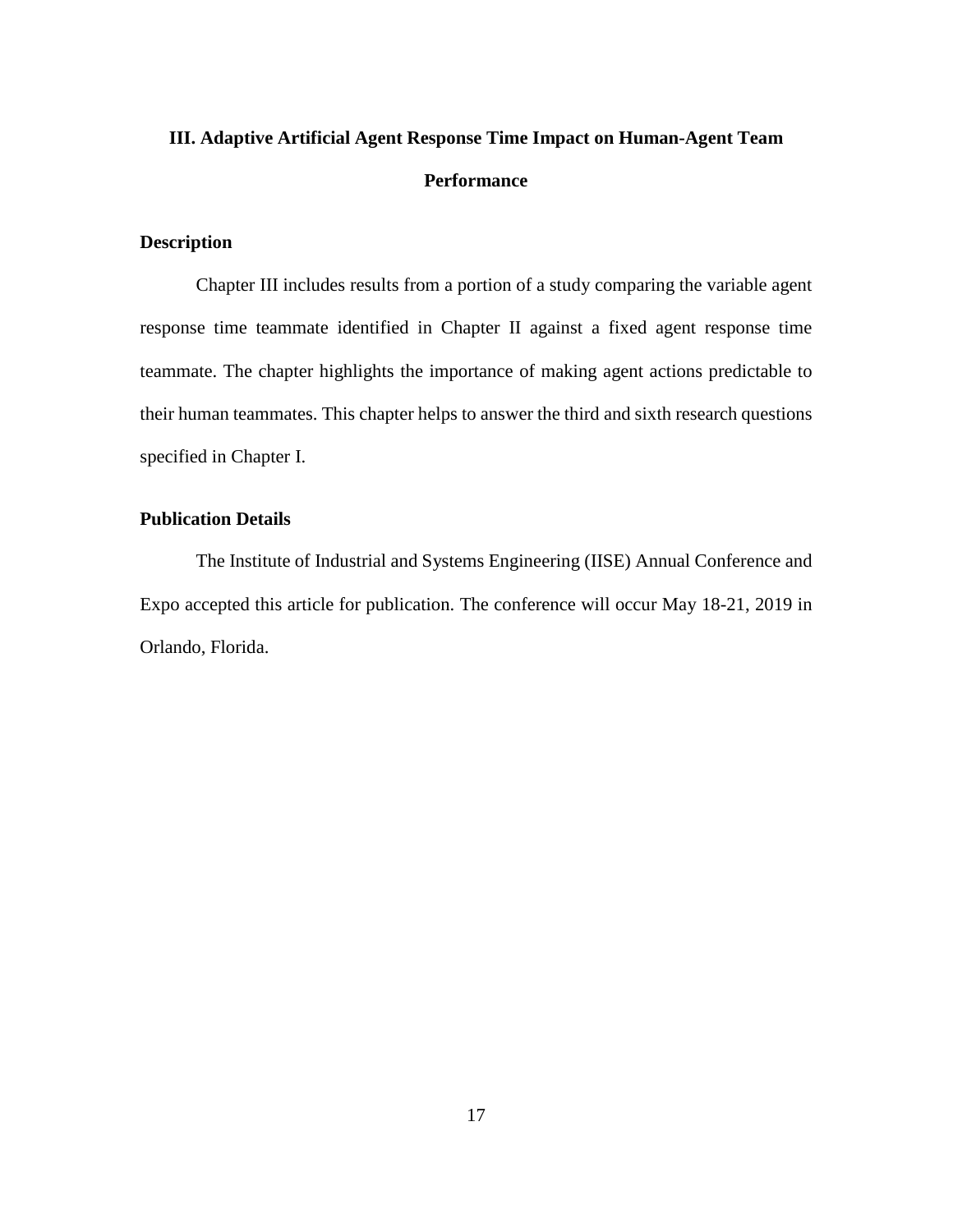# **Adaptive Artificial Agent Response Time Impact on Human-Agent Team Performance**

# **David J. Canzonetta and Michael E. Miller Air Force Institute of Technology Wright-Patterson, AFB, OH 45433, USA**

#### **Abstract**

Balance of engagement and workload between members of human-agent teams has conventionally relied upon adaptive automation through dynamic function allocation. The use of adaptive agent timing may reduce mental workload present in dynamic function allocation, while still obtaining acceptable performance values. Preceding research developed an adaptive agent timing function based on the rate at which new tasks appeared to a human-agent team. Research described in these proceedings compared performance of human-agent teams using this adaptive agent response time (ART) function against performance of human-agent teams using a fixed ART function. Human-agent team performance was measured during interaction with an air-traffic-control tablet application. Results indicated that a statistical difference for human-agent team score and human engagement did not exist between the fixed and adaptive ART functions. Participants experienced higher workload with the adaptive ART function than with the fixed ART function. Feedback from participants indicated that the adaptive ART function had lower predictability than the fixed ART function. Improved predictability from an adaptive agent teammate could produce heightened results. This article explores methods for enhancing adaptive agent predictability and provides recommendations for future research.

#### **Keywords**

Human-agent teaming, agent response time, inter-arrival time, adaptive agent timing

#### **1. Introduction**

Balance of engagement and workload between members of human-agent teams has conventionally relied upon adaptive automation provided through dynamic function allocation [1]. This type of task allocation has been criticized for increasing mental workload of the operator as the human must remain cognizant of the present allocation and their duties within the present allocation [2]. The use of adaptive agent timing provides an alternate method of workload division [3], [4] and could offer a substitute for dynamic function allocation which reduces mental workload, permitting the system to balance human engagement and workload while producing acceptable human-agent team performance.

Previous research in our laboratory analyzed the effect of inter-arrival time (IAT) and agent response time (ART) on human-agent team performance, human engagement, and workload in a constant IAT environment [5]. This prior research determined that human engagement depends on ART. Furthermore, it concluded that human-agent team performance, human engagement, and workload strongly depend on IAT. This study then applied optimization techniques to calculate ART as a function of IAT for environments with variable IAT [5]. The designed ART function recommended an ART of 0 for IATs significantly shorter than the time it would take a human to respond to a new task, increasing according to the piecewise linear function in Equation [\(1\).](#page-28-0)

<span id="page-28-0"></span>For IAT ≤ 1.485, 
$$
ART = 0
$$
 (1)  
For 1.485 ≤ IAT < 2.206,  $ART = 3.5327 * IAT - 5.2461$   
For 2.206 ≤ IAT < 2.735,  $ART = 2.5471$   
For IAT ≥ 2.735,  $ART = 5.2807 * IAT - 11.8955$ 

The study pertaining to these proceedings implemented the variable ART function along with a fixed ART function and compared the results between the two. In the current research we posit that a variable ART teammate will result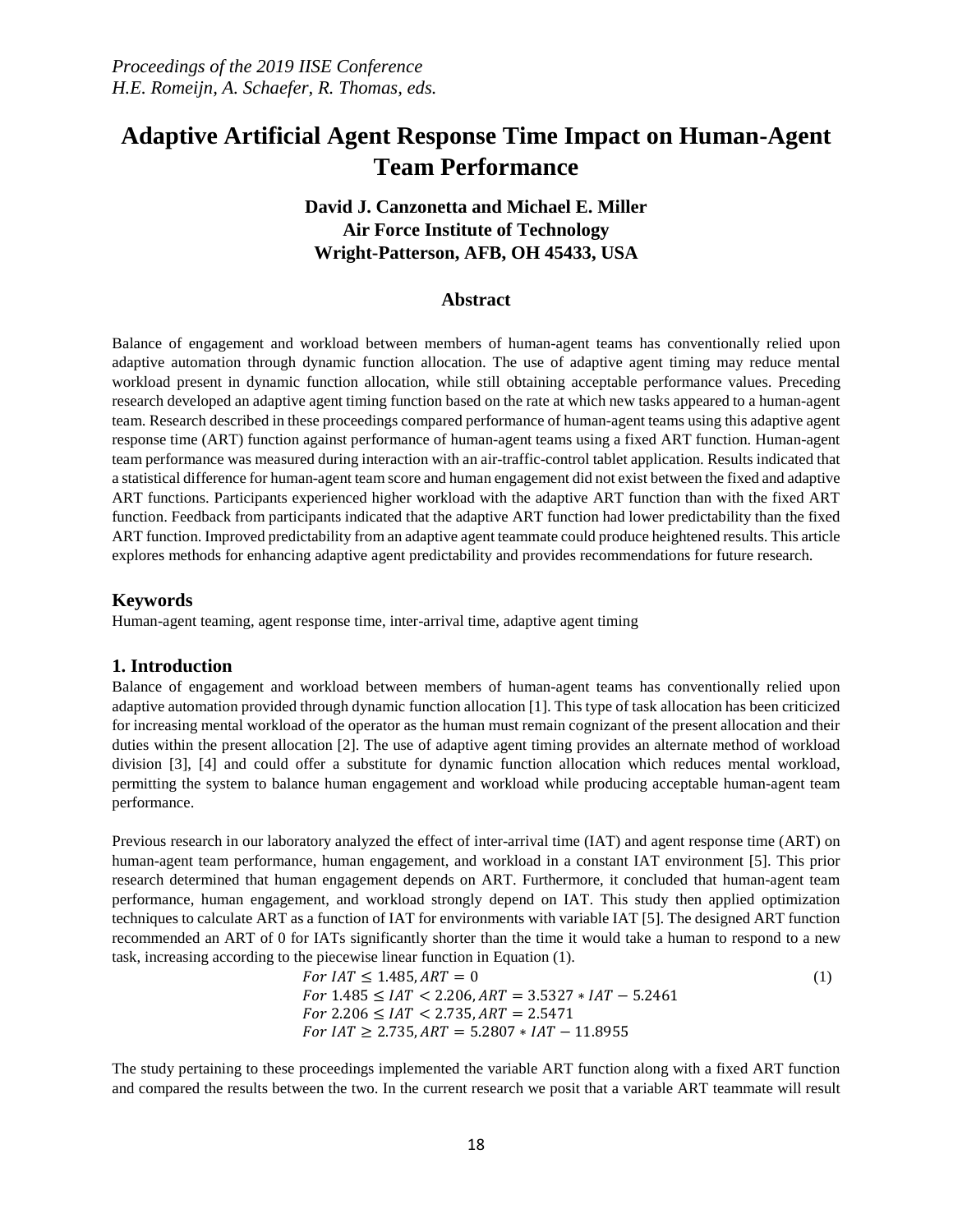in lower human workload and higher human engagement than a fixed ART teammate, while maintaining at least the same performance level.

# **2. Method**

#### **2.1 Participants**

The experiment consisted of 16 male participants. Two participants were left-handed. The mean participant age was 27.3 and ranged from 24 to 35. All participants successfully completed the Ishihara Color Deficiency Charts prior to the experiment [6]. On average, participants spent 52.5 hours per week using a computer or similar machine.

#### **2.2 Apparatus and Experiment**

The experiment used a tablet application titled "Space Navigator." Space Navigator closely resembles commerciallyavailable air-traffic-control games. In Space Navigator, a human and agent work together as peers to achieve the highest game score possible. The human-agent team obtains points by navigating red, blue, yellow, or green ships that spawn onto the screen to planets of their corresponding color, while obtaining randomly-appearing bonuses during their routes. Ships are removed from the screen when they arrive at their appropriate planet. Bonuses appear at a random on-screen location once every 10 seconds and remain on-screen until collected by a ship. The team loses points when two ships collide. The human can draw a path to a planet as a ship appears on the screen, but if the human does not draw a path within a specified time window, termed the agent response time (ART), the artificial agent draws a path. The artificial agent, however, only draws a straight path from the ship to its appropriate planet; it does not account for any bonuses or other ships on screen. The human can draw or redraw a route at any time. The agent cannot overwrite a human-drawn route. Participants played all games on a Microsoft Surface Pro 4 in a quiet and secluded location.

#### **2.3 Experimental Design and Procedure**

This experiment had one within-subjects, categorical independent variable: type of ART teammate, which could take values of "fixed" and "variable." If fixed, ART for the teammate remained at the average human draw time of 2.6 seconds for a round of Space Navigator. If variable, ART for the teammate was calculated as a function of current IAT using the function expressed in Equatio[n \(1\).](#page-28-0)

Participants received a tutorial on the experimental environment from the research administrator, which included a demonstration that followed a narrated script. The research administrator informed participants they would work with two different teammates. However, participants received no further description of agent behavior. The participants played a single 2.5-minute practice round with each type of ART teammate. They then played an "official" fifteen minute round with each teammate. A five-minute break separated official rounds to address any participant fatigue. Half of the participants received the fixed ART teammate first, the other half received the variable ART teammate first. Participants received the same number of routing tasks across all experimental trials. Furthermore, each trial had the same duration. Participants received a workload questionnaire after each round with an agent teammate. Upon completion of the entire experiment, an additional, open-ended questionnaire asked participants whether they preferred the fixed ART teammate or the variable ART teammate.

The input IAT function to the experiment remained the same across all trials. The input IAT for all trials varied between three levels of high, medium, and low IAT. The high IAT level was defined as 3.4 seconds. IAT larger than 3.4 seconds result in situations where virtually all human operators can successfully route all ships in Space Navigator [5]. The low IAT level was defined as 1.7 seconds. IAT smaller than 1.7 seconds result in situations where virtually all human operators struggle to keep up with all ships in Space Navigator [5]. The medium IAT level was defined as 2.6 seconds, which represents the average time it takes a human operator to draw a route in Space Navigator without agent assistance [4]. Throughout the round, relaxed or rapid transitions would occur once between each IAT level at 15 and 45 seconds, respectively. Levels and transitions between levels were divided equally throughout the duration of a round.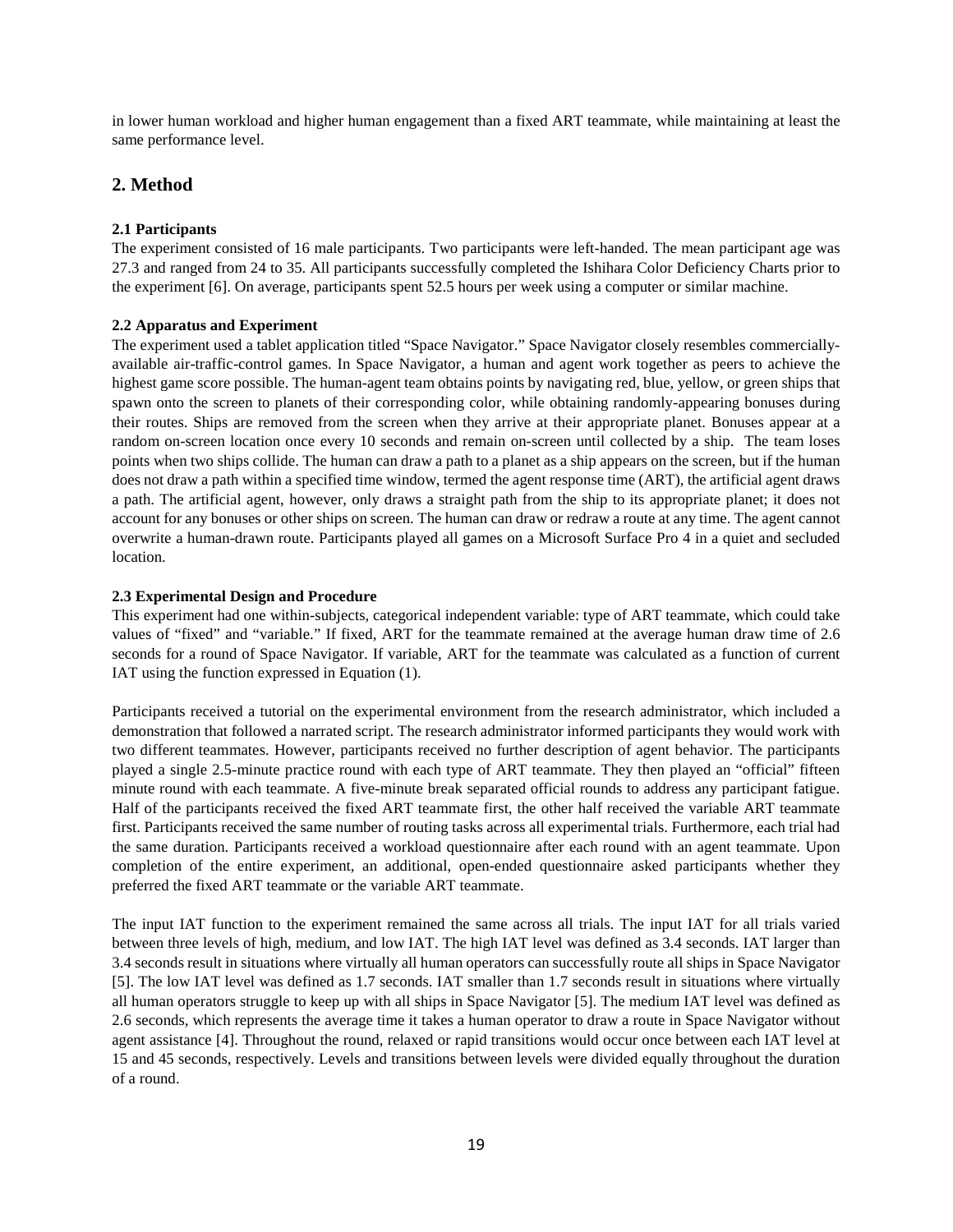#### **2.4 Data Analysis**

Performance was measured as the total point score obtained by the human-agent team in a single trial. Engagement was measured as the total number of human draws for a single trial. Workload was measured using NASA TLX [7] through a subjective questionnaire containing six questions on a 0-20 scale. Questions were intended to account for workload categories of mental demand, physical demand, temporal demand, performance, effort, and frustration. Additionally, the questionnaire asked participants how helpful they found their teammate on a 0-20 scale. One-factor repeated measures ANOVAs explored relationships between independent and dependent variables.

#### **3. Results**

A one-factor repeated measures ANOVA was conducted to compare the effect of teammate type on human-agent team score. There was not a significant effect of teammate type on score,  $F(1, 15) = 0.036$ ,  $p = 0.852$ .

A one-factor repeated measures ANOVA was conducted to compare the effect of teammate type on human engagement, as measured by total human draws. There was not a significant effect of teammate type on human engagement,  $F(1, 15) = 0.891$ ,  $p = 0.360$ .

A one-factor repeated measures ANOVA was conducted to compare the effect of teammate type on workload. There was a significant effect of teammate type on workload,  $F(1, 15) = 5.156$ ,  $p = 0.038$ . Figure 1 illustrates the effect of teammate type on workload.



Figure 1: Graph depicting workload based on type of ART teammate. Each dot represents a workload value for a round of Space Navigator reported by a participant. Each diamond represents mean for each type of teammate. Error bars indicate standard error.

Of the 16 total participants, 13 participants indicated through open-ended feedback that they preferred the fixed ART teammate instead of the variable ART teammate. On the 0-20 scale, 7 of the 16 participants indicated they preferred the fixed ART teammate instead of the variable ART teammate. However, for 12 of the 16 participants, the difference in score on the 0-20 scale was less than four. Five of the 13 participants who preferred the fixed ART teammate actually produced a higher score with the variable ART teammate. Nine participants described the fixed teammate using a form of the words "consistent" or "predictable."

#### **4. Discussion**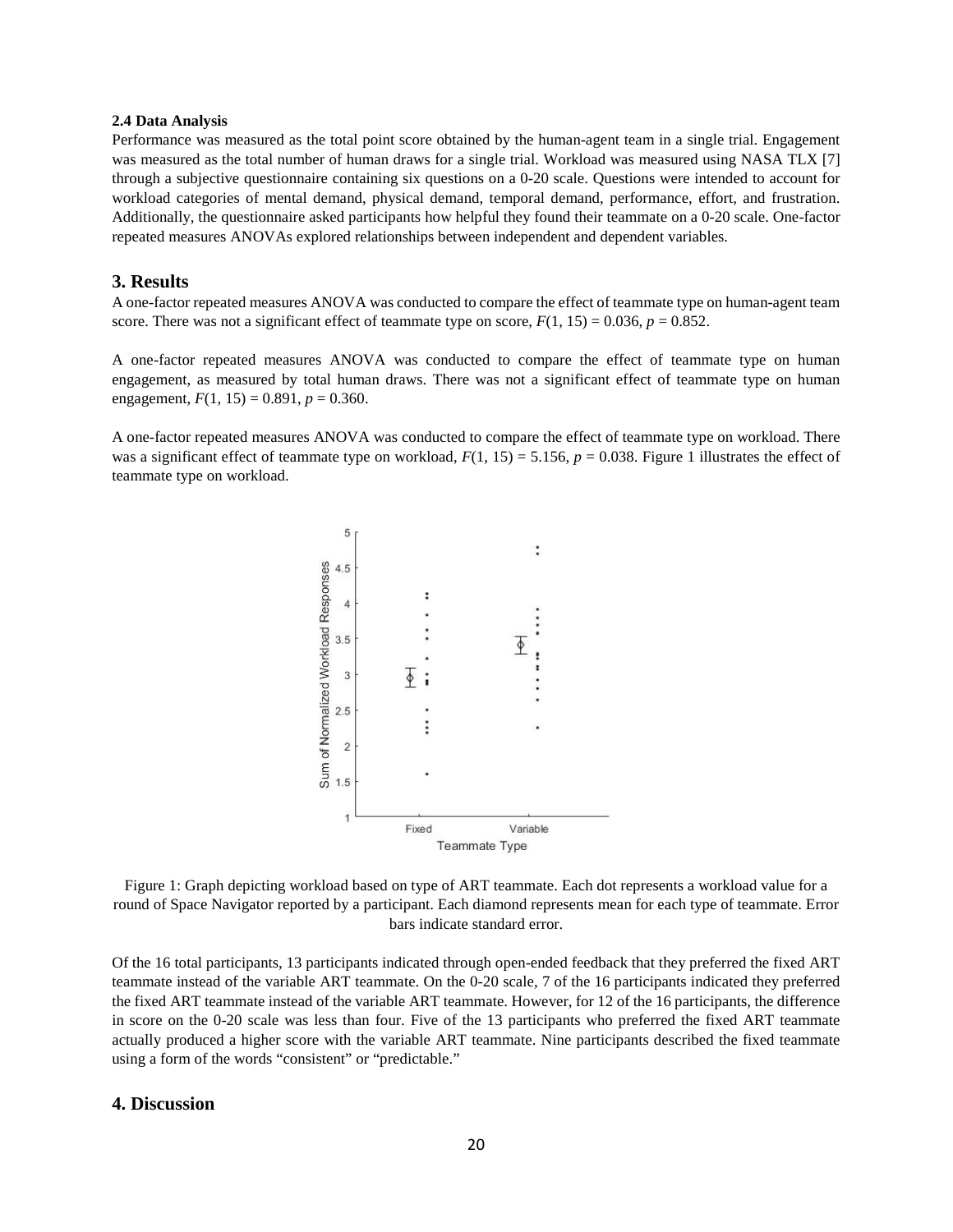#### **4.1 General Discussion**

As hypothesized, results indicated that teams performed at least as well with the variable ART teammate as with the fixed ART teammate. However, participants reported experiencing greater workload with the variable ART teammate than with the fixed ART teammate. Furthermore, participants engaged equally with both teammates. Conceivably, the perceived unpredictability of the variable ART teammate may have contributed to higher workload reported by participants. This type of perception could also influence the willingness of participants to engage with new tasks in the experiment environment.

However, the assertion that adaptive ART can effectively balance human engagement and workload while producing acceptable human-agent team performance can still be considered. The current research tested a single function; other potential functions for adaptive ART exist which may perform better than the function applied in this research. Furthermore, the perceived enhanced predictability of the fixed ART teammate by the participants could have influenced the current results.

#### **4.2 Participant Desire for Predictability**

Participants clearly stated the reason for the fixed ART teammate preference: it appeared more "predictable" and "consistent" than a variable ART teammate. Even when producing better results with the variable ART teammate, participants generally preferred the fixed ART teammate. The desire for predictability suggests the participant inclination to trust the actions of the fixed ART teammate. This finding stands consistent with previous research that indicated predictability is a key factor in human trust of automation [8]. The increased predictability from the fixed ART teammate could also explain why participants experienced higher workload with the variable ART teammate. Absent full understanding of variable ART logic, participants likely had to dedicate cognitive resources to monitor the behavior of the variable ART teammate, thereby increasing perceived workload. Perhaps placing more emphasis on agent predictability would reduce the cognitive effort required to assess the state of the variable ART teammate and improve human trust of the variable ART teammate, thereby decreasing workload.

Methods exist that could make the variable ART teammate more predictable to the participant. For example, alteration of graphics within Space Navigator could create a more predictable variable ART teammate [9]. Currently, no visual cues exist that alert participants to the time remaining before an agent draws a route for a ship. Participants must anticipate when the variable ART teammate will draw a route. When working alongside a fixed ART teammate, participants can rely on the teammate's "rhythm." Variable ART teammate actions, however, appear more sporadic to the participants than fixed ART teammate actions. If the Space Navigator graphical interface could increase predictability of the variable ART teammate, the agent may become more desired by participants.

Additionally, a more in-depth explanation of teammate functionality to the participant during the demonstration portion of the experiment could make the variable ART teammate more predictable to the human. In this experiment, participants received information that teammates differed but had to determine this difference on their own. Future research could employ a similar experiment structure, while explicitly demonstrating to the participant that the variable ART teammate changes its response time based on IAT. This future experiment could determine if increased participant understanding of an automated teammate enhances human-agent team performance, human engagement, and workload. If a fixed and a variable ART teammate have equal predictability, potential benefits of a variable ART teammate may become apparent.

# **5. Conclusion**

Results from this experiment did not indicate a statistical difference between human-agent team score and human engagement for a fixed and a variable Agent Response Time (ART) teammate over an entire trial. The variable ART teammate had higher perceived workload than the fixed ART teammate. Participant feedback indicated that users preferred the fixed ART teammate due to its predictability. Increased predictability from the fixed ART teammate to the participants may have influenced the results of the study. Employing methods to make the variable ART teammate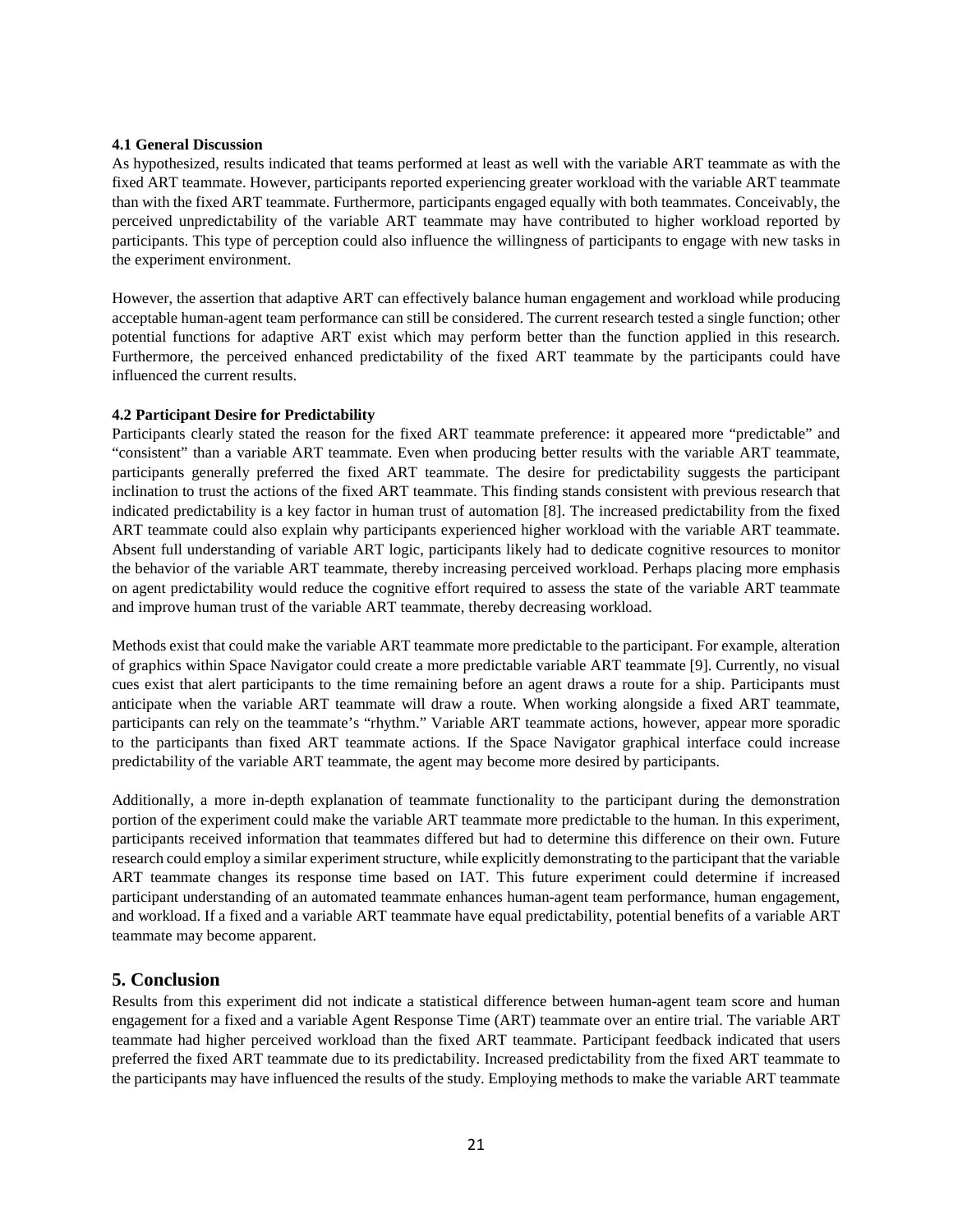as predictable as the fixed ART teammate may create a situation where the effects of adaptive agent timing can be more accurately measured.

# **Disclaimer and Acknowledgement**

The views expressed in this article are those of the authors and do not necessarily reflect the official policy or position of the Department of the Air Force, Department of Defense, nor the U.S. Government. The authors gratefully acknowledge the financial support of the Air Force Office of Scientific Research, Computational Cognition and Machine Intelligence Program.

#### **References**

- [1] J. M. Colombi, M. E. Miller, M. Schneider, M. J. McGrogan, C. D. S. Long, and J. Plaga, "Predictive mental workload modeling for semiautonomous system design: Implications for systems of systems," *Syst. Eng.*, vol. 15, no. 4, 2012.
- [2] D. B. Kaber, J. M. Riley, K.-W. Tan, and M. R. Endsley, "On the Design of Adaptive Automation for Complex Systems," *Int. J. Cogn. Ergon.*, vol. 5, no. 1, pp. 37–57, 2001.
- [3] W. B. Rouse, "Human-Computer Interaction in Multitask Situations," *IEEE Trans. Syst. Man. Cybern.*, vol. 7, no. 5, pp. 384–392, May 1977.
- [4] T. J. Goodman, M. E. Miller, C. F. Rusnock, and J. M. Bindewald, "Effects of agent timing on the humanagent team," *Cogn. Syst. Res.*, vol. 46, pp. 40–51, 2017.
- [5] D. J. Canzonetta and M. E. Miller, "Identifying a possible function for artificial agent adaptation in variable task rate environments," in *International Symposium on Aviation Psychology*, 2019.
- [6] S. Ishihara, "Ishihara's design charts for colour deficiency of unlettered persons," 2012.
- [7] S. G. Hart and L. E. Staveland, "Development of NASA-TLX (Task Load Index): Results of Empirical and Theoretical Research," *Adv. Psychol.*, vol. 52, no. C, pp. 139–183, 1988.
- [8] C. F. Rusnock, M. E. Miller, and J. M. Bindewald, "Observations on trust, reliance, and performance measurement in human-automation team assessment," *67th Annu. Conf. Expo Inst. Ind. Eng. 2017*, pp. 368– 373, 2017.
- [9] M. Johnson, J. M. Bradshaw, P. J. Feltovich, C. M. Jonker, M. B. Van Riemsdijk, and M. Sierhuis, "Coactive Design: Designing Support for Interdependence in Joint Activity," *J. Human-Robot Interact.*, 2014.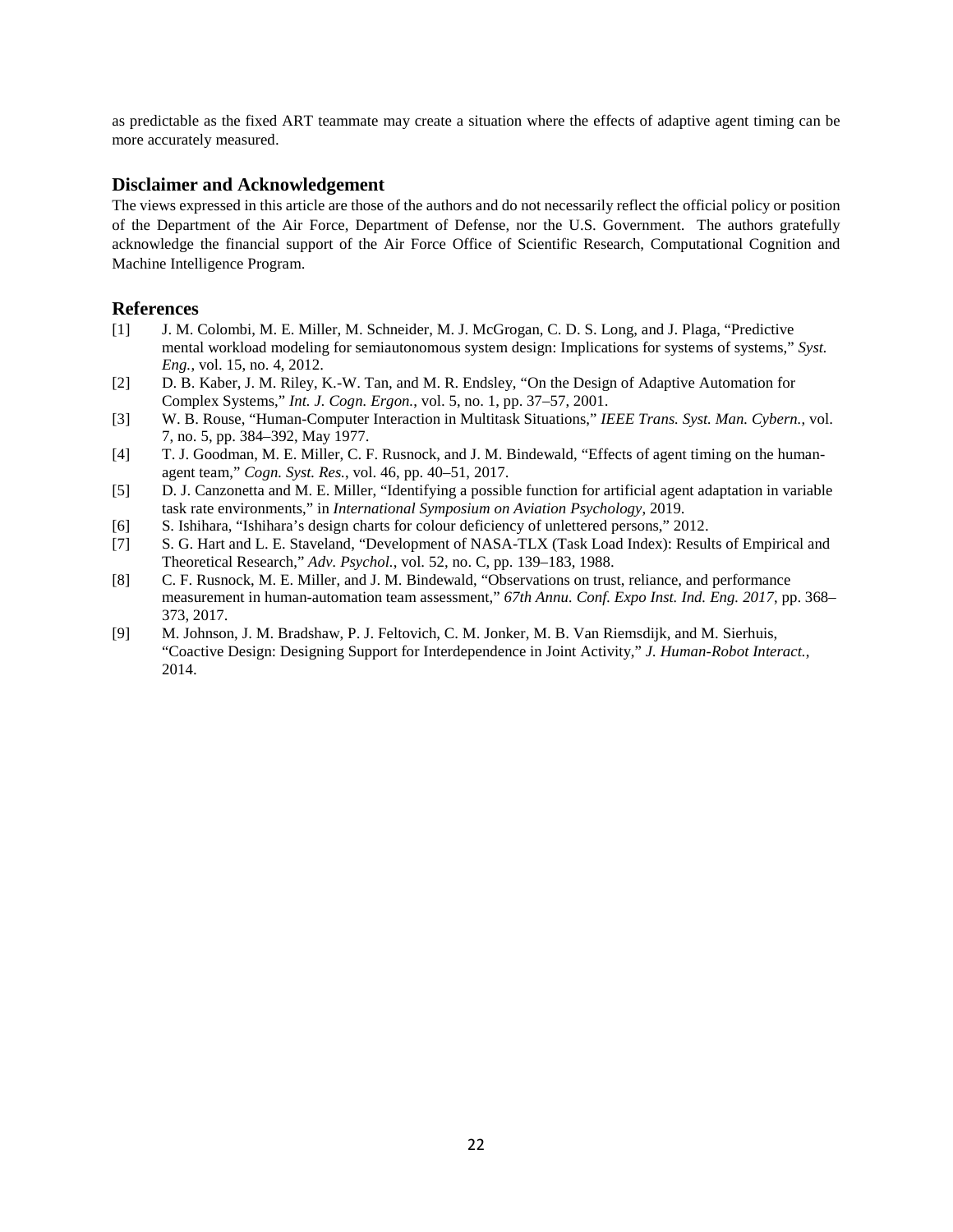# <span id="page-33-0"></span>**IV. Impact of Artificial Agent Timing in Variable Inter-Arrival Time Environments**

# <span id="page-33-1"></span>**Description**

Chapter IV expands upon Chapter III to include explanation of agent functionality to a group of experiment participants. Furthermore, Chapter IV analyzes human-agent team performance and human engagement at different levels of inter-arrival times. Key factors for adaptive ART function implementation are presented. Chapter IV provides insight to the third through sixth research questions listed in Chapter I.

# <span id="page-33-2"></span>**Publication Details**

The journal article contained in Chapter IV is currently pending submission to a relevant publisher. The first target is the IEEE Man Machine Systems Journal.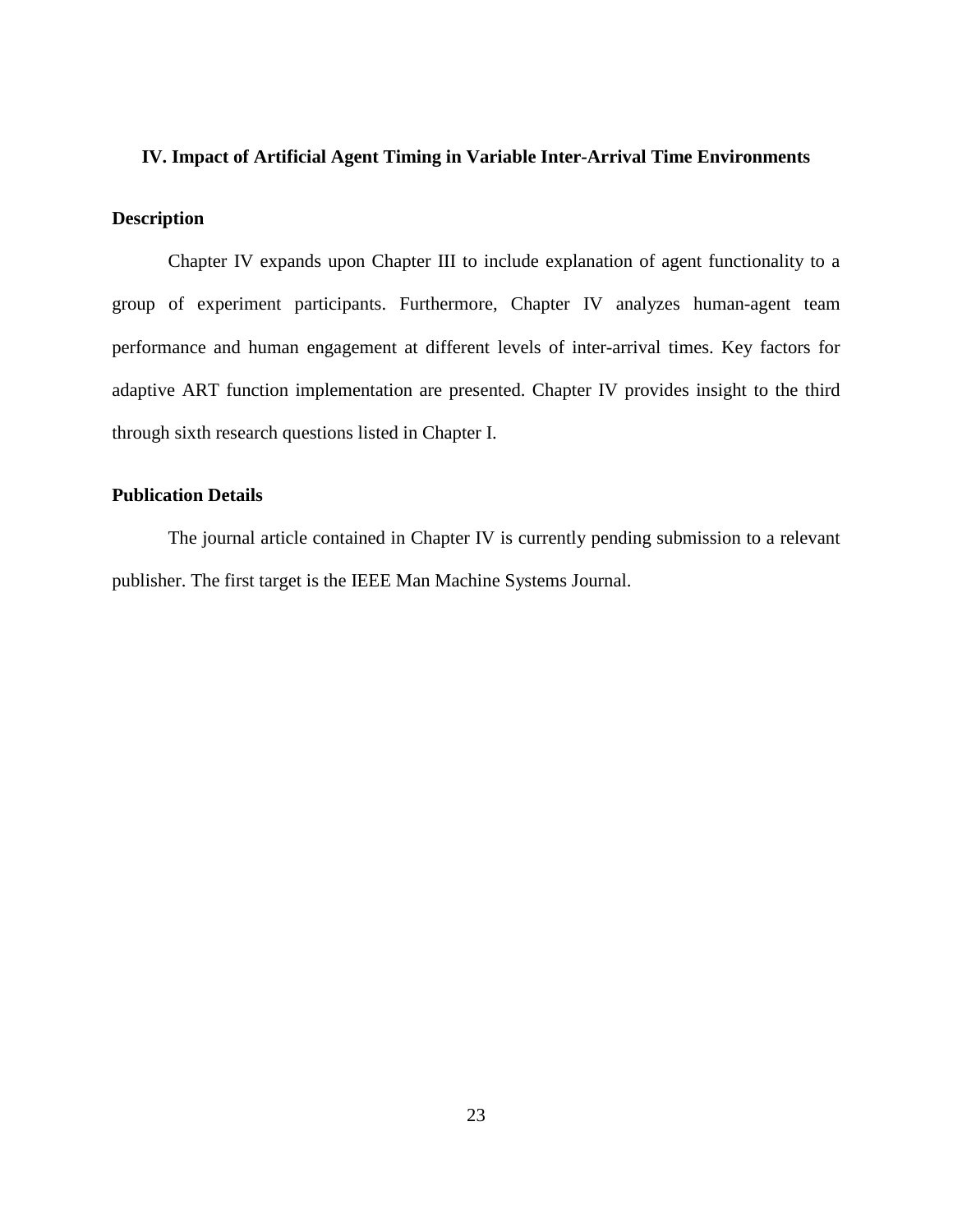# Impact of Artificial Agent Timing in Variable Inter-Arrival Time Environments

David J. Canzonetta, Michael E. Miller, John M. McGuirl, and Gilbert L. Peterson

*Abstract***— The current research consisted of two experiments to explore the use of adaptive agent timing as an alternative to dynamic function allocation to enhance human-agent team performance within an adaptive automation framework. The first experiment examined the effect of agent response time (ART) in a series of constant inter-arrival time (IAT) environments, each with a different IAT and ART, to understand the effect of these variables on human-agent team performance, human engagement, and workload. Results obtained from this experiment enabled the creation of an adaptive ART function based on IAT, which maximized human-agent team performance while constraining the solution to maintain desirable levels of human engagement and workload. An agent with an ART based upon the resulting adaptive ART function was compared against an agent having a fixed ART in an experiment which employed a variable IAT environment. Instructions were varied between participant groups, with one group receiving an explanation of the expected behavior of the two agents. Participant feedback conveyed a desire for improving the predictability of the agent with the adaptive ART. The results indicated that the adaptive agent timing function demonstrated the ability to reduce underload. During levels of small IAT, adaptive ART resulted in higher score and lower human engagement than fixed ART. However, participants who received explanation of agent functionality scored lower at levels of small IAT. During moderate levels of IAT, participants were more engaged with the adaptive ART teammate than the fixed ART teammate. Additionally, at the moderate level of IAT, participants who received agent instruction were more engaged with the variable ART teammate than participants who did not receive agent instruction. During levels of large IAT, adaptive ART resulted in more human engagement than fixed ART. These results help to identify key guidelines to be used in construction of adaptive ART teammates within human-agent teams.**

*Index Terms***—Human-Agent Teaming, Artificial Agent Response**

#### I. INTRODUCTION

UTONOMOUS systems can enhance human ability to enrich  $A$  UTONOMOUS systems can enhance human ability to enrich system execution [1]. For this enrichment to occur, autonomous systems require strong human presence. Unfortunately, many of these autonomous systems limit human interaction by placing the human in a supervisory role to the agent [2], [3]. Placing the human in a supervisory role impacts the potential of the human-agent team to leverage each member's unique strengths [3]. Furthermore, though

David J. Canzonetta (e-mail: david.canzonetta.1@us.af.mil), Michael E. Miller (e-mail: [Michael.Miller@afit.edu\)](mailto:Michael.Miller@afit.edu), John M. McGuirl (e-mail: [jmcguirl@afit.edu\)](mailto:jmcguirl@afit.edu), and Gilbert L. Peterson (e-mail: *gpeterso@afit.edu*) are counterintuitive, humans acting in a supervisory role fall into a complacency trap where greater effort is required to maintain acceptable levels of alertness [4].

The desire to limit human interaction with artificial systems has remained the chief stance within the engineering community [5]. This viewpoint does not leverage the strengths of each team member to maximize team performance. As tasks require more induction and expertise, they require more human interaction for successful completion [6]. Conversely, as tasks become more repetitive and skill-based, they demand the precision of automation for a high rate of successful completion [6]. Tasks which vary on a skill-based to expertise scale are likely to require action from a human and an agent. This viewpoint contrasts with the viewpoint of task allocation in the traditional literature that regarded task allocation between a human and an agent as mutually exclusive [7], [8]. Based on this literature, determining an effective strategy for allocating shared human-agent tasks becomes a suitable research path.

When allocating task responsibility for shared human-agent team activities, logic dictates the avoidance of methods that inadvertently increase human workload, especially in time constrained environments which can impose levels of high human workload during periods of high task load. Many systems produce variable workload, with higher workload occurring during certain mission phases or under certain environmental conditions [9]. One approach to designing the partnership between humans and automation within this type of environment involves adaptive automation wherein the role of the automation increases to alleviate peaks in human workload [10], [11]. Traditionally, adaptive automation has employed dynamic function allocation [12]. However, this method of function allocation can increase mental workload by forcing the human to remain cognizant of their current responsibilities within present automation strategies [12]. Therefore, other task assignment methods may be worth exploring.

Previous research has suggested that the timing of agent response will likely affect the division of work between a human and an agent [3], [13]. Furthermore, recent research on the effect of agent timing in a human-agent team has demonstrated the ability of agent response timing to affect human engagement and workload within an event-driven environment [3]. Therefore, prior research suggests that one

with the Air Force Institute of Technology, Wright-Patterson AFB, OH 45433 USA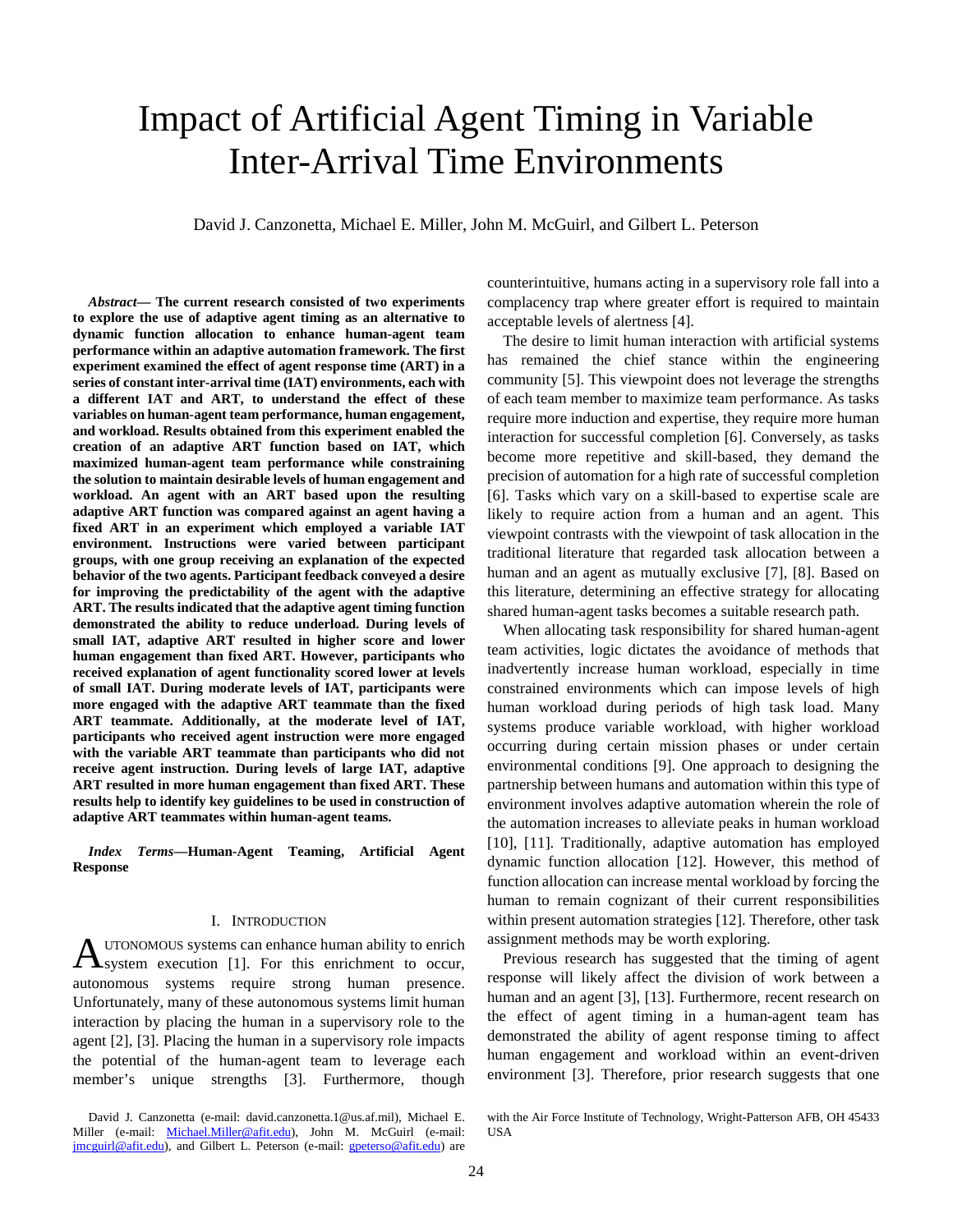could institute adaptive automation through changes in agent timing as opposed to changes in function allocation [3], [14]. Changes in agent timing may shelter the user from needing to perceive and adapt their behavior to changes in the mode of automation and, therefore, might reduce the required mental workload. As suggested in the literature, changes in appropriate agent responsiveness within highly-dynamic, variable task-load environments could involve calculating agent responsiveness based on the rate at which new tasks appear [14].

Additionally, observability, predictability, and directability of agent behavior to the human can improve human-agent team performance [15], [16]. Furthermore, humans typically desire predictability of their artificial teammate actions [17]. Instruction of noticeable phenomena and directly observable graphical interface elements can increase human understanding of agent predictability [15]. However, the significance of the predictability of agent timing in a human-agent team remains unknown. Therefore, the current research will explore how the predictability of artificial agent timing affects human-agent team performance, human engagement, and workload.

The current research attempted to develop and understand the utility of an agent with variable timing. A first experiment sought to demonstrate that varying levels of arrival time between new tasks, or inter-arrival time (IAT), and agent response time (ART) across short trials could provide insight into the effects of these parameters on human-agent team performance, human engagement, and workload. These results enabled creation of a method for calculating ART as a function of IAT to generate a variable ART agent. A second experiment sought to understand the utility of the adaptive agent. It is expected that the use of the resulting variable ART teammate will improve human-agent team performance, increase human engagement, and reduce workload when compared to an agent that responds at the average human response time. Furthermore, during periods of low IAT, it is anticipated that the humanagent team will score higher and the agent will assume more of the primary task when teaming with a variable ART teammate than with a fixed ART teammate. However, during periods of high IAT, it is expected that the human-agent team will score lower, but participants will be more engaged with the variable ART teammate than with the fixed ART teammate. No significant differences in team score or participant engagement are expected when the IAT is nearly equivalent to the average human response time. In terms of predictability in agent timing, it is expected that participants who receive explanation of how the variable ART teammate operates will perform better than participants who receive no explanation of the variable ART teammate for all IAT levels, being more engaged during periods of large IAT and less engaged during periods of small IAT.

#### II. EXPERIMENT 1

A first experiment sought to understand the interaction of ART and IAT on human-agent team performance, human engagement, and human workload across a broad range of conditions to identify a function for calculating ART as a function of IAT.

#### *A. Method*

#### *1) Participants*

The experiment involved 14 participants (9 male and 5 female). Two participants were left-handed. The mean participant age was 25.4 and ranged from 20 to 31. One participant had previous Space Navigator experience. Participants completed the Ishihara Color Deficiency Charts prior to the experiment [18]. The results indicated that all but one participant had normal color vision. The participant with apparently anomalous color vision was allowed to complete the experiment to assess the effect of color deficiency on the play style of the game. This participant obtained the third highest recorded score, indicating their ability to successfully identify the colored items in the game. Therefore, the analysis included their data. On average, participants self-reported spending 48.7 hours per week using a computer or similar machine.

#### *2) Apparatus and Environment*

During the experiment, the participants used a tablet application titled "Space Navigator." Space Navigator closely resembles commercially-available air-traffic-control games. Within this application, the participant and an artificial agent work together as near-peers to achieve the highest game score possible. The goal of the game is to navigate red, blue, yellow, or green ships that spawn onto the screen to planets of their corresponding color, while obtaining randomly-appearing bonuses during their routes. The human-agent team receives 100 points upon successful navigation of ships to their corresponding planet. Ships are removed from the screen when they arrive at their appropriate planet. The human-agent team loses 100 points per ship when two or more ships collide. Additionally, the human-agent team can receive 50 points for navigating ships through bonuses that appear on the screen. A bonus appears at a random on-screen location once every 10 seconds and does not disappear until collected by a ship. The human has the option of engaging in the task of drawing initial routes for the ships or acquiescing this duty to the agent. The artificial agent, however, only draws a straight path from the ship to its appropriate planet; it does not account for any bonuses or the path of any other ships on screen. Therefore, the human must perform the task of monitoring and redrawing routes to avoid collision. The human can draw or redraw a route at any time. The agent cannot overwrite any human-drawn route. Participants played all games on a Microsoft Surface Pro 4 in a quiet and secluded location.

#### *3) Experimental Design and Procedure*

The input variables to this study were inter-arrival time (IAT) and agent response time (ART). IAT is the number of seconds between the times that two subsequent ships appear. Smaller IATs indicate that more ships appear within a given time, typically leading to a higher density of ships in the game and a higher task load. ART is the time an agent waits to draw a route for a new ship. Previous research indicated that an increase in ART increased the likelihood that the human would draw an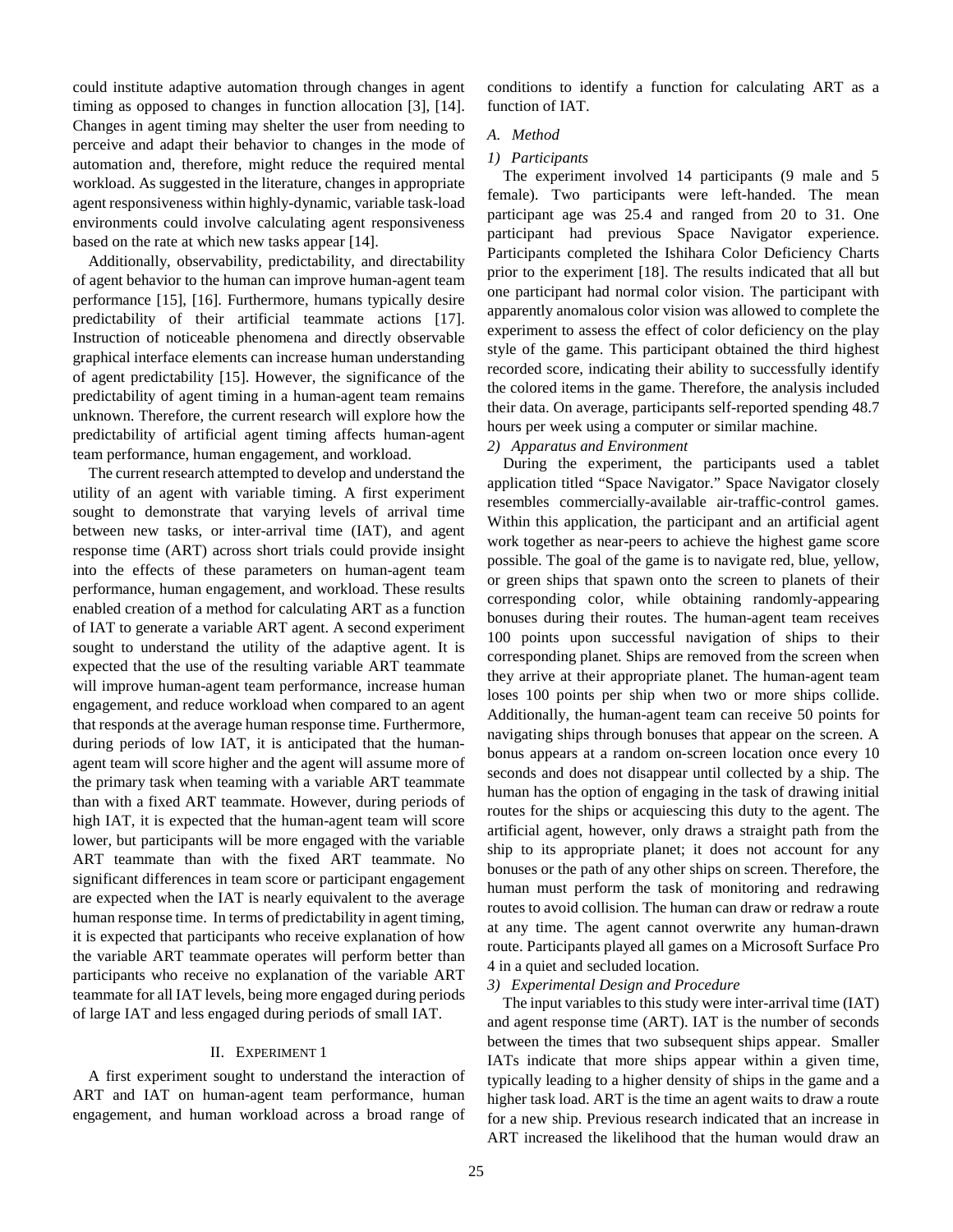initial route for a ship and increased likelihood for a higher workload [3]. Previous research evaluated a range of IAT and ART values from 2s to 4s and 2.6s to 8.6s, respectively [14]. This research analyzed how the ratio of ART to IAT, referred to as the Adaptation Coefficient (AC), affects score, engagement, and workload [14]. However, this experiment did not include a broad enough range of conditions to shift the user's engagement with the initial route drawing task across the full range of possible conditions. Therefore, the current experimental design attempted to encapsulate a broader range of conditions.

Fig. 1 displays the IAT and ART points used in this experiment, illustrated by points with markers "x" and "o". Past studies narrowed the sampling area to boundaries and points featured in Fig. 1 [3], [14]. The dashed lines that create the top and bottom boundaries represent AC of 2.0 and 0.5, respectively. These AC were chosen because they represent locations of manageable human workload in the Space Navigator environment, as discovered in previous research [14], although human-agent team performance varied within this range. Dotted lines represent the average amount of time it takes for a human to draw a route without agent assistance, which previous research established as 2.6s [3]. Prior research defined IAT and ART boundaries shown by the dashed black lines as an area where the human continues to be human engaged while receiving adequate assistance from the adaptive automation. Previous research also demonstrated that IAT is negatively correlated with workload and ART is positively correlated with engagement [14]. Therefore, we can produce the quadrant labels in Fig. 1. When IAT is significantly less than 2.6s, the human will struggle to keep up with new tasks, thereby experiencing overload. When IAT is significantly greater than 2.6s, the human will experience a significant delay between new tasks, thereby experiencing underload. As ART decreases, the human typically draws routes slower than the agent, which could thwart the human from drawing and thereby decrease human engagement. Conversely, as ART increases, the human can draw routes faster than the agent, so one might assume that human engagement increases. However, it is also worth noting that as IAT increases, the density of ships in the environment decreases, decreasing the probability of collision. Thus, increases in IAT also reduce the urgency of route creation which might reduce human engagement.

Points marked with an "o" in Fig. 1 represent the centroid of each region within the boundaries provided by the dashed and dotted lines. Points marked with an "x" were selected to be near the boundary extremes to provide insight into human performance near these transition regions.

For each experimental session, the research administrator provided a demonstration of Space Navigator to participants from a narrated script. The participants then played three, 2.5 minute practice rounds, each with an agent teammate, to become familiar with the Space Navigator environment. Practice rounds contained slower than average IAT and ART to



Fig. 1. Depiction of inter-arrival time (IAT) and agent response time (ART) points sampled during the current experiment (shown as x's and o's). The vertical and horizontal dotted lines indicate the average human draw time of 2.6 s. The sloped dashed lines indicate a range of values useful for human-agent teaming based on previous research. Expected generalized workload and engagement labels are associated with each quadrant in Fig 1, as defined by the dotted lines.

give participants time to understand the mechanics of the game and touchscreen response. Participants received no gameplay strategies during training.

The experimental session for each participant contained two blocks. Each block contained nine, 1.75 minute trials with a workload questionnaire administered after each trial. Game time remained constant in all trials. Each block presented each input point described in Fig. 1 in a random order. A five-minute break separated the two blocks.

#### *4) Data Analysis*

Each experimental round contained the same game duration but employed different IAT. Consequently, a different number of ships appeared in each experimental round. Therefore, it was inappropriate to compare the number of routes drawn and the total score across each experimental session as changes in IAT influenced these variables. To account for this difference, performance was measured as the percentage of the maximum possible score obtained in a game. Furthermore, engagement was calculated through two measures: total human draws (HD) per ship and total HD per second. Total HD consisted of initial draws and redraws performed by the participant. When experiencing small IATs, the user may struggle to draw a route for every ship, even if a manual route per ship is desired. However, this does not mean the user is less engaged in the task than rounds where the user is physically capable of drawing a route for every ship. Therefore, it is desirable to use HD per second to measure overall engagement of a human at each IAT and ART point. However, HD per ship is still valuable for defining thresholds (i.e. we can say the human must at least engage with one in every five ships). Workload was measured using a subjective questionnaire containing three questions from NASA-TLX on a 0-20 scale. These questions were selected as previous studies found a correlation between the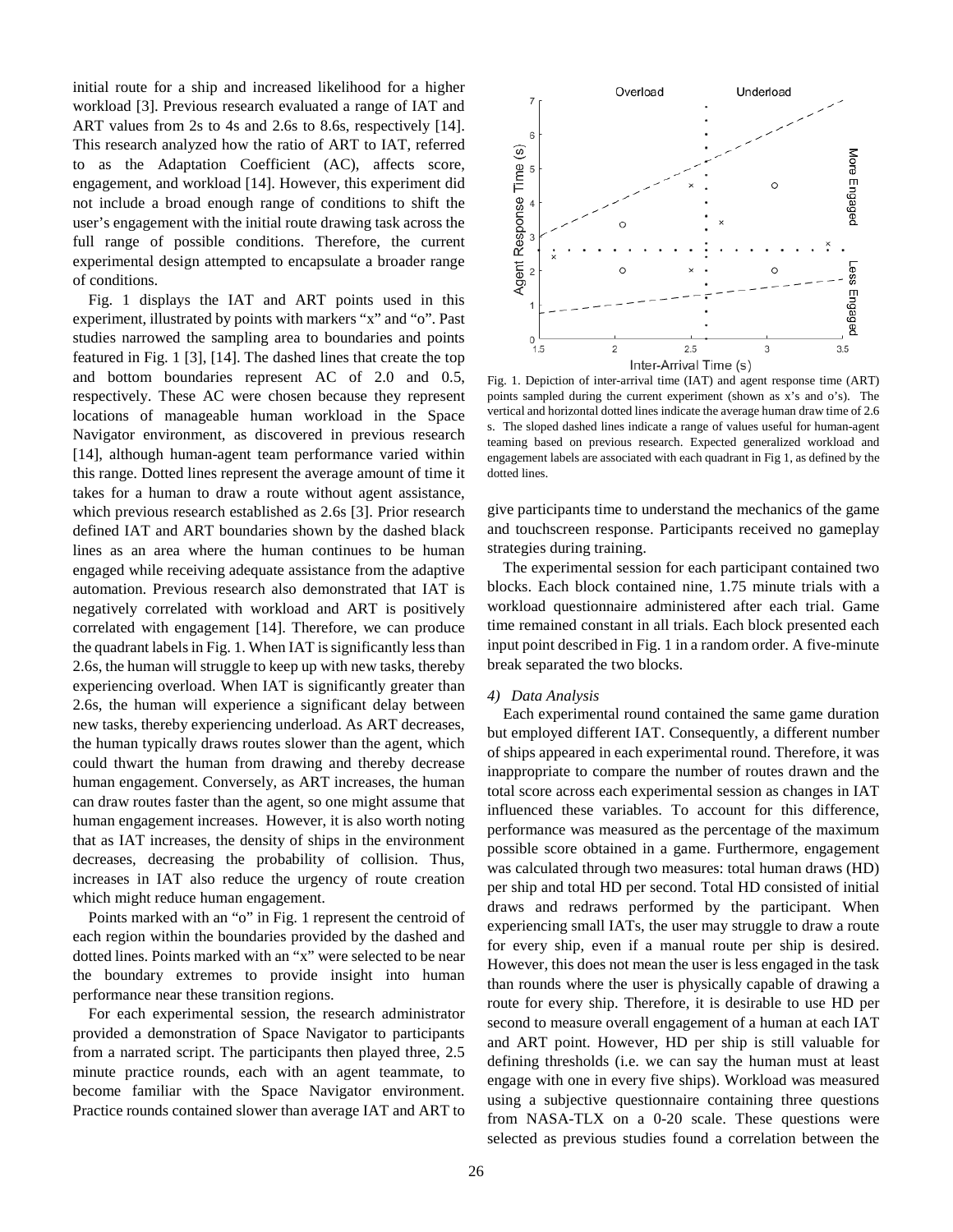workload categories of temporal demand, effort, and performance with changes in task spawn time [14] but no correlation between the remaining categories or the overall NASA TLX score. Workload values were normalized using min-max normalization within each participant to allow for comparison across all participants. Total workload for a round of Space Navigator was measured as the sum of the normalized workload values for each of the three workload questions pertaining to that round.

Data analysis included the use of simple correlation and regression analysis to understand the basic relationships between the independent variables of IAT and ART and the dependent measures discussed. Multiple linear regression explored these relationships to formulate an ART function based on IAT. This analysis contained two steps. First, multiple regression analysis on output variables was conducted to the third order. Second, insignificant effects were removed one at a time until only significant effects remained. Regression analysis was applied for each output variable across all participants. If large participant variability caused no significance for IAT and ART across all participants, regression analysis was conducted on the mean output values for each input IAT and ART combination.

#### *B. Results*

Table I displays correlations of IAT and ART with the resulting dependent variables. Results indicated IAT strongly correlates with score  $(r(8) = 0.9229, p = 0.0004)$ , engagement  $(r(8) = -0.7969, p = 0.0642)$ , and workload  $(r(8) = -0.9578, p <$ 0.0001). Results also indicated that ART strongly correlates with engagement ( $r(8) = 0.8481$ ,  $p = 0.0039$ ). Fig. 2 provides a visual representation of significant correlations noted in Table I. Each point on the individual graphs of Fig. 2 corresponds to an IAT-ART sample from Fig. 1. Error bars denote plus and minus one standard error from the mean value represented by each point.

| Correlations between independent and dependent variables. |                              |                     |                    |                      |  |  |  |  |  |  |  |
|-----------------------------------------------------------|------------------------------|---------------------|--------------------|----------------------|--|--|--|--|--|--|--|
|                                                           | Avg. $%$<br><b>Max Score</b> | Avg. HD<br>per Ship | Avg. HD<br>per Sec | Avg. Std<br>Workload |  |  |  |  |  |  |  |
| <b>IAT</b>                                                | 0.9229                       | 0.6385              | $-0.7969$          | $-0.9578$            |  |  |  |  |  |  |  |
| ART                                                       | 0.0018                       | 0.8481              | 0.3955             | 0.0006               |  |  |  |  |  |  |  |

Table I Correlations between independent and dependent variables.

Values in bold represent significant correlations at  $\alpha = 0.05$  or less. Italicized values represent significant correlation at  $\alpha = 0.10$  or less.

Multiple linear regression analysis on data across all participant trials indicated there was a collective significant effect between IAT and ART on percentage of max score, F(5,  $246$ ) = 25.4565,  $p < 0.0001$ ,  $R^2 = 0.3410$ . Further examination of the predictors indicated that IAT ( $t = 6.14$ ,  $p < 0.0001$ ,  $\beta =$ 0.1404), IAT to the second degree  $(t = -3.42, p = 0.0007, \beta = -1.0007$ 0.1288), ART (*t* = -3.15, *p* = 0.0018, β = -0.1263), ART to the second degree ( $t = -2.96$ ,  $p = 0.0034$ ,  $β = -0.0812$ ), and ART to the third degree (*t* = 2.84, *p* = 0.0049, β = 0.0757) were significant predictors in this model.



Fig. 2. From top to bottom: mean percent of maximum possible score as a function of inter-arrival time, mean human draws per ship as a function of interarrival time, mean workload as a function of inter-arrival time, and mean human draws per ship as a function of agent response time.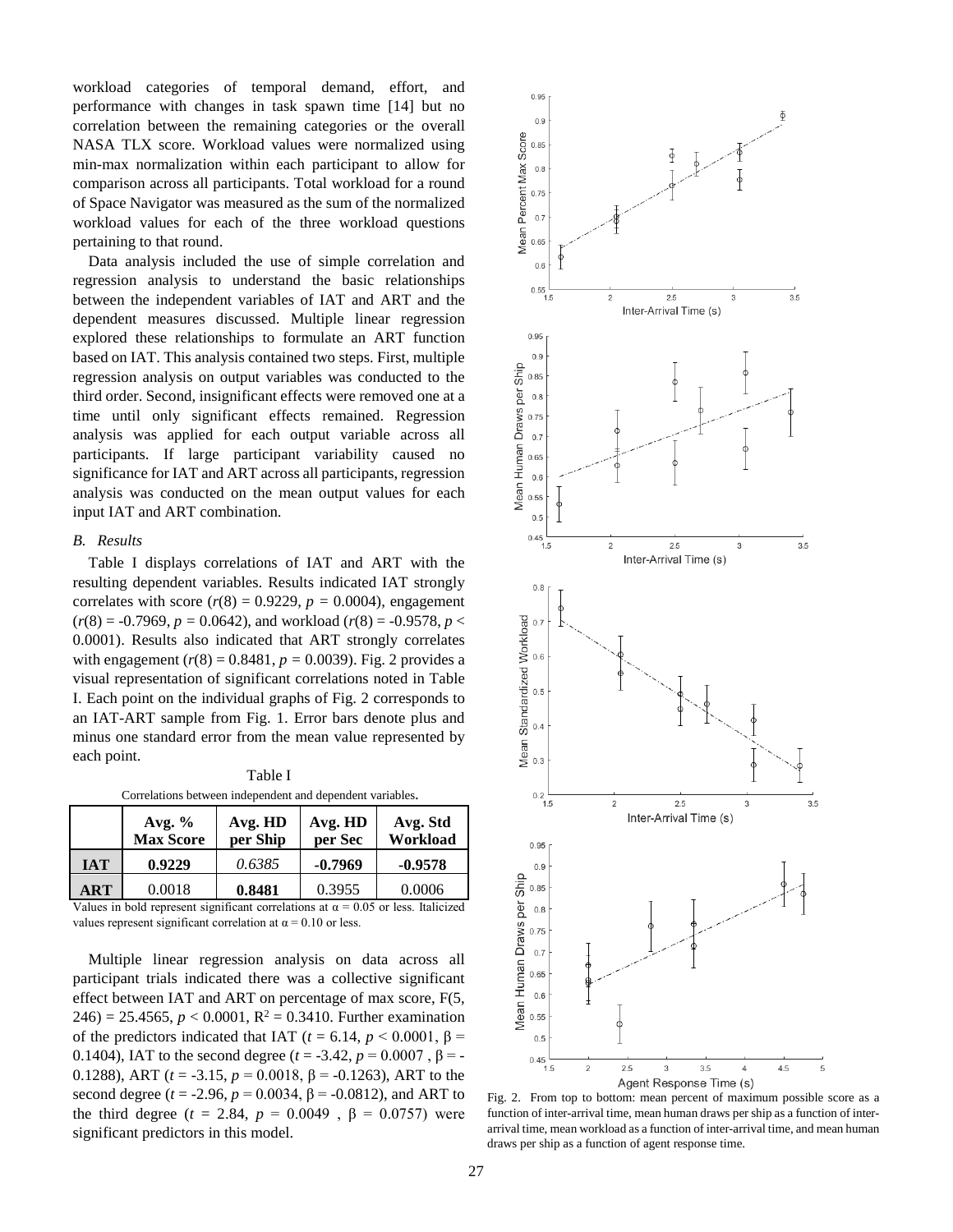Multiple linear regression on data across all participant trials indicated there was a collective significant effect between IAT and ART on human engagement represented as human draws per ship,  $F(2, 249) = 16.1716$ ,  $p < 0.0001$ ,  $R^2 = 0.1150$ . Further examination of the predictors indicated that IAT  $(t = 2.78, p =$ 0.0058, β =0.0890) and ART (*t* = 4.29, *p* < 0.0001, β = 0.0746) were significant predictors in this model.

Multiple linear regression analysis on data across all ART and IAT combination means indicated there was a significant effect between IAT and ART on workload,  $F(4, 4) = 130.1843$ ,  $p = 0.0002$ ,  $R^2 = 0.9924$ . Further examination of the predictors indicated that IAT (*t* = -18.71, *p* < 0.0001, β = -0.2345), ART (*t*   $= 4.94$ ,  $p = 0.0078$ ,  $β = 0.0377$ ), ART to the second degree (*t* =  $-3.39, p = 0.0275, β = -0.0265$ , and the interaction of ART and IAT (*t* = 3.08, *p* = 0.0370, β = 0.0535) were significant predictors in this model.

#### III. EXPERIMENT 2

A second experiment compared human-agent team performance, human engagement, and workload between a fixed ART teammate and a variable ART teammate, as well as between participants who did or did not receive explanation on agent functionality. This experiment assumed that instructing participants on variable ART teammate functionality would permit the group receiving instruction to use the observed IAT to predict the ART, making the variable ART agent more predictable to participants receiving this instruction than to the participants who did not receive this instruction. Additionally, the experiment analyzed performance across an entire IAT function and at specific levels within the IAT function.

#### *A. Method*

#### *1) Participants*

The experiment consisted of 32 participants (29 male and 3 female). Two participants were left-handed. The mean participant age was 28.4 and ranged from 22 to 42. All participants completed the Ishihara Color Deficiency Charts prior to the experiment [18]. On average, participants selfreported spending 46.9 hours per week using a computer or similar machine.

#### *2) Apparatus and Environment*

Experiment 2 used the same apparatus as Experiment 1. Participants interacted with the Space Navigator tablet application. Experiment 2 implemented two key changes to the experiment environment. First, the environment was modified to provide a variable IAT within a single, longer trial. Second, a variable ART teammate which varied response time as a function of IAT was implemented.

Data obtained from Experiment 1 provided the formulation of the variable ART teammate implemented in Experiment 2. To determine the optimal ART, the multiple linear regression equations derived in Experiment 1 were applied within an optimization problem. The optimization problem solved for the ART at each IAT value between 0 and 4 s on a 0.001 s interval. This optimization sought to maximize the percentage of maximum score subject to the constraints that the participant

would draw at least one route for every five ships and have a mean standardized workload between plus or minus one standard deviation of the mean workload identified in Experiment 1 (between 0.423 and 0.561). Fig. 3 illustrates the ART function generated from the optimization.

The linear piecewise function illustrated in Fig. 3 is shown in (1). It should be noted that the optimization failed to converge due to the constraint violations for underload when TR is greater than 3s. Therefore, it was decided to extrapolate the function found for IAT between 2.7s and 3s for all IAT greater than 3s.

The ART function in Fig. 3 demonstrates the capability of adaptive ART to influence team performance and human engagement. As IAT decreases from the average unassisted human task completion time of 2.6s, ART adjusts to boost team performance. Conversely, as IAT increases from the average unassisted human task completion time of 2.6s, ART adjusts to increase human engagement.



Fig. 3. Optimal ART as a function of IAT, linear regions are labeled to indicate the desired functionality of the agent within each linear region.

| For $IAT < 1.485$ , $ART = 0$                                | (1) |
|--------------------------------------------------------------|-----|
| For $1.485 \leq IAT < 2.206$ , $ART = 3.5327 * IAT - 5.2461$ |     |
| For 2.206 $\leq$ IAT $\leq$ 2.735. ART = 2.5471              |     |
| For $IAT > 2.735$ . $ART = 5.2807 * IAT - 11.8955$           |     |

The input IAT function to the experiment remained the same across all trials. The input IAT function for all trials varied between three levels of high, moderate, and low IAT. The high IAT level was defined as 3.4s. IATs larger than 3.4s result in situations where virtually all human operators can successfully route all ships in Space Navigator. The low IAT level was defined as 1.8s. IATs smaller than 1.8s result in situations where virtually all human operators struggle to keep up with all ships in Space Navigator. The moderate IAT level was defined as 2.6s. This is the average time it takes a human operator to draw a route in Space Navigator [3]. The input IAT function remained at each IAT level for 45s before transitioning to a different IAT level. Throughout the round, relaxed or rapid transitions would occur once between each level at 15s and 45s, respectively. Fig. 4 illustrates the resulting IAT function. Levels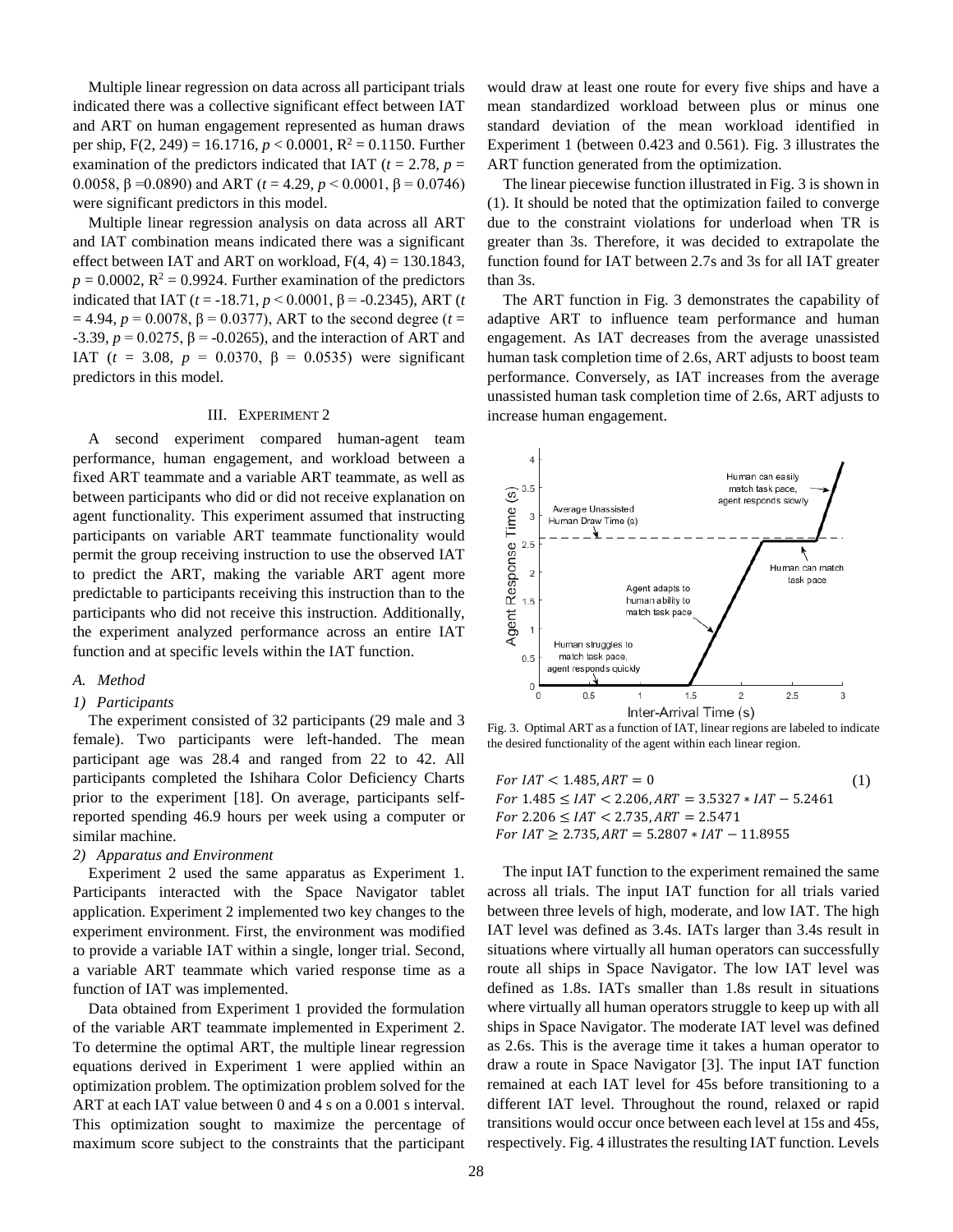and transitions between levels were divided equally throughout the duration of a round.



Fig. 4. Inter-arrival time (IAT) as a function of Game Time

#### *3) Experimental Design and Procedure*

The input variables to this experiment were type of ART teammate and agent explanation. Type of ART teammate is a categorical, within-subjects variable that can take values of "fixed" and "variable." If fixed, the ART for the teammate remained at the average human draw time of 2.6 seconds for a round of Space Navigator. If variable, the ART for the teammate was calculated as a function of IAT using the function shown in Fig. 3. Agent explanation is a categorical, betweensubjects, variable that indicates whether the participant received instruction on how their teammate would respond prior to playing the game. A third within-subjects independent variable of IAT level was introduced when analyzing data within levels of the IAT function. IAT level is a categorical variable that represents a time within the input IAT function where IAT remains constant at 1.8, 2.6, or 3.4s.

Participants received an experiment environment tutorial from the research administrator through a demonstration that followed a narrated script. If assigned to the group receiving an explanation, participants were instructed on the functionality of their teammate. Specifically for the variable ART teammate, participants were instructed that the response time of the agent would vary as a function of IAT. This instruction permitted the participants to predict the changes in behavior of the variable ART teammate by observing the rate at which new ships were being generated in the environment. Half of the participants received this instruction.

The participants played a single 2.5 minute practice round with each of the two types of teammates. They then completed a fifteen minute experimental trial with each ART teammate. A five-minute break separated official rounds to address any participant fatigue. Half of the participants received the fixed ART teammate first, the other half received the variable ART teammate first. Workload was measured using the full NASA TLX questionnaire with a 0-20 scale. Additionally, participants were asked how helpful they found their teammate on a 0-20 scale. The participants received the questionnaire after each round with an ART teammate. Upon completion of the experiment, an open-ended questionnaire asked participants whether they preferred the fixed ART teammate or the variable ART teammate upon completion of their experiment.

#### *4) Data Analysis*

Participants received the same number of routing tasks across all experimental trials. Therefore, the output variables of team performance and human engagement did not require normalization. Team performance was measured as the total score obtained by the human-agent team in a single trial. Engagement was measured as the total number of human draws for a single trial. Workload values were normalized using minmax normalization within each participant to allow for comparison across all participants. Workload was measured as the sum of the normalized workload values for each of the six workload questions.

Performance and engagement were also compared across different IAT levels. In this type of analysis, performance was measured as a percent of maximum possible score to account for differing numbers of tasks and bonuses at the start of each IAT level. Furthermore, like analysis across different IATs in experiment 1, engagement was measured as the number of total human routes drawn per ship across the duration of an IAT level. Since workload values were obtained at the end of each trial, no workload data was available at specific IAT intervals.

Across the entire IAT function, two-factor, mixed-design ANOVAs explored relationships between independent and dependent variables. One-factor ANOVAs further investigated any interactions. When measuring performance at each IAT level, three-factor, mixed-design ANOVA explored relationships between independent and dependent variables. One-factor ANOVAs further investigated any interactions.

#### *B. Results*

First, the results across the entire IAT function for each experimental trial is presented. These results are followed by further analysis which compared the results at each IAT level. *1) Performance Across Entire IAT Function*

A two-factor, mixed-design ANOVA was conducted to compare the effect of instruction and type of ART teammate on score. The ANOVA indicated that participants who received agent instruction scored lower than participants who did not receive agent instruction,  $F(1, 30) = 4.416$ , MSE = 26,651,406,  $p = 0.044$ ,  $\eta_p^2 = 0.128$ . The ANOVA also indicated that score was not affected by the difference in fixed or variable ART teammates,  $F(1, 30) = 0.768$ , MSE = 2,287,656,  $p = 0.388$ ,  $\eta_p^2$ = 0.025, and the interaction between type of ART teammate and agent instruction,  $F(1, 30) = 0.415$ , MSE = 1,237,656,  $p =$ 0.524,  $\eta_p^2 = 0.014$ . Fig. 5 illustrates the effects of instruction and teammate type on score.



Fig. 5. Mean score for interaction of teammate type and instruction. Error bars indicate plus and minus one standard error from the mean.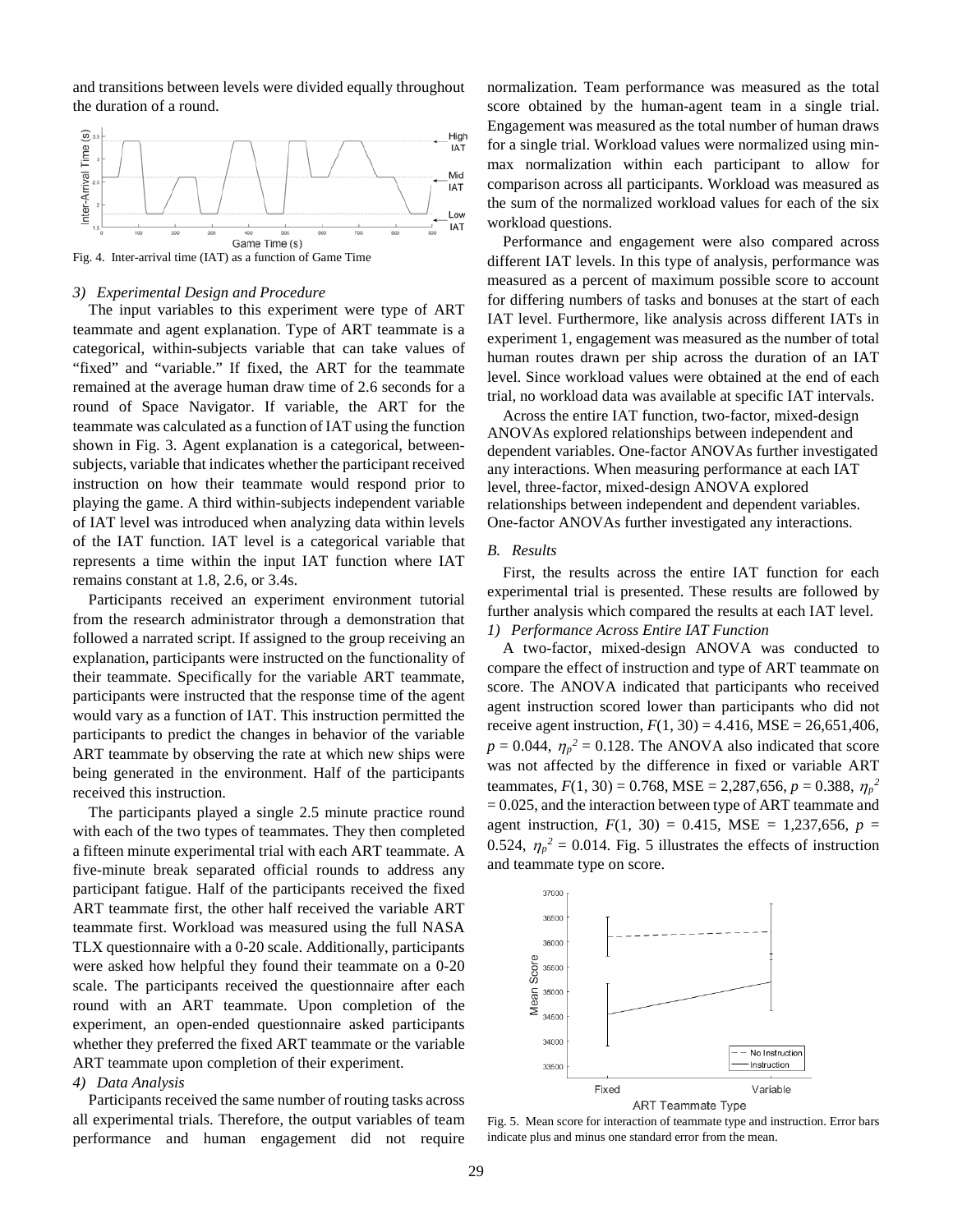A two-factor, mixed-design ANOVA was conducted to compare the effect of instruction and type of ART teammate on workload. The ANOVA indicated participants experienced greater workload with a variable ART teammate than with a fixed ART teammate,  $F(1, 30) = 11.302$ , MSE = 5.213,  $p =$ 0.002,  $\eta_p^2 = 0.274$ . This ANOVA also indicated that workload was not affected by agent instruction,  $F(1, 30) = 0.419$ , MSE = 0.362,  $p = 0.523$ ,  $\eta_p^2 = 0.014$ , and interaction between type of ART teammate and agent instruction did not affect workload,  $F(1, 30) = 0.426$ , MSE = 0.197,  $p = 0.519$ ,  $\eta_p^2 = 0.014$ . Fig. 6 illustrates the effects of instruction and teammate type on workload.



Fig. 6. Mean sum of normalized workload responses for interaction of teammate type and instruction. Error bars indicate plus and minus one standard error from the mean.

A two-factor, mixed-design ANOVA was conducted to compare the effect of instruction and type of ART teammate on engagement. The ANOVA indicated that the number of human draws was not affected by type of ART teammate  $(F(1, 30))$  = 3.453, MSE = 5274.4,  $p = 0.073$ ,  $\eta_p^2 = 0.103$ ), agent instruction  $(F(1, 30) = 3.392, \text{MSE} = 10,276.0, p = 0.132, \eta_p^2 = 0.074$ , or the interaction between type of ART teammate and agent instruction (*F*(1, 30) = 0.831, MSE = 1269.141,  $p = 0.369$ ,  $\eta_p^2$  $= 0.027$ ).

Of the 32 total participants, 25 participants said that they preferred the fixed ART teammate over the variable ART teammate. Thirteen of the 25 participants who preferred the fixed ART response teammate explicitly used a form of the word "predictable" and "consistent" to describe the teammate. Thirteen of the 16 participants who received no instruction and 12 of the 16 participants who received instruction indicated they preferred the fixed ART teammate.

#### *2) Performance at Each IAT Level*

A three-factor, mixed-design ANOVA was conducted to determine the effect of IAT level, instruction, and type of ART teammate on human-agent team performance. Greenhouse-Geiser correction was applied to correct the degrees of freedom for the effect of the interaction of IAT level and teammate type on engagement, which violated Mauchly's sphericity test  $(X^2(2) = 6.584, p = 0.037).$ 

The ANOVA indicated that participants who received instruction of agent functionality scored lower than participants who did not receive instruction of agent functionality, *F*(1, 30)  $= 4.771$ , MSE = 0.043,  $p = 0.037$ ,  $\eta_p^2 = 0.137$ . We expected a significant interaction of IAT level and instruction, however, this interaction was not significant,  $F(2, 60) = 0.711$ , MSE = 0.004,  $p = 0.495$ ,  $\eta_p^2 = 0.023$ . Fig. 7 illustrates mean percentage of maximum score based on the interaction of IAT level and instruction.



Fig. 7. Mean percentage of maximum score for interaction of instruction and IAT level. Error bars indicate plus and minus one standard error from the mean.

The ANOVA indicated that IAT level had an effect on percentage of maximum score,  $F(2, 60) = 23.928$ , MSE = 0.127,  $p < 0.001$ ,  $\eta_p^2 = 0.444$ . Post-hoc Tukey test revealed that participants obtained a lower percentage of score at low IAT levels than at moderate or high IAT levels,  $p < 0.05$ . Furthermore, the ANOVA indicated that score was affected by the interaction of IAT level and teammate type, *F*(1.662,  $49.871$  = 13.600, MSE = 0.057,  $p < 0.001$ ,  $\eta_p^2 = 0.312$ . To further investigate this interaction, a one-factor, repeated measures ANOVA was conducted to compare the effect of teammate type on score for each IAT level. For moderate IAT levels, the ANOVA indicated there was not a significant effect of teammate type on score,  $F(1, 31) = 0.518$ , MSE = 0.002,  $p =$ 0.477,  $\eta_p^2 = 0.016$ . For high IAT levels, the ANOVA indicated that participants scored higher with a fixed ART teammate than with a variable ART teammate,  $F(1, 31) = 4.150$ , MSE = 0.024,  $p = 0.050$ ,  $\eta_p^2 = 0.118$ . For low IAT levels, the ANOVA indicated that participants scored higher with a variable ART teammate than with a fixed ART teammate,  $F(1, 31) = 18.151$ ,  $MSE = 0.070, p < 0.001, \eta_p^2 = 0.369$ . Mean percentage of maximum score based on IAT level and instruction is illustrated in Fig. 8.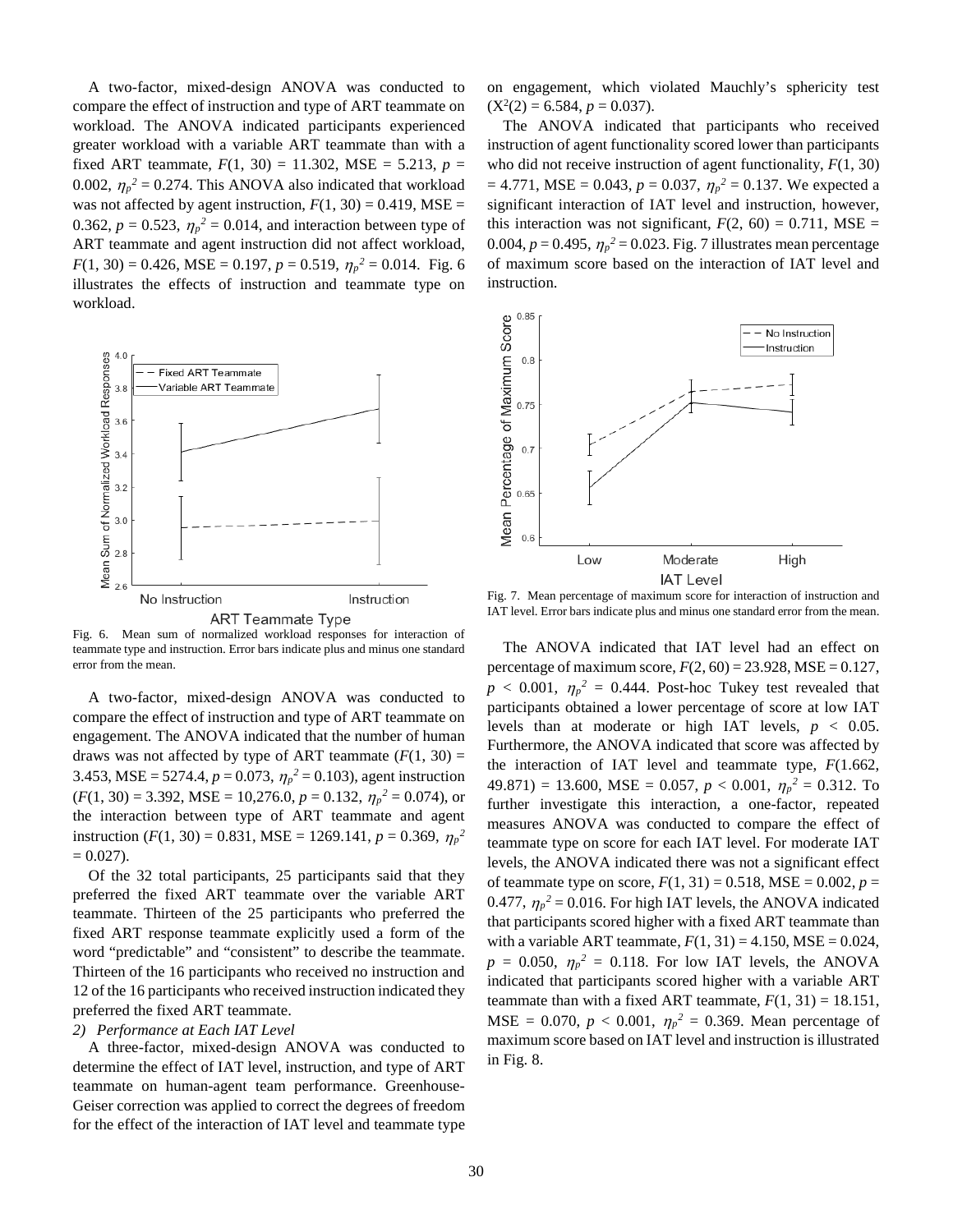

Fig. 8. Mean percentage of maximum score for interaction of teammate type and IAT level. Error bars indicate plus and minus one standard error from the mean.

Additionally, the ANOVA indicated that score was not affected by teammate type,  $F(1, 30) = 0.227$ , MSE =  $0.001$ ,  $p =$ 0.637,  $\eta_p^2 = 0.008$ , interaction of teammate type and instruction,  $F(1, 30) = 0.057$ , MSE = 0.000,  $p = 0.814$ ,  $\eta_p^2 =$ 0.002, interaction of IAT level and instruction,  $F(2, 60) = 0.711$ ,  $MSE = 0.004$ ,  $p = 0.495$ ,  $\eta_p^2 = 0.023$ , and interaction of teammate type, IAT level, and instruction,  $F(2, 60) = 2.528$ ,  $MSE = 0.009, p = 0.088, \eta_p^2 = 0.078.$ *3) Engagement at Each IAT Level*

A three-factor, mixed-design ANOVA was conducted to determine the effect of IAT level, instruction, and type of ART teammate on human engagement. Greenhouse-Geiser correction was applied to correct the degrees of freedom for engagement based on IAT level, which violated Mauchly's sphericity test  $(X^2(2) = 9.506, p = 0.009)$ .

The ANOVA indicated that participants were more engaged with a variable ART teammate than with a fixed ART teammate,  $F(1, 30) = 7.639$ , MSE = 0.333,  $p = 0.010$ ,  $\eta_p^2 =$ 0.203. It also indicated that IAT level had an effect on human engagement, *F*(1.563, 46.894) = 132.761, MSE = 2.113, *p* < 0.001. A post-hoc Tukey test revealed that participants drew the least number of routes per ship at the low IAT level and the most number of routes per ship at the high IAT level,  $p < 0.05$ .

Furthermore, the ANOVA indicated that engagement was affected by the interaction of teammate type and IAT level, *F*(2, 60) = 62.040, MSE = 0.665,  $p < 0.001$ ,  $\eta_p^2 = 0.674$ . To further investigate this interaction, a one-factor, repeated measures ANOVA was conducted to compare the effect of teammate type on engagement for each IAT level. The one-factor ANOVA indicated that that participants were more engaged with the variable ART teammate than with the fixed ART teammate at moderate IAT levels, *F*(1, 31) = 4.561, MSE = 0.077, *p* = 0.041,  $\eta_p^2 = 0.128$ , and high IAT levels,  $F(1, 31) = 35.680$ , MSE = 1.382,  $p < 0.001$ ,  $\eta_p^2 = 0.535$ . However, the one-factor ANOVA also indicated that participants were less engaged with the variable ART teammate than with the fixed ART teammate

at low IAT levels,  $F(1, 31) = 19.734$ , MSE = 0.205,  $p < 0.001$ ,  $\eta_p^2 = 0.389$ . Fig/ 9 illustrates mean engagement based on IAT level and teammate type.



Fig. 9. Mean human draws per ship for interaction of teammate type and IAT level. Error bars indicate plus and minus one standard error from the mean.

Additionally, the ANOVA indicated that engagement was not affected by instruction,  $F(1, 30) = 2.562$ , MSE = 0.267,  $p =$ 0.120,  $\eta_p^2 = 0.079$ , the interaction of teammate type and instruction,  $F(1, 30) = 1.382$ , MSE = 0.060,  $p = 0.249$ ,  $\eta_p^2 =$ 0.044, the interaction of IAT level and instruction,  $F(2, 60) =$ 0.933, MSE = 0.012,  $p = 0.399$ ,  $\eta_p^2 = 0.030$ , and the interaction of teammate type, IAT level, and instruction,  $F(2, 60) = 1.461$ ,  $MSE = 0.016, p = 0.240, \eta_p^2 = 0.046.$ 

#### IV. DISCUSSION

In a broader sense, IAT is a mechanism to control total task load. To some degree, ART represents the amount of task load assumed by the agent. Generally, as the task load increases, the agent should become more responsive and as the task load decreases, the agent should become less responsive. This enables the agent to assume more or less of the task load per unit time.

Varying levels of task load and agent responsiveness across short trials provided insight into their effect on human-agent team performance, human engagement, and workload. Results from Experiment 1 demonstrate that task load strongly correlates with score, human engagement, and workload. Furthermore, agent responsiveness strongly correlates with human engagement. Table I and Fig. 2 reveal that as IAT creates a task load decrease, team percent of maximum possible score increases, human engagement increases, and human workload decreases. Additionally, as the agent becomes less responsive, participant engagement with the system increases. Agent responsiveness did not appear to influence score or workload. Prior research supports these results [14].

Data obtained in Experiment 1 contributed to the development of an ART function calculated based on current IAT. The data created an optimization problem that maximized participant score while maintaining adequate engagement (i.e. human engaging with at least 20% of ships) and workload (i.e.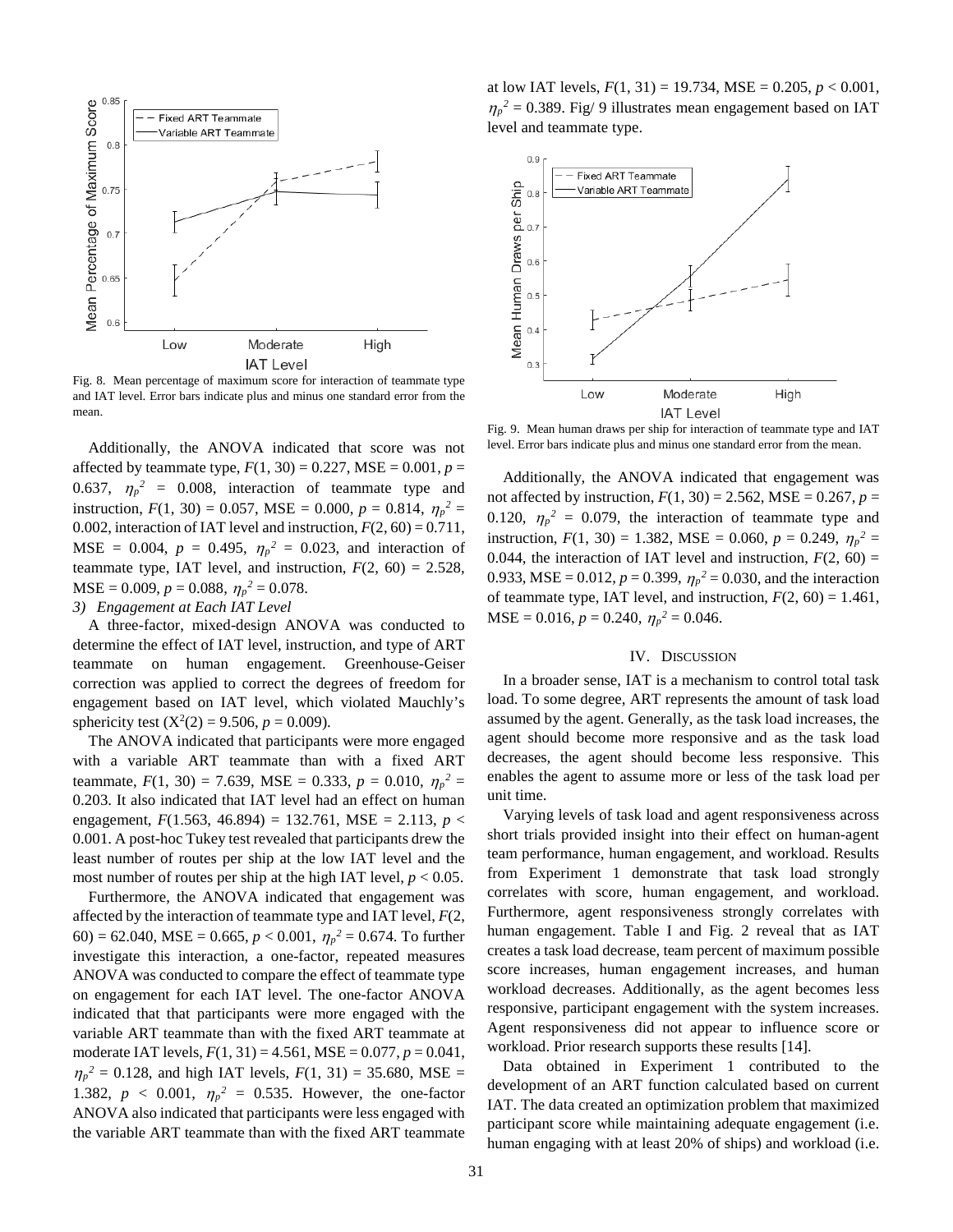within one standard deviation of standardized mean workload across participants). This optimization was performed for IAT between 0s and 4s, resulting in a piecewise linear function for ART and providing an objective function for the variable ART teammate in Experiment 2. The resulting agent responded immediately for IAT less than 1.5s, then increased linearly to an ART of 2.5s at an IAT of 2.2s. Between IAT of 2.2s and 2.7s, the human can likely match the arrival of new ships because the ART remains fixed at 2.5s, which nearly equals the average human reaction time. This ART permits the human more flexibility to monitor and redraw routes to avoid impending collisions. For larger IATs, the ART increases at a rate of 5.3s per second of IAT, theoretically leaving the human to draw most of the routes. Note that the optimization is constrained by the engagement or workload limits for IATs greater than 3s, implying that the design is sacrificing peak performance in order to keep the human engaged in the task.

Contrary to the hypothesis, no significant difference existed between score and type of agent teammate across the entire IAT function. Perhaps the fixed ART teammate, which consistently assumed the same amount of task load, made it easier for the participants to work alongside than originally anticipated. However, during periods of high task load, participants scored significantly higher with the variable ART teammate than with the fixed ART teammate. Furthermore, and as hypothesized, type of agent teammate did not affect score during periods of moderate task load. This result likely exists because participants experience equal assumption of task load by the agent for both types of teammates at moderate task load levels. As hypothesized, teams scored higher with the fixed ART teammate than with the variable ART teammate during low task load levels. During periods of low task load, participants put forth effort to determine the precise moment at which their teammate would assume the task. This effort may have existed even if participants understood teammate functionality. Conceivably, the effort required to predict when the teammate would draw a route contributed to the variation in score between the fixed and variable ART teammate for low task load levels.

Also differing from the hypothesis, humans engaged equally with the fixed and variable ART teammates across the entire IAT function. This result suggests the influence of the variable ART teammate at differing levels of task load. For example, as hypothesized, at high task load levels, participants felt more engaged with the fixed ART teammate than with the variable ART teammate because the timing adjustment of the variable ART teammate enabled it to respond to tasks faster than the participants could generally draw an initial route. Conversely, and as posited, the participants experienced more engagement with the variable ART teammate than the fixed ART teammate at low task load levels because the adjusted delayed response of the variable ART teammate encouraged participants to draw routes manually. Since the variable ART teammate contributes to greater human engagement than the fixed ART teammate at low task load levels, but less at high task load levels, the total engagement effectively evens out, which helps to explain why

no significant difference exists in engagement with both types of teammates across the entire IAT function.

Human engagement at moderate task load levels, however, indicated that participants drew significantly more routes with the variable ART teammate than with the fixed ART teammate. This finding is particularly interesting because ART was essentially equivalent at this level for both types of teammates. This demonstrates that something about the variable ART teammate influenced the participants to draw more routes at this level. Perhaps the slower response of the variable ART teammate at low task load levels subconsciously made participants more involved during periods of moderate task load. Previous research enables the assertion that humans abdicate responsibility to an agent when the agent rapidly presents its decision [19].

Contrary to the hypothesis, participants experienced higher workload with the variable ART teammate than with the fixed ART teammate across the entire IAT function. The perceived unpredictability of the variable ART teammate could contribute to a workload increase. Furthermore, the fixed ART teammate could have assumed more tasks during periods of human underload, therefore resulting in lower perceived workload.

In terms of human-agent team performance from the scope of the entire IAT function, results indicated that participants who received instruction on teammate functionality scored significantly lower than participants who did not receive instruction. This represents a potentially counterintuitive result, as one would likely predict that instruction of agent functionality would increase score. Possibly, this counterintuitive result arises from the difference between the skill levels of participants. For example, the three highest scores came from individuals receiving no instruction on agent functionality. Perhaps those individuals would have performed better with deeper understanding of the workings of their teammate. Additionally, the introduction of agent instruction could create an additional stressor for participants. The high task load level, where a new task appeared every 1.8 seconds, also demonstrated this effect. At this task load level, participants who received agent instruction scored significantly lower than participants who did not receive agent instruction. However, while virtually no difference existed between the mean score of the fixed and the variable agent for the participants who did not receive instruction, participants who received agent instruction scored significantly higher with the variable ART teammate than with fixed ART teammate.

No significant difference existed between teams that did and did not receive instruction on agent functionality at low and moderate task load levels. This makes sense at low task load levels because the slow rate of new tasks enables an acceptable score regardless of any kind of instruction. The reason for the significant difference at moderate task load levels remains unclear. Perhaps participants clearly understood the function of the agent at this task load level without any kind of instruction.

Contrary to the hypothesis, instruction of agent functionality did not affect engagement across the entire IAT function or at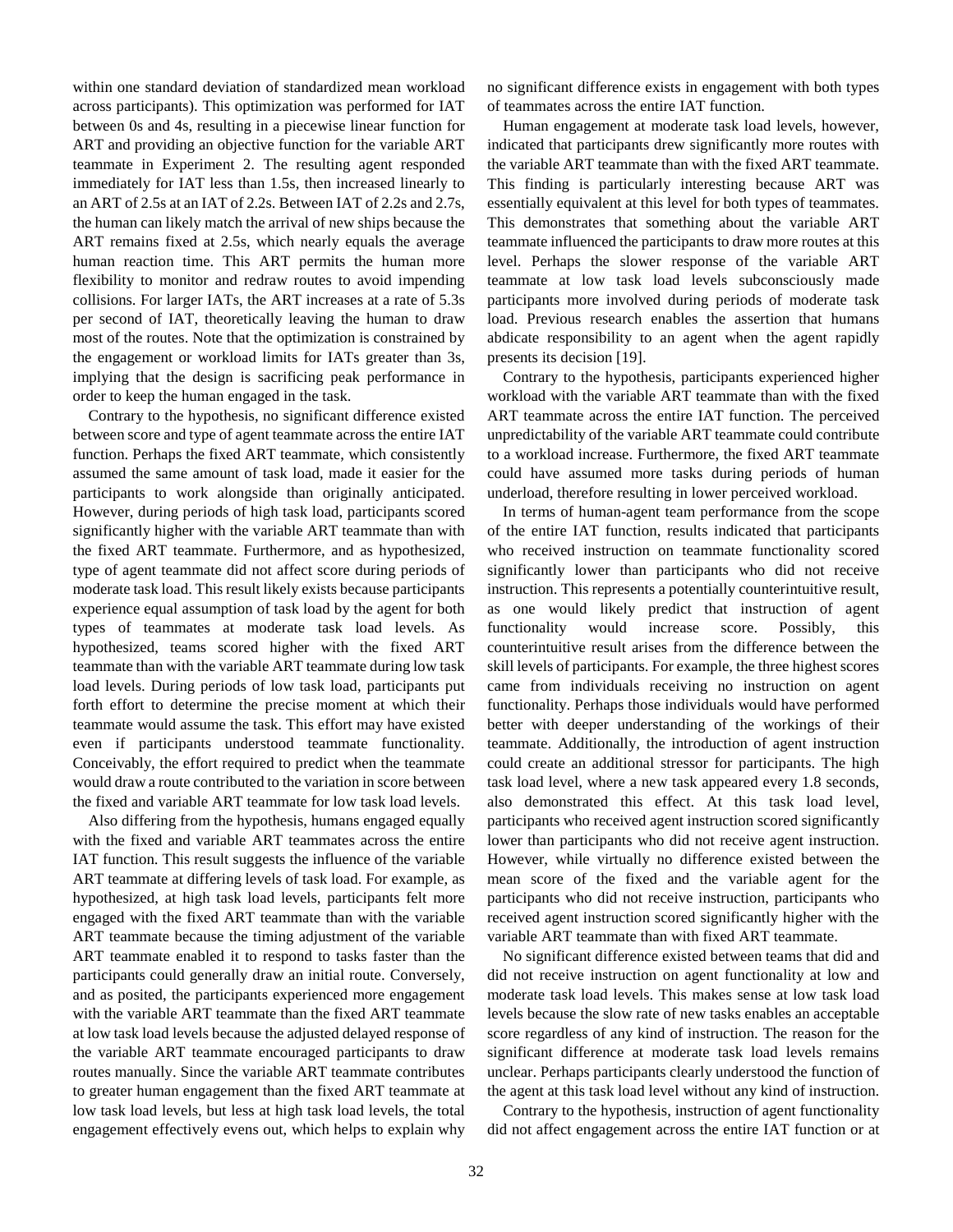low or high task load levels. Instruction could have affected the perception of the variable ART teammate to participants, while not affecting participant behavior at these levels. However, when tasks appeared at a rate of 2.6 seconds, which represents the average human time to respond to a task, participants who received agent instruction experienced more engagement with the variable ART teammate than participants who did not receive agent instruction. This indicates instructing participants on the nuances of their teammate actions influenced their engagement within the game.

Workload was not affected by agent instruction, disagreeing with the hypothesis. Potentially, the explanation of teammate functionality did inadequately addressed predictability issues with the variable ART teammate. Even with the explanation of agent functionality, participants still did not know the exact time when the variable ART teammate would draw a route, they only had an indirect indication of this time (i.e., perceived IAT).

Additionally, participants clearly stated reason for the fixed ART teammate preference: it was more "predictable" and "consistent" to the participants than a variable ART teammate. Participants generally preferred the fixed ART teammate even when producing better results with the variable ART teammate. The desire for predictability indicated the participant inclination to trust the actions of the artificial teammate. Previous research supports this finding that indicated trust of automation depends on predictability [20]. The clear desire for agent predictability over an IAT function with equal amounts of relaxed and rapid transitions between IAT levels suggests the presence of a predictability need regardless of changes in task load. However, the possibility also exists that in more natural conditions, where the change in task load is likely more gradual than in the current experiment, there will be less of a need to predict the agent's response time than in the current experimental arrangement.

#### V. CONCLUSION

This research identified key guidelines to be used in development of adaptive agent response time (ART) teammates within human-agent teams. As exploration of effective adaptive ART continues, these takeaways merit consideration. First, as task load increases, an agent that responds quickly to assume more task load can boost human-agent team performance. Second, as task load decreases, a delayed agent response can maintain acceptable human engagement levels. Third, predictability of an agent is a trait of automation sought by humans. While previous research determined humans desire predictability from artificial teammate actions [17], the current research further suggests that participants are specifically seeking predictability of the agent's timing in environments where the agent's timing is likely to vary. As a result, it is suggested the design of human-agent teams must consider agent timing and agent function. Further, this research developed a method to create a variable agent timing function that results in desired general behavior. Optimization techniques to maximize human-agent team performance enable flexible constraints that can be adjusted to manipulate human behavior.

#### DISCLAIMER AND ACKNOWLEDGMENT

The views expressed in this article are those of the authors and do not necessarily reflect the official policy or position of the Department of the Air Force, Department of Defense, nor the U.S. Government. The authors gratefully acknowledge the financial support of the Air Force Office of Scientific Research, Computational Cognition and Machine Intelligence Program.

#### **REFERENCES**

- [1] Department of Defense: Defense Science Board, "Task Force Report: The role of autonomy in DoD Systems," 2012.
- [2] D. J. Bruemmer, J. L. Marble, and D. D. Dudenhoeffer, "Mutual initiative in human-machine teams," in *Proceedings of the IEEE 7th Conference on Human Factors and Power Plants*, 2002, pp. 22–30.
- [3] T. J. Goodman, M. E. Miller, C. F. Rusnock, and J. M. Bindewald, "Effects of agent timing on the human-agent team," *Cogn. Syst. Res.*, vol. 46, pp. 40–51, 2017.
- [4] R. Parasuraman, "Supporting Battle Management Command and Control: Designing Innovative Interfaces and Selecting Skilled Operators," Fairfax, VA, 2008.
- [5] L. J. Bannon, "From Human Factors to Human Actors: The Role of Psychology and Human-Computer Interaction Studies in System Design," *Readings Human–Computer Interact.*, pp. 205–214, Jan. 1995.
- [6] M. M. Cummings, "Man versus machine or man + machine?," *IEEE Intell. Syst.*, vol. 29, no. 5, pp. 62–69, 2014.
- [7] P. Fitts, "Human engineering for an effective air navigation and traffic control system," *Ohio State Univ.*, 1951.
- [8] H. E. Price, "The Allocation of Functions in Systems," *Hum. Factors*, vol. 27, no. 1, pp. 33–45, 1985.
- [9] K. M. Feigh, M. C. Dorneich, and C. C. Hayes, "Toward a Characterization of Adaptive Systems: A Framework for Researchers and System Designers," *Hum. Factors J. Hum. Factors Ergon. Soc.*, vol. 54, no. 6, pp. 1008–1024, 2012.
- [10] M. W. Scerbo, "Theoretical Perspectives on Adaptive Automation," in *Automation and Human Performance*, Routledge, 2018, pp. 57– 84.
- [11] C. E. Billings, *Aviation Automation: The Search for a Human-Centered Approach*. Mahwah, New Jersey: Lawrence Erlbaum Associates Publishers, 1997.
- [12] D. B. Kaber, J. M. Riley, K.-W. Tan, and M. R. Endsley, "On the Design of Adaptive Automation for Complex Systems," *Int. J. Cogn. Ergon.*, vol. 5, no. 1, pp. 37–57, 2001.
- [13] W. B. Rouse, "Human-Computer Interaction in Multitask Situations," *IEEE Trans. Syst. Man. Cybern.*, vol. 7, no. 5, pp. 384– 392, May 1977.
- [14] M. F. Schneider, I. L. Bragg, J. P. Henderson, and M. E. Miller, "Human Engagement with Event Rate Driven Adaptation of Automated Agents," in *2018 IISE Annual Conference*, 2018.
- [15] M. Johnson, J. M. Bradshaw, P. J. Feltovich, C. M. Jonker, M. B. Van Riemsdijk, and M. Sierhuis, "Coactive Design: Designing Support for Interdependence in Joint Activity," *J. Human-Robot Interact.*, 2014.
- [16] G. Klein, D. D. Woods, J. M. Bradshaw, R. R. Hoffman, and P. J. Feltovich, "Ten challenges for making automation a 'team player' in joint human-agent activity," *IEEE Intell. Syst.*, vol. 19, no. 6, pp. 91–95, 2004.
- [17] J. M. Bindewald, M. E. Miller, and G. L. Peterson, "Creating Effective Automation to Maintain Explicit User Engagement," *Int. J. Hum. Comput. Stud.*, 2019.
- [18] S. Ishihara, "Ishihara's design charts for colour deficiency of unlettered persons," 2012.
- [19] C. Layton, P. J. Smith, and E. McCoy, "Design of a Cooperative Problem-Solving System for En-Route Flight Planning: An Empirical Evaluation," *Hum. Factors*, vol. 36, no. 1, pp. 94–119, 1994.
- [20] C. F. Rusnock, M. E. Miller, and J. M. Bindewald, "Observations on Trust , Reliance , and Performance Measurement in Human-Automation Team Assessment," in *Proceedings of the 2017 Industrial and Systems Engineering Conference*, 2017.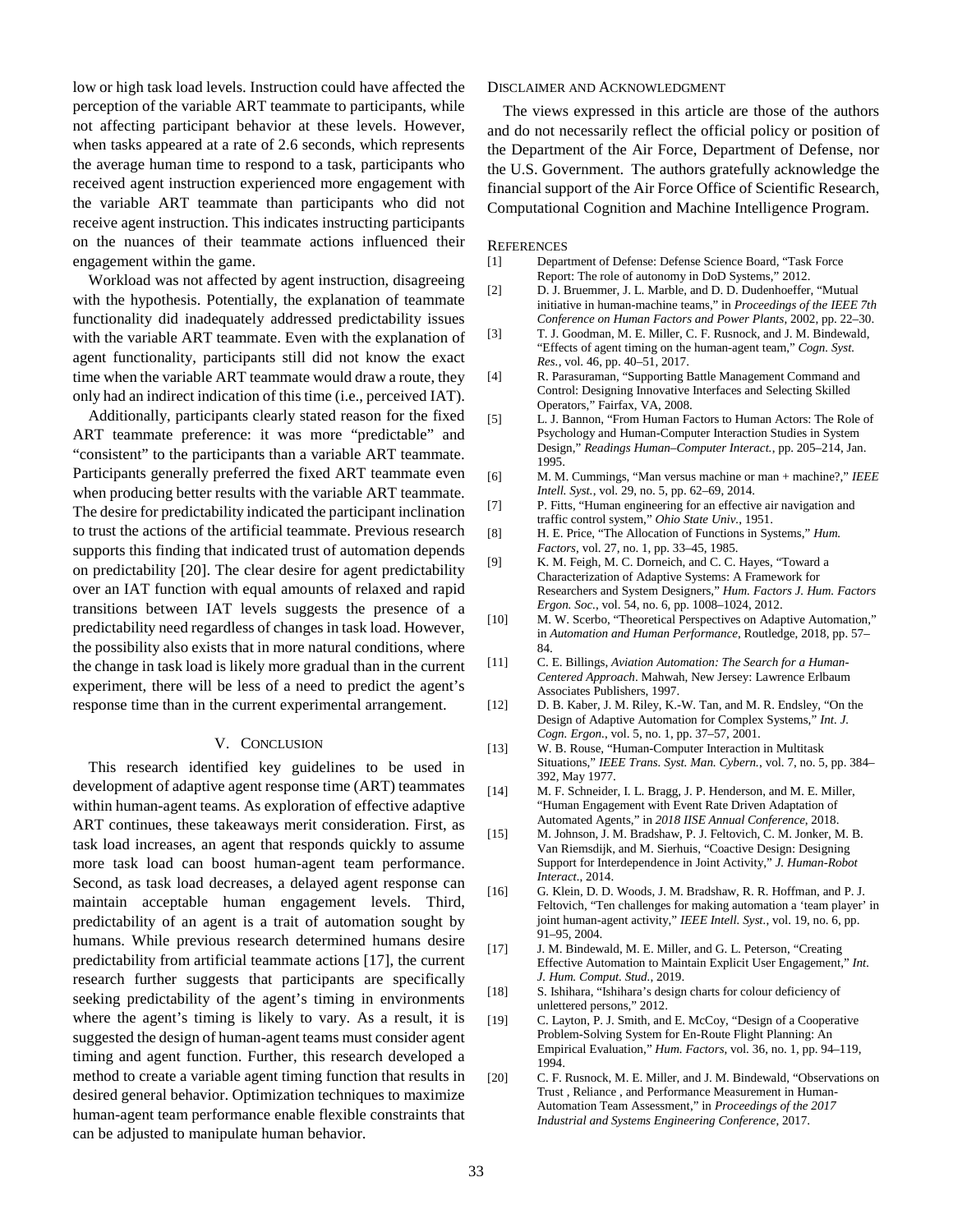# **V. Conclusions and Recommendations**

#### <span id="page-44-1"></span><span id="page-44-0"></span>**Chapter Overview**

This chapter answers the initial research questions. It also provides recommendations for future research in human-agent teaming within the Space Navigator testing environment. Lastly, it states the significance of research presented in this thesis.

#### <span id="page-44-2"></span>**Evaluation of Research Questions**

This section re-states initial research questions. A discussion expands upon each research question.

*1. How do we determine a method for the effective timing of an artificial agent within a variable IAT environment?*

Data across different IAT and ART points produced regression functions for each response variable. Optimization techniques applied to the regression functions shaped an ART function that maximized the team performance regression function while adhering to constraints defined by the engagement and workload regression functions. Conceivably, other techniques for determining the most effective ART exist, but optimization sufficed for available data.

*2. How do IAT and ART relate to human-agent team performance, human engagement, and workload?*

Research indicated that IAT is strongly correlated with human-agent team performance, human engagement, and workload. It also indicated that ART is strongly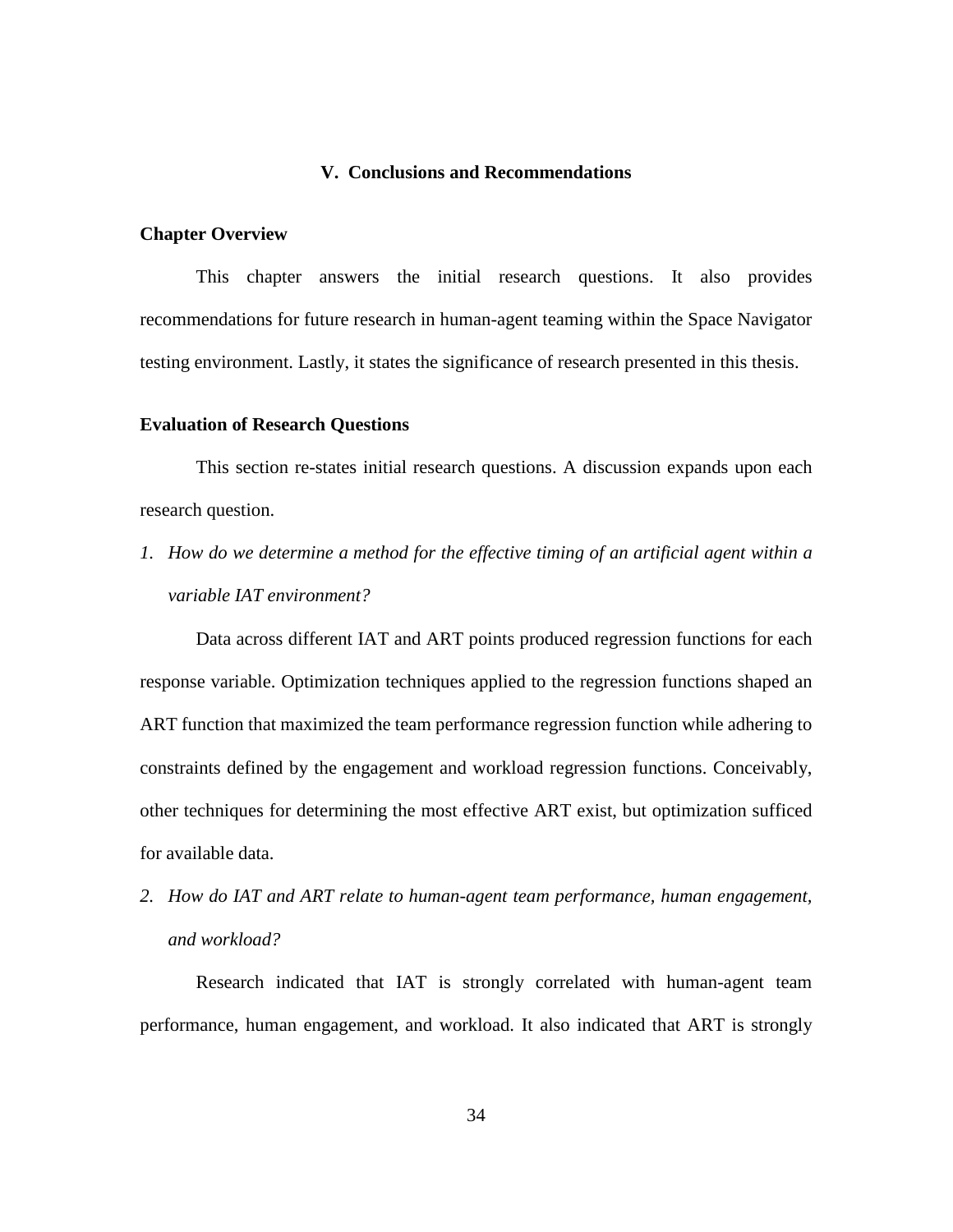correlated with human engagement. The data obtained in this research remained consistent with data obtained in previous research (Schneider et al., 2018).

*3. How does a variable ART teammate, as compared to a fixed ART teammate, affect human-agent team performance, human engagement, and human workload?*

Across an entire IAT function, differences between the variable and fixed ART teammates used in this research did not affect human-agent team performance or human engagement. However, the variable ART teammate used in this research created more workload for the human than the fixed ART teammate. The perceived unpredictability of the variable ART teammate may have contributed to the workload increase. Furthermore, the variable ART teammate could have assumed fewer tasks during periods of human underload, and therefore affected the perception of the teammate by the human in a manner that increased workload during low workload conditions, resulting in potentially desirable changes in workload.

Across IAT levels, teammate type did not affect score. However, participants were more engaged with a variable ART teammate than with a fixed ART teammate across the constant IAT levels, which contrasts with type of teammate effect on engagement obtained across an entire IAT function. The omission of IAT transition periods within the IAT function while conducting analysis at IAT levels is the likely reason for this difference. Data at each IAT level demonstrates that well-defined differences in IAT contribute to a situation where teammate type can influence human engagement.

*4. How does IAT level affect human-agent team performance and human engagement?*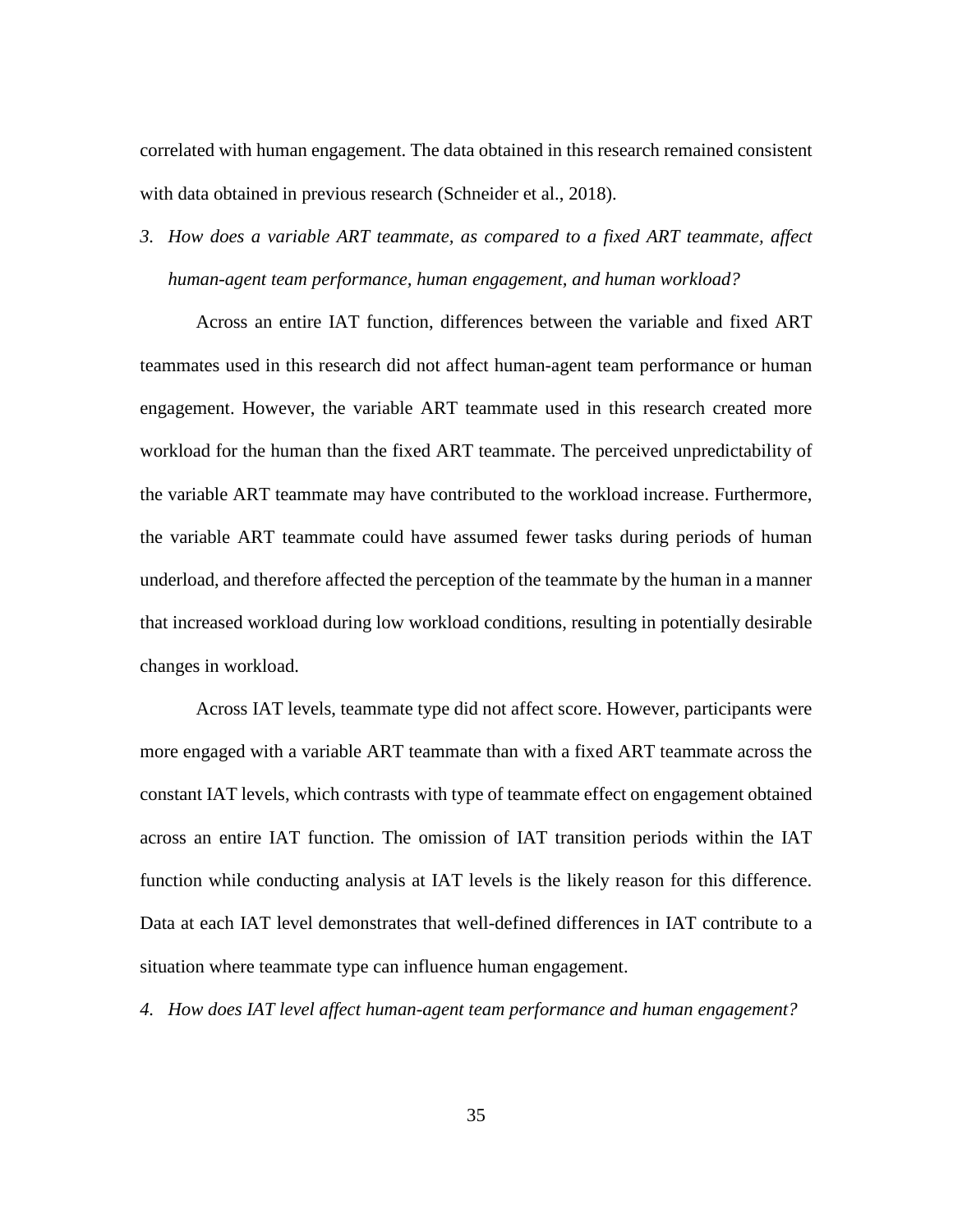This research determined that participants obtained the highest percentage of maximum possible score at a high IAT level and the lowest percentage of maximum possible score at the low IAT level. Results at each IAT level in Experiment 2 reinforced the relationship established in Experiment 1 that IAT is strongly correlated with humanagent team performance. Percentage of maximum possible score is expected to increase as IAT increases.

Furthermore, this research determined that participants drew the least number of routes per ships at the low IAT level and the greatest number of routes per ship at the high IAT level. Again, results from Experiment 2 fit the relationship established in Experiment 1 that IAT is strongly correlated with human engagement. Human engagement is expected to increase as IAT increases.

*5. How does explanation of agent functionality to a human affect human-agent team performance, human engagement, and human workload?*

Across an entire input IAT function, participants who received agent instruction scored lower than participants who did not receive agent instruction. This result was consistent for both the fixed and variable agent conditions, indicating that this difference was likely due to a difference in skill level between the participant groups rather than the effect of instruction. For example, the three highest scores came from individuals receiving no instruction on agent functionality. Perhaps those individuals would have performed better with deeper understanding of their teammate functionality. Additionally, the introduction of agent instruction could create an additional stressor for participants that they must remain aware of throughout the game. At the low IAT level, like the results from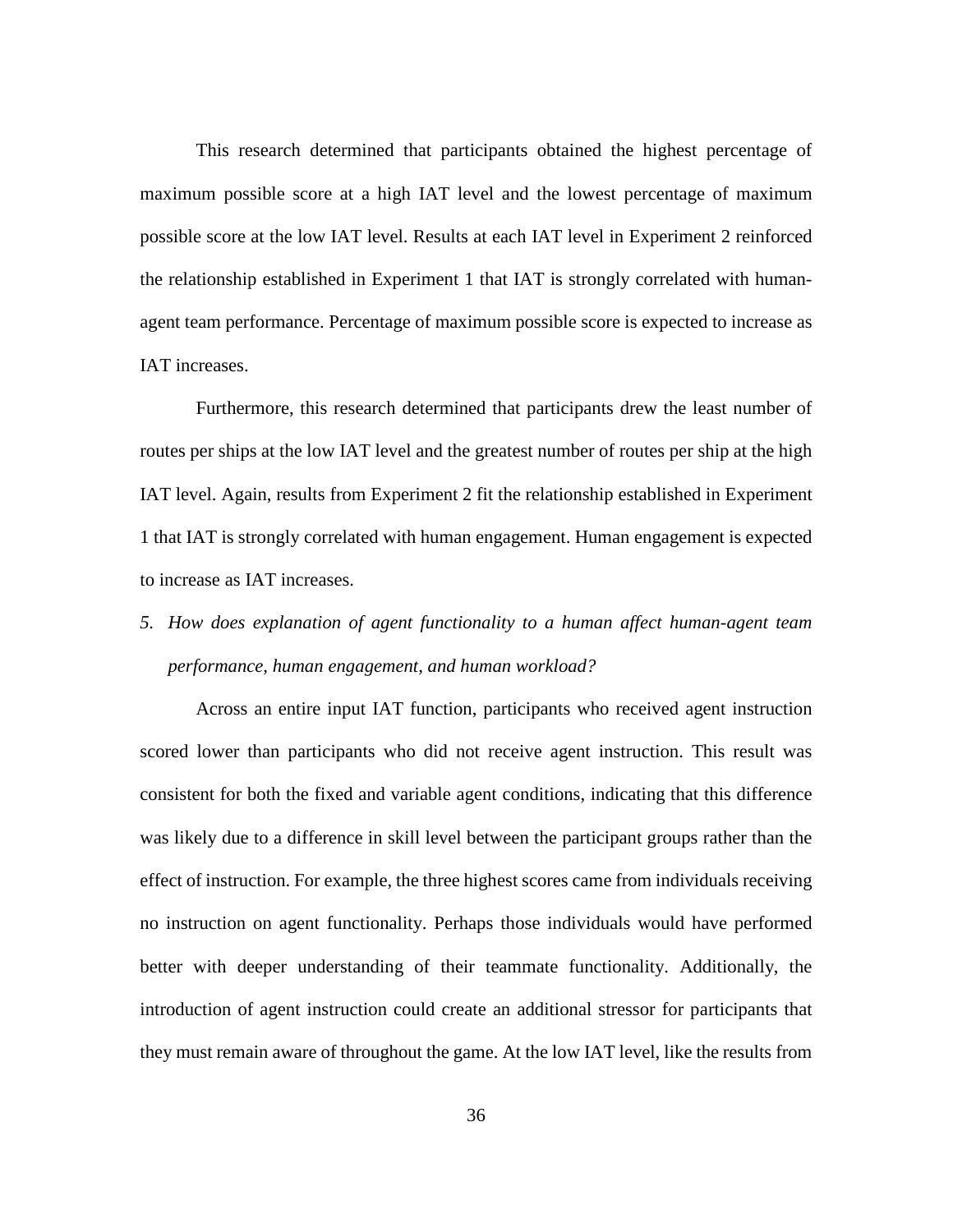the entire input IAT function, participants who received instruction on agent functionality scored significantly lower than participants who did not receive agent instruction.

Instruction on agent functionality did not affect score at moderate and high IAT levels. This makes sense at high IAT levels because the slow rate of new tasks enables an acceptable score regardless of any kind of instruction. It is unclear why there was no significant difference at moderate IAT levels. Perhaps the function of the agent is clear enough at this level without instruction.

Instruction of agent functionality did not affect human engagement across the entire IAT function or at low or high IAT levels. Instruction could have affected the perception that individuals had of the variable ART teammate, while not affecting their behavior at these levels. However, when tasks appeared at a rate of 2.6 seconds, which represents the average human time to respond to a task, participants who received agent instruction were more engaged with the variable ART teammate than participants who did not receive instruction. This indicates instructing participants on nuances of their teammate influenced their actions within the game.

Workload was not affected by agent instruction. Conceivably, explanation of teammate functionality did not adequately address predictability issues with the variable ART teammate. Even with the explanation of agent functionality, participants still did not know the exact time at which the variable ART teammate would draw a route, they only had a better idea of the concept.

*6. How do humans view a variable ART teammate compared to a fixed ART teammate in terms of predictability?*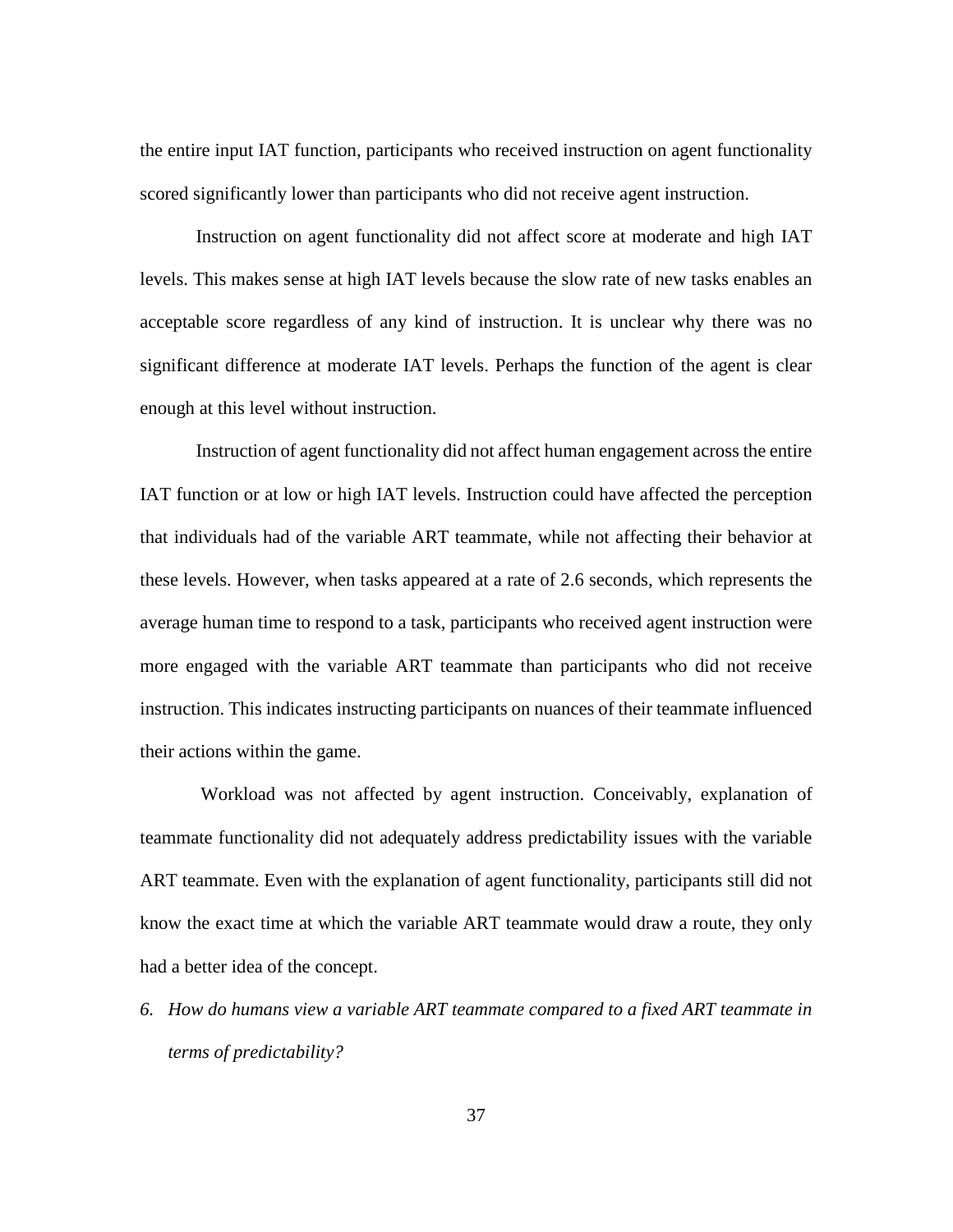Seventy-eight percent of participants indicated they preferred the fixed ART teammate instead of the variable ART teammate. Fifty-two percent of those participants explicitly used a form of the words "consistent" or predictable" to describe the fixed ART teammate. Perhaps even more surprising, ten participants who scored higher with the variable ART teammate stated they preferred the fixed ART teammate for predictability advantages. Clearly, participants in this study valued predictability. This suggests that creation of automated teammates in future research should employ methods that increase predictability of agent actions.

# <span id="page-48-0"></span>**Recommendations for Future Research**

This research has uncovered one potential function for a variable ART teammate. Conceivably, other functions exist that might produce better human-agent team performance while improving engagement and workload.

Furthermore, the variable ART function identified in the first experiment is generalized across all potential participants as a "one size fits all" solution. However, feedback from participants suggested that they employed different strategies when playing Space Navigator. Therefore, it may prove worthwhile to create a customized variable ART teammate for a single user that leverages specific strengths and downplays any weaknesses of the user. If designing for individual participants proves too complicated, it may be easier to develop variable ART teammates around common play styles and fit new participants to a teammate based on their play style. Possibly, some type of individualization of the variable ART teammate will result in better human-agent team performance than a generalized variable ART teammate.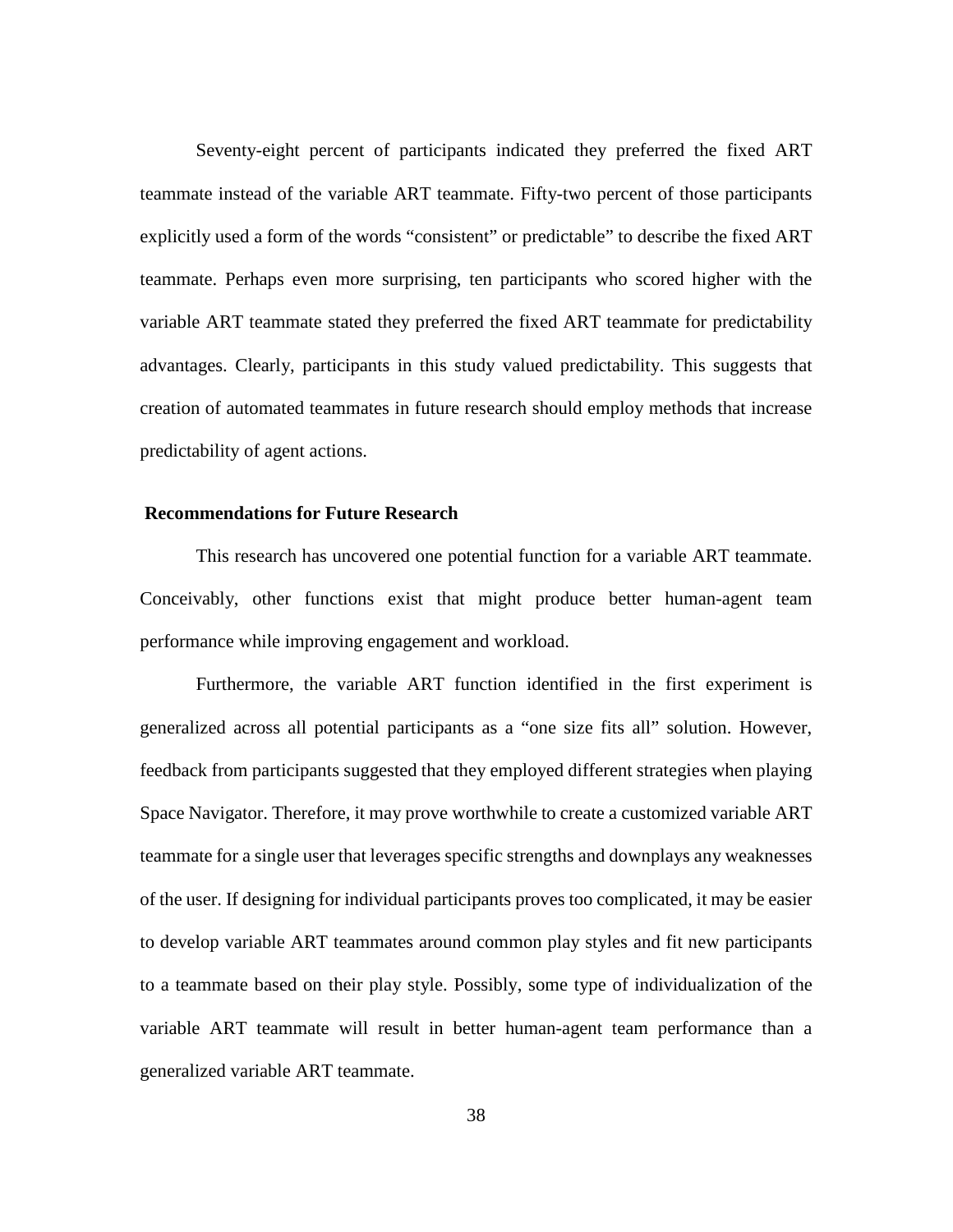It could also prove interesting to quantify the impact of predictability on humanagent team performance. Improved graphical methods within the Space Navigator environment have the potential to increase variable ART teammate predictability to the human. For example, a ship in Space Navigator could visually cue the human to the precise moment their teammate will draw a route. Comprehension of agent predictability impact on human-agent teams could influence the creation of a variable ART teammate that maximizes human-agent team performance.

Possibly, dynamic variables within the scope of a game could influence optimal ART. For example, the number of open tasks (i.e. number of ships on screen) could be a better indicator of task load than IAT. Therefore, future research might explore alternative metrics to trigger changes in ART. The Space Navigator tool does not currently possess the capability to dynamically adjust its calculation of ART. The addition of this capability would allow for an enhanced study of the impact of changing variables on optimal ART.

Additionally, this thesis postulated that adaptive agent timing could serve as a substitute for dynamic function allocation by reducing the demonstrated workload penalty incurred with dynamic function allocation. However, an adaptive ART teammate created more workload for participants than a fixed ART teammate. Since the implementation of dynamic function allocation was not an input condition to this thesis, it remains unknown how the increase in workload from ART compares to the increase in workload created by dynamic function allocation. Future research could analyze workload effects created by dynamic function allocation against workload effects created by adaptive agent timing.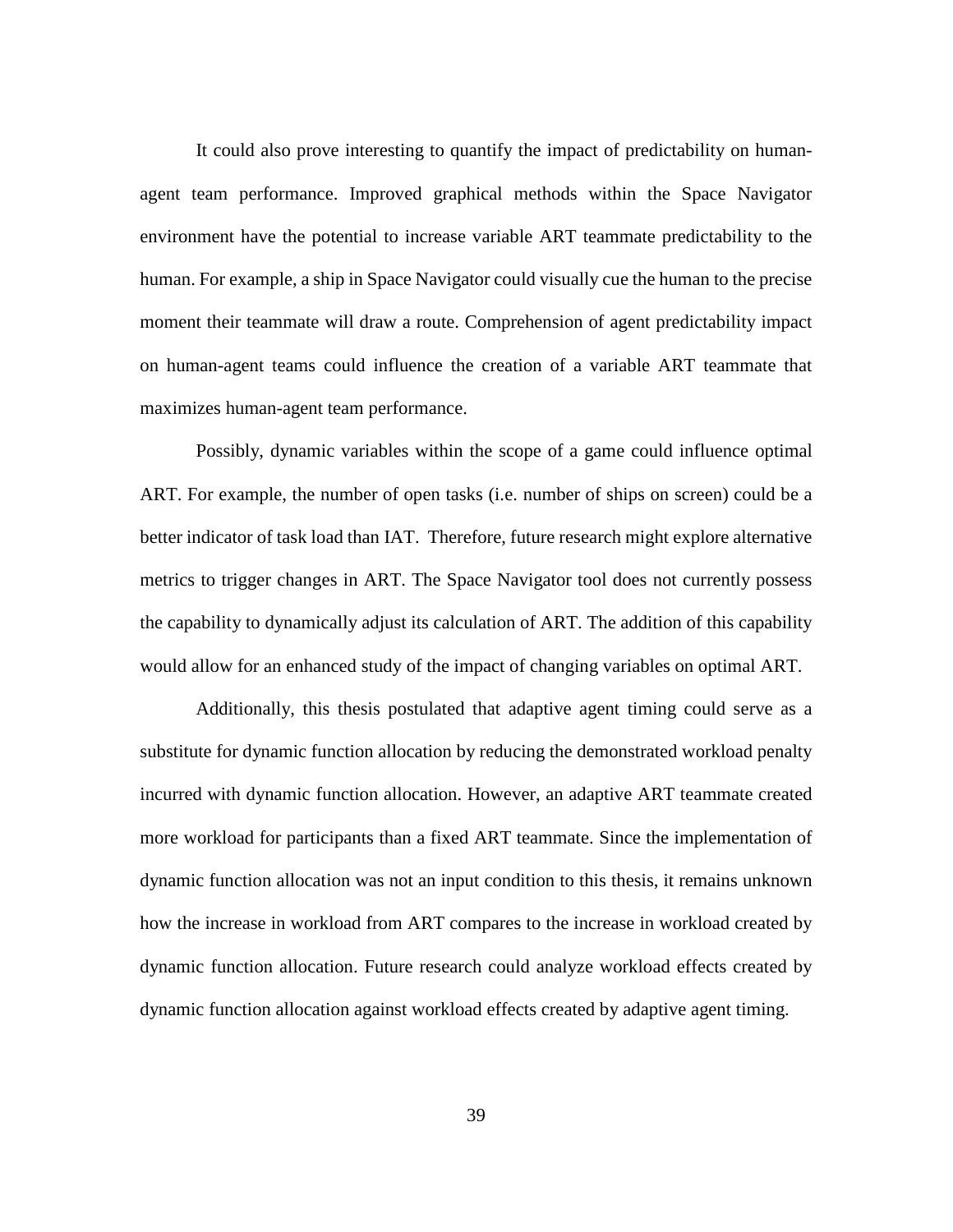#### <span id="page-50-0"></span>**Significance of Research**

In a broader sense, inter-arrival time (IAT) is a mechanism to control total task load. To some degree, agent response time (ART) represents the amount of task load assumed by the agent. Generally, as task load increases, the agent should become more responsive and as task load decreases, the agent should become less responsive. This enables the agent to assume more or less of the task load per unit time.

This research identified key guidelines to be used in the development of adaptive ART teammates within human-agent teams. As exploration of effective adaptive ART continues, these takeaways merit consideration. Three key ideas were established:

- 1. As task load increases, an agent that is quick to assume more task load can boost human-agent team performance.
- 2. As task load decreases, an agent that is slow to assume more task load can maintain acceptable human engagement levels.
- 3. Predictability of agent action is a trait of automation sought by humans. While previous research determined humans desire predictability from automated teammate actions, this thesis further suggests that participants are specifically seeking predictability from their adaptive ART teammates in real-time environments where task load is continuously changing.

Furthermore, this research developed a method to create a variable agent timing function that results in desired general behavior. Optimization techniques to maximize human-agent team performance enable flexible constraints that can be adjusted in future research to manipulate human behavior within human-agent teams.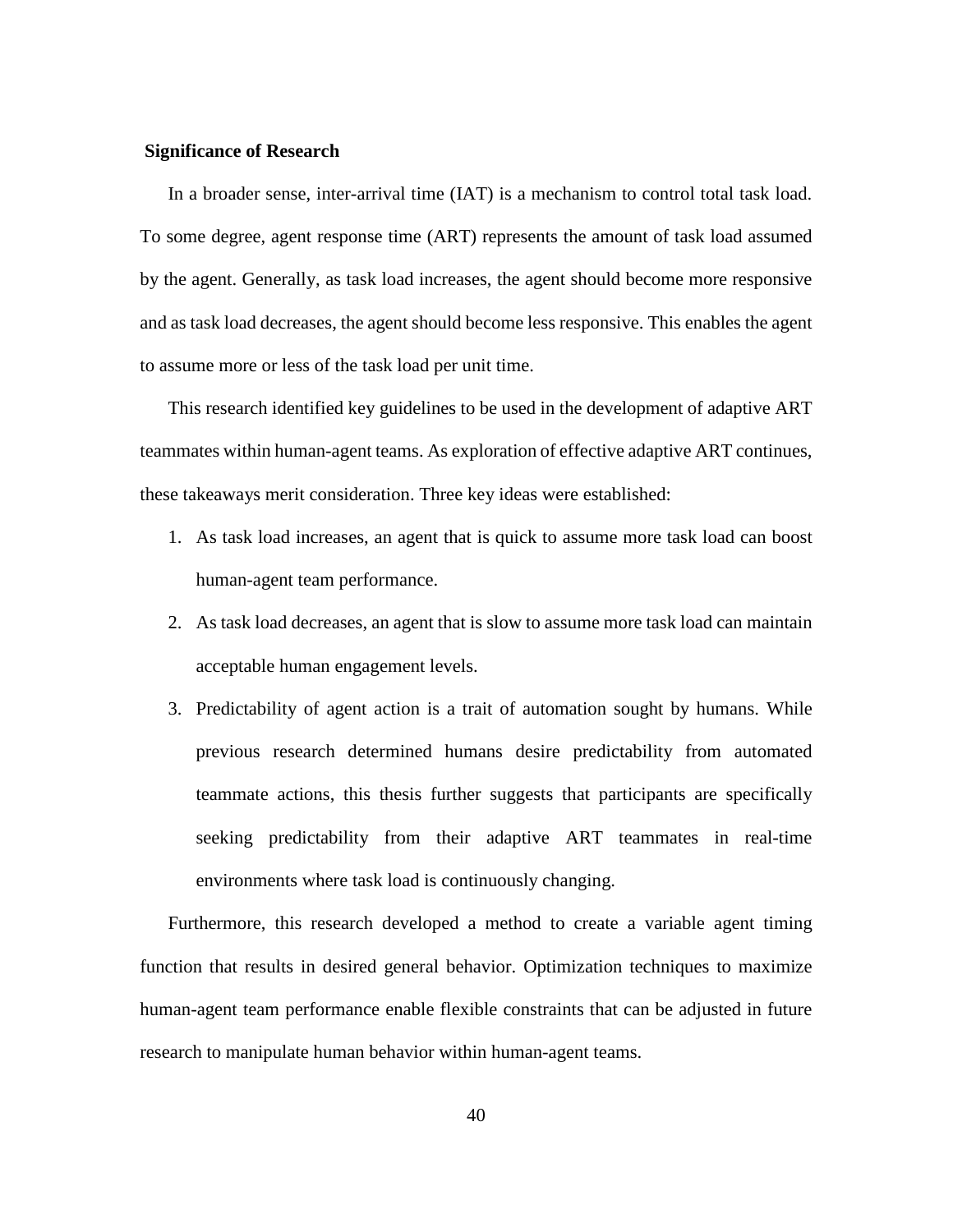This research fits into the larger scope of identifying effective strategies for teaming a human with an artificial agent. As autonomous systems become more prevalent in USAF operations, researchers must answer investigative questions such as the ones presented in this thesis to effectively pair humans and automated agents. The takeaways listed above enable further research of the effectiveness of using adaptive agent timing as opposed to dynamic function allocation. Ultimately, this research avenue has potential to effect teaming of humans with automated agents in the USAF.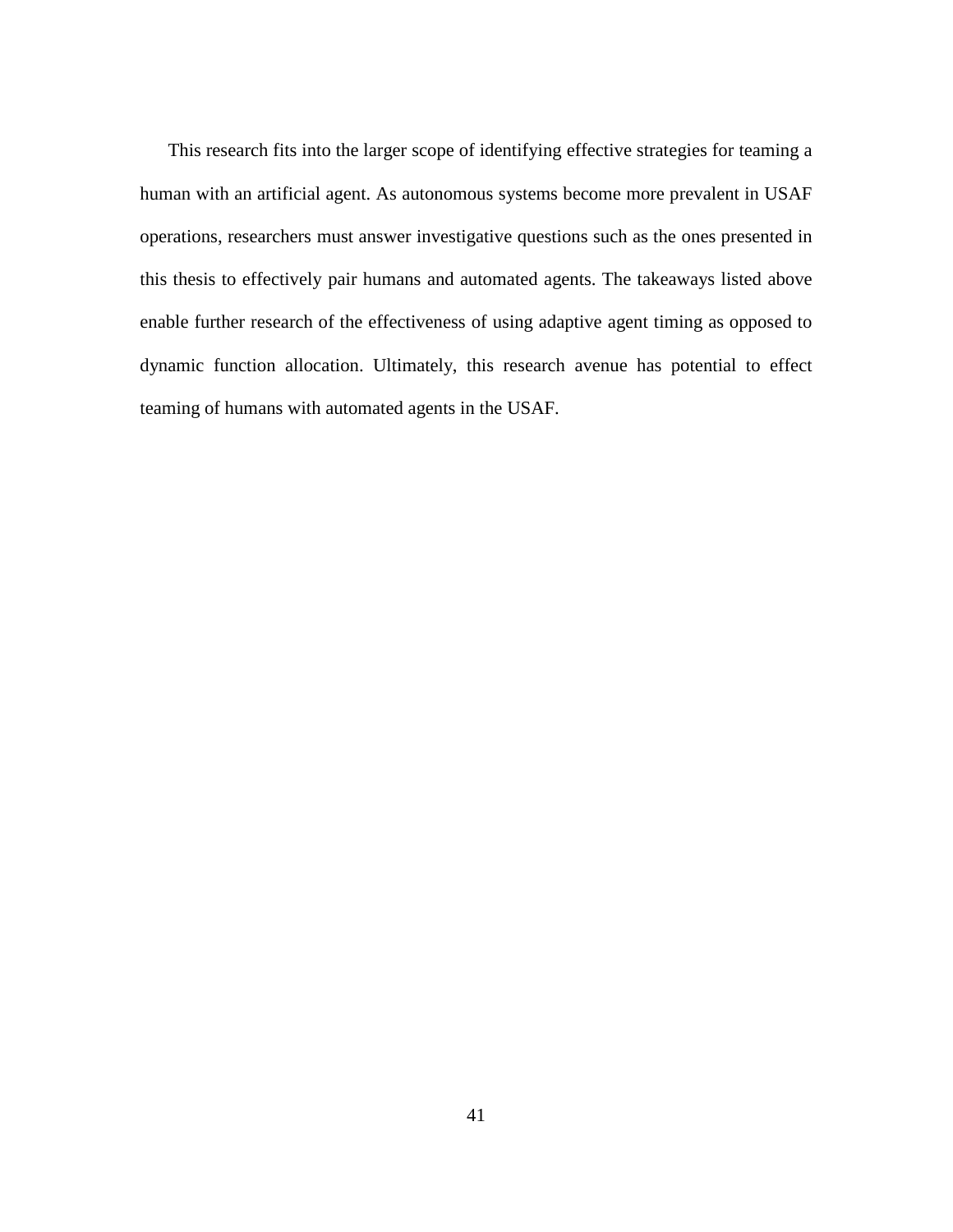# **Appendix A: Pre-Experiment Questionnaire**

<span id="page-52-0"></span>*Pre-Test Questionnaire*

Participant ID: \_\_\_\_\_\_\_

 $Age:$ 

 $\overline{\phantom{a}}$ 

Gender (Circle): Male Female

Highest Degree Obtained: GED/High School Diploma Bachelor's Master's PhD

Handedness: Right Left Ambidextrous

Are you currently a member of the U.S Armed Forces? Yes No

How many hours per week do you spend on a computer-based machine (PC, tablet, phone, video game console, etc.)? \_\_\_\_\_\_\_\_\_\_\_\_\_

Approximately how many hours of sleep did you receive last night? \_\_\_\_\_\_\_\_\_\_\_\_\_\_

Do you have any previous experience with the Space Navigator application? Yes No If yes, approximately how many hours have you spent interacting with the application?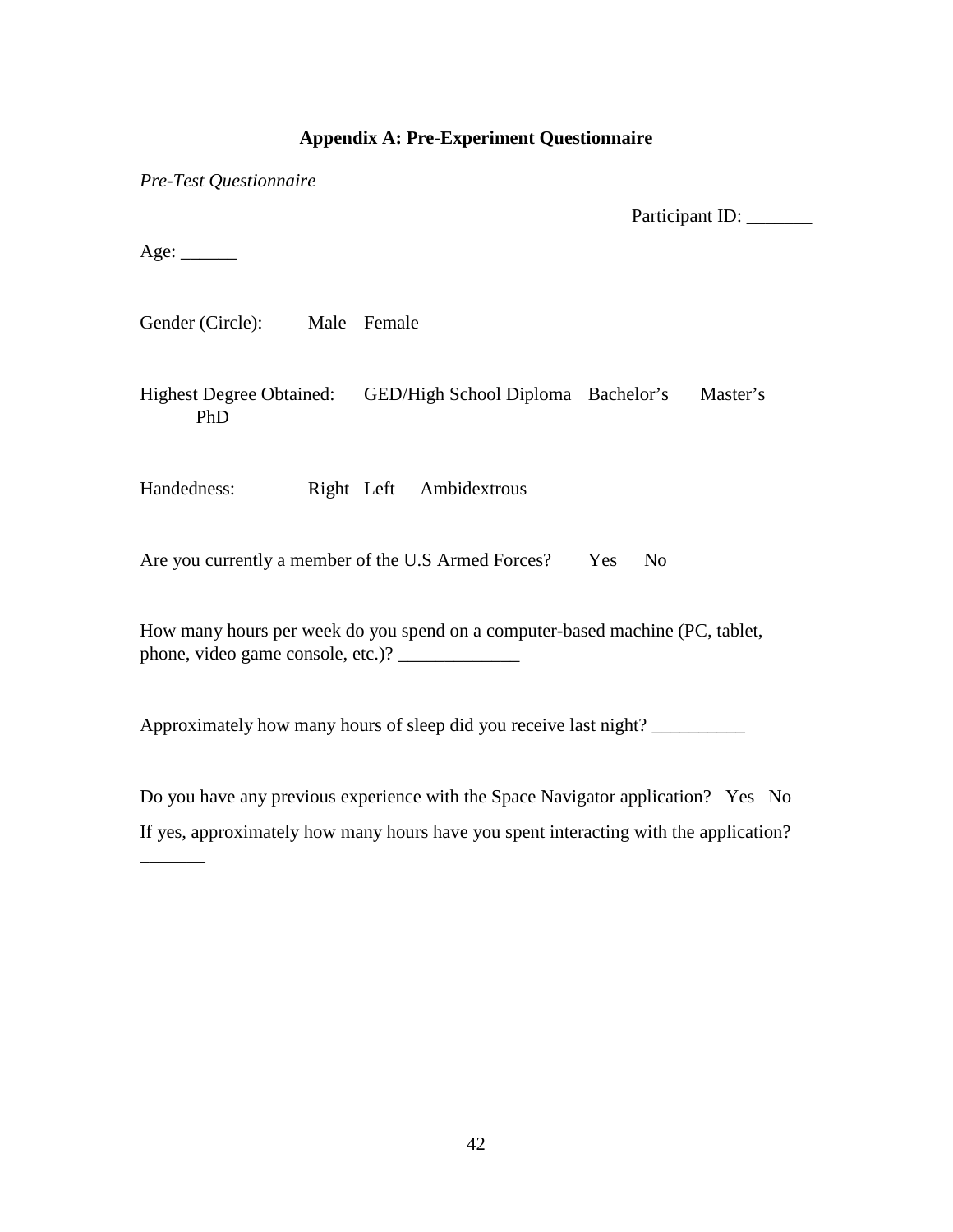| Appendix B: Experiment 1 Post-Round Questionnaire |  |  |  |
|---------------------------------------------------|--|--|--|
|---------------------------------------------------|--|--|--|

<span id="page-53-0"></span>

|                                                                        |                                                                      |             |                         |                |       |   |                |                |   |                                                                     |    |    |    |    |    |    |    |    | <b>Round ID</b> |                    |
|------------------------------------------------------------------------|----------------------------------------------------------------------|-------------|-------------------------|----------------|-------|---|----------------|----------------|---|---------------------------------------------------------------------|----|----|----|----|----|----|----|----|-----------------|--------------------|
| How hurried or rushed was the pace of the task?                        |                                                                      |             |                         |                |       |   |                |                |   |                                                                     |    |    |    |    |    |    |    |    |                 |                    |
| 0                                                                      | $1 \quad 2$<br>Very Low                                              |             | 3                       | 4              | 5     | 6 | $\overline{7}$ | 8 <sup>8</sup> | 9 | 10                                                                  | 11 | 12 | 13 | 14 | 15 | 16 | 17 | 18 | 19<br>Very High | -20                |
| How hard did you have to work to accomplish your level of performance? |                                                                      |             |                         |                |       |   |                |                |   |                                                                     |    |    |    |    |    |    |    |    |                 |                    |
| 0                                                                      | $1 \quad 2$<br>Very Low                                              |             | 3                       | $\overline{4}$ | .5    | 6 | $\overline{7}$ | 8 <sup>8</sup> | 9 | 10                                                                  | 11 | 12 | 13 | 14 | 15 | 16 | 17 | 18 | 19<br>Very High | 20                 |
|                                                                        |                                                                      |             |                         |                |       |   |                |                |   | How successful were you in accomplishing what you were asked to do? |    |    |    |    |    |    |    |    |                 |                    |
| 0                                                                      | Very Low                                                             | $1 \quad 2$ | 3                       | $\overline{4}$ | 5     | 6 | 7              | 8              | 9 | 10                                                                  | 11 | 12 | 13 | 14 | 15 | 16 | 17 | 18 | 19<br>Very High | -20                |
| How helpful did you find your automated teammate?                      |                                                                      |             |                         |                |       |   |                |                |   |                                                                     |    |    |    |    |    |    |    |    |                 |                    |
| 0                                                                      | $1 \quad 2$<br>Not Helpful                                           |             | $\overline{\mathbf{3}}$ |                | 4 5 6 |   | 78             |                | 9 | 10                                                                  | 11 | 12 | 13 | 14 | 15 | 16 | 17 | 18 | 19              | 20<br>Very Helpful |
|                                                                        | What about your automated teammate did you find helpful/not helpful? |             |                         |                |       |   |                |                |   |                                                                     |    |    |    |    |    |    |    |    |                 |                    |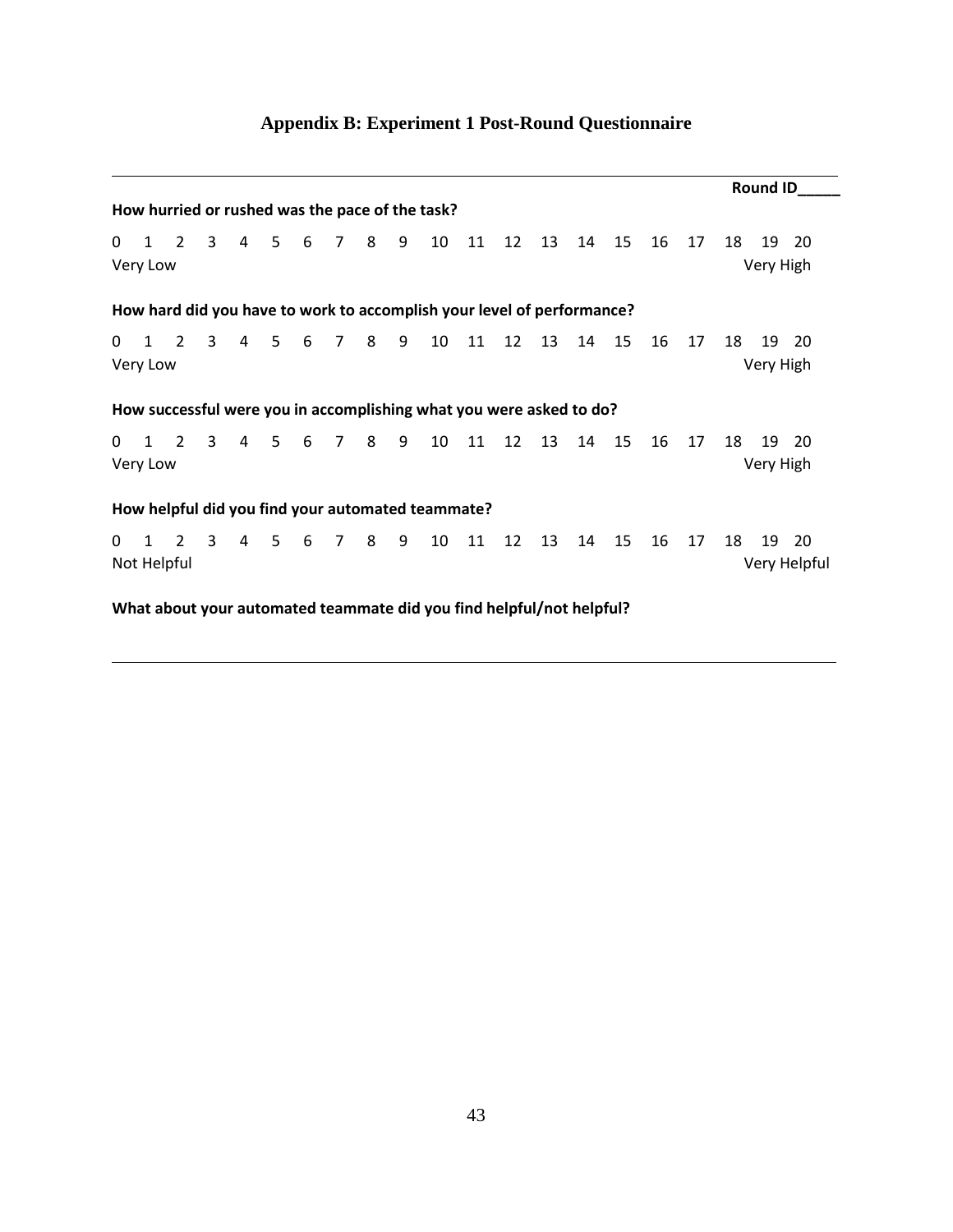<span id="page-54-0"></span>

|              |                                |                                                                        |                |                |                |                 |                |   |   |                                     |    |    |    |    |    |    |    | Round ID_                     |
|--------------|--------------------------------|------------------------------------------------------------------------|----------------|----------------|----------------|-----------------|----------------|---|---|-------------------------------------|----|----|----|----|----|----|----|-------------------------------|
|              |                                | How mentally demanding was the task?                                   |                |                |                |                 |                |   |   |                                     |    |    |    |    |    |    |    |                               |
| 0            | $\mathbf{1}$<br>Very Low       | $\overline{2}$                                                         | $\overline{3}$ | $\overline{4}$ | 5 <sub>1</sub> | $6\overline{6}$ | 7 <sup>7</sup> | 8 | 9 | 10                                  | 11 | 12 | 13 | 14 | 15 | 16 | 17 | 18<br>19 20<br>Very High      |
|              |                                | How physically demanding was the task?                                 |                |                |                |                 |                |   |   |                                     |    |    |    |    |    |    |    |                               |
| 0            | $\mathbf{1}$<br>Very Low       | $\overline{2}$                                                         | 3              |                | 4 5            | $6\overline{6}$ | 7 <sup>7</sup> | 8 | 9 | 10                                  | 11 | 12 | 13 | 14 | 15 | 16 | 17 | 18<br>19<br>- 20<br>Very High |
|              |                                | How hurried or rushed was the pace of the task?                        |                |                |                |                 |                |   |   |                                     |    |    |    |    |    |    |    |                               |
| $\mathbf{0}$ | $\mathbf{1}$<br>Very Low       | $\overline{2}$                                                         | 3 <sup>7</sup> | 4              | 5 <sub>1</sub> | 6               | 7 <sup>7</sup> | 8 | 9 | 10                                  | 11 | 12 | 13 | 14 | 15 | 16 | 17 | 18<br>19<br>20<br>Very High   |
|              |                                | How successful were you in accomplishing what you were asked to do?    |                |                |                |                 |                |   |   |                                     |    |    |    |    |    |    |    |                               |
| 0            | $\mathbf{1}$<br><b>Success</b> | $\overline{2}$                                                         | 3              | $\overline{4}$ | 5              | 6               | $\overline{7}$ | 8 | 9 | 10                                  | 11 | 12 | 13 | 14 | 15 | 16 | 17 | 18<br>19 20<br>Failure        |
|              |                                | How hard did you have to work to accomplish your level of performance? |                |                |                |                 |                |   |   |                                     |    |    |    |    |    |    |    |                               |
| 0            | $\mathbf{1}$<br>Very Low       | $\overline{2}$                                                         | 3              | $\overline{4}$ | 5              | 6               | $\overline{7}$ | 8 | 9 | 10                                  | 11 | 12 | 13 | 14 | 15 | 16 | 17 | 18<br>19<br>- 20<br>Very High |
|              |                                | How insecure, discouraged, irritated, stressed, and annoyed were you?  |                |                |                |                 |                |   |   |                                     |    |    |    |    |    |    |    |                               |
| 0            | $\mathbf{1}$<br>Very Low       | $\overline{2}$                                                         | 3              | $\overline{4}$ | 5              | 6               | $\overline{7}$ | 8 | 9 | 10                                  | 11 | 12 | 13 | 14 | 15 | 16 | 17 | 18<br>19<br>20<br>Very High   |
|              |                                | How helpful did you find your automated teammate?                      |                |                |                |                 |                |   |   |                                     |    |    |    |    |    |    |    |                               |
| 0            | $\mathbf{1}$                   | $\overline{2}$<br>Not Helpful                                          | $3^{\circ}$    |                |                |                 |                |   |   | 4 5 6 7 8 9 10 11 12 13 14 15 16 17 |    |    |    |    |    |    |    | 18<br>19 20<br>Very Helpful   |
|              |                                | What about your automated teammate did you find helpful/not helpful?   |                |                |                |                 |                |   |   |                                     |    |    |    |    |    |    |    |                               |

# **Appendix C: Experiment 2 Post-Round Questionnaire**

# **What strategy did you employ to obtain a high score?**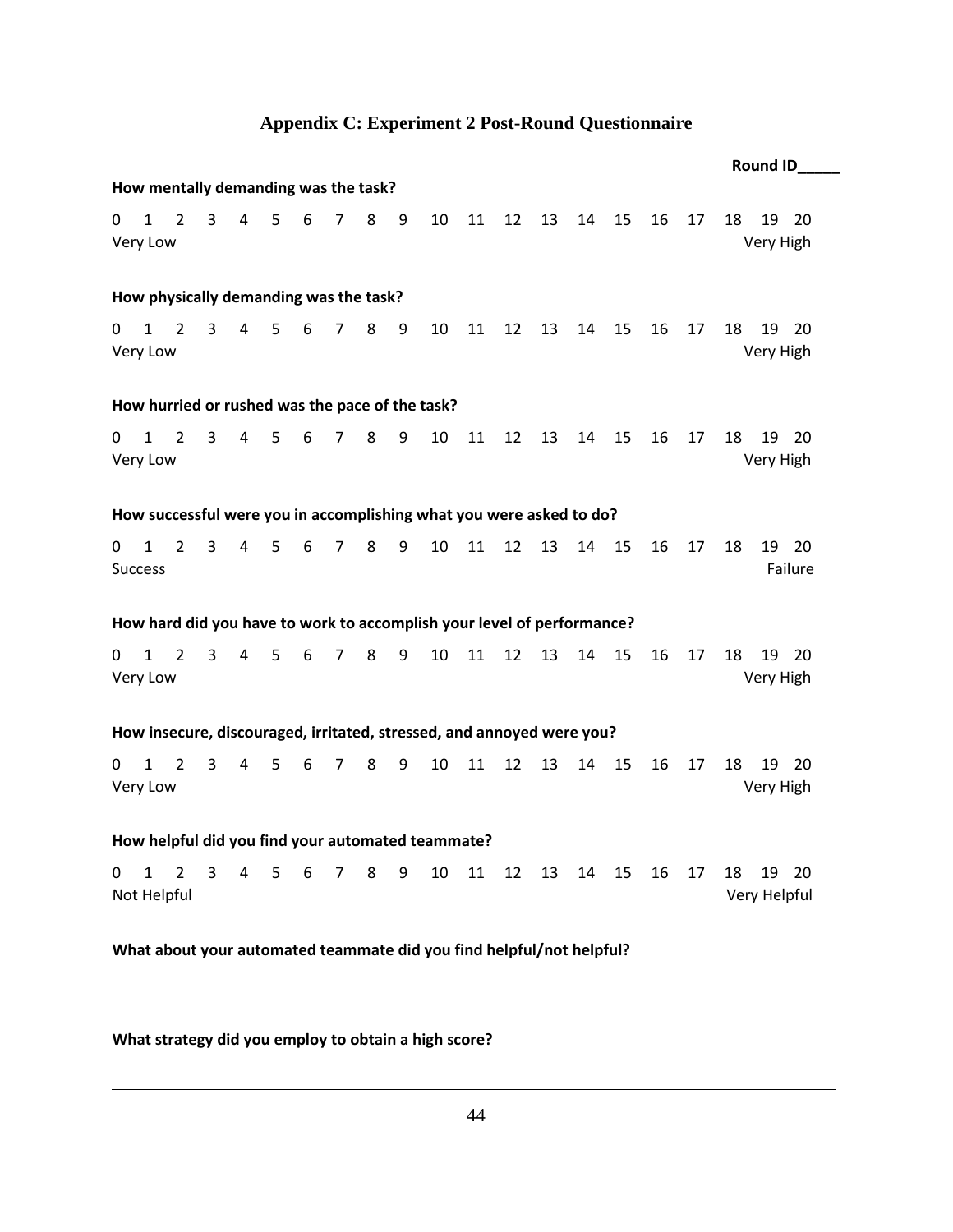**Appendix D: Experiment 2 Post-Experiment Questionnaire**

**Post Experiment Questionnaire**

<span id="page-55-0"></span>**Did you find your first or second teammate to be more helpful? Why?**

**Did you find your first or second teammate more effective in maintaining a constant level of effort? Why?**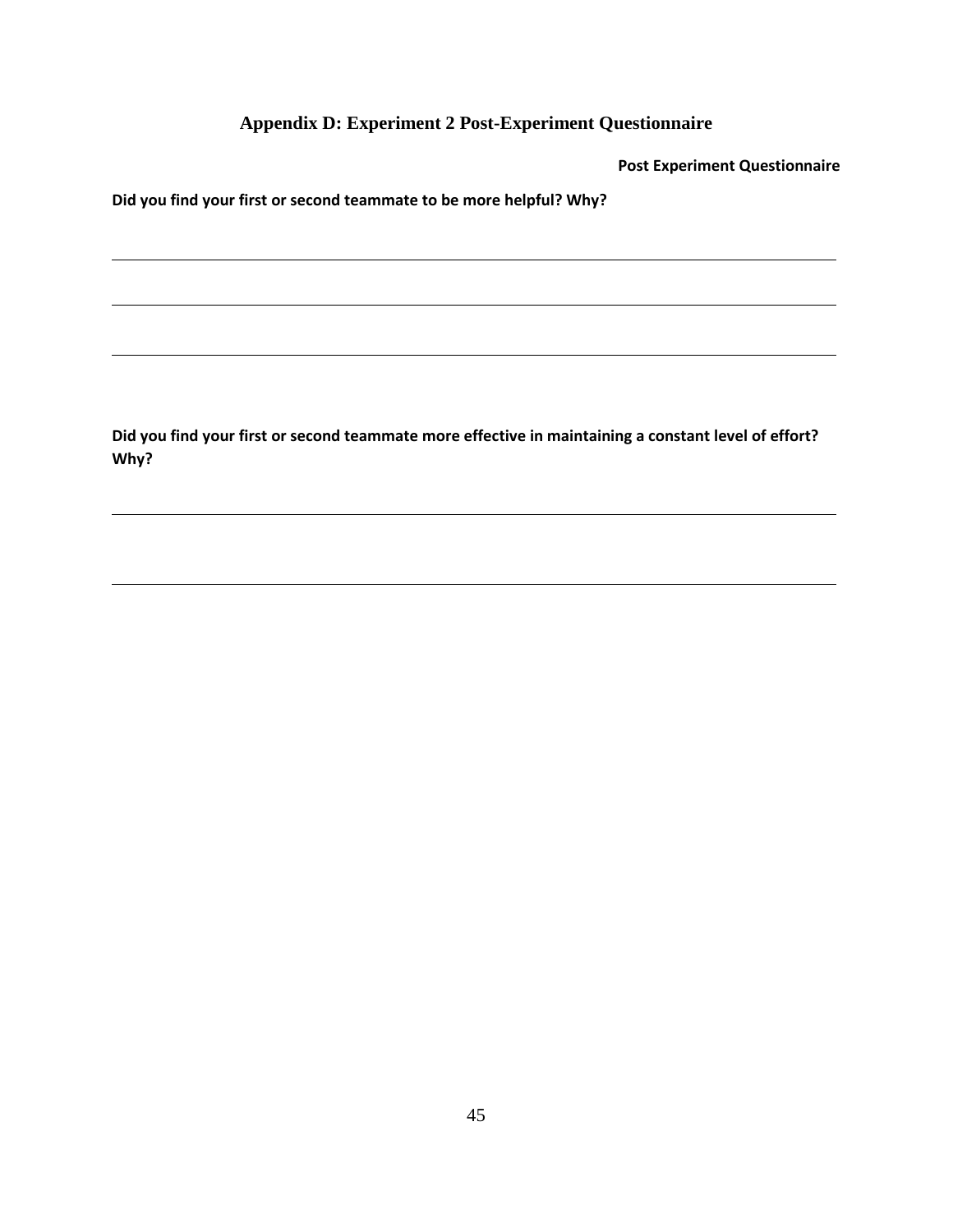# **Appendix E: Proctor Script**

<span id="page-56-0"></span>*<When it is time to begin the experiment, Proctor ensures tutorial game 1 is pre-loaded into Space Navigator>*

# <*Proctor places tablet in front of participant with Main Menu Screen open>*

This experiment utilizes a tablet based application game called "Space Navigator." The goal of Space Navigator is to achieve the highest game score possible. I will now demonstrate to you how to play this game.

#### <*Proctor presses play>*

These moving objects are ships. <*Proctor points to ships>.* These large stationary objects that are red, blue, green, or yellow are planets <*Proctor points to planets>.* Smaller stationary brown objects with white orbs are bonuses. <*Proctor points to bonuses>.* The object of the game is to obtain the most points possible. Points are obtained by getting ships to intersect with planets of their corresponding color or ships of any color to intersect with bonuses. Ships are moved by drawing a path with your finger. *<Proctor demonstrates how to draw with finger or stylus>.* Paths can then be drawn to the corresponding planet. *<Proctor draws path from ship to planet, waits until intersection>.* Routes can be redrawn for a ship as many times as you desire. Notice how the intersection of a planet and ship of the same color results in 100 points. This same process would work for bonuses and result in 50 points <*Proctor draws path from ship to bonus>*. If ships collide however, the result is a loss of 200 points, 100 points for each ship. *<Proctor demonstrate two ships colliding>*. Furthermore, notice how ships will not explode when intersecting planets of opposite colors. <*Proctor demonstrates ship and planet of different colors colliding.*> Moreover, when a ship flies off screen without a route, no points are lost, but that specific ship is no longer a part of the game. *<Proctor demonstrates ship flying off screen.>* Notice that your current score is visible in the top left corner of the screen. Time remaining is in the top right corner of the screen.

# *<Proctor loads tutorial game 2 containing a straight-line agent into Space Navigator and presses play, then waits for an agent to draw a path>*

Now, you aren't playing this game alone! You will have an automated teammate that is designed to assist in your performance throughout the game. Notice how if you do not input a path, your teammate draws a straight-line to a planet for you. Notice that this line does not navigate towards any bonuses or around any ships. Furthermore, your teammate only draws a line once per ship. Once you draw or redraw a path, your teammate will no longer provide assistance for that ship. This concludes the demonstration of Space Navigator, do you currently have any questions?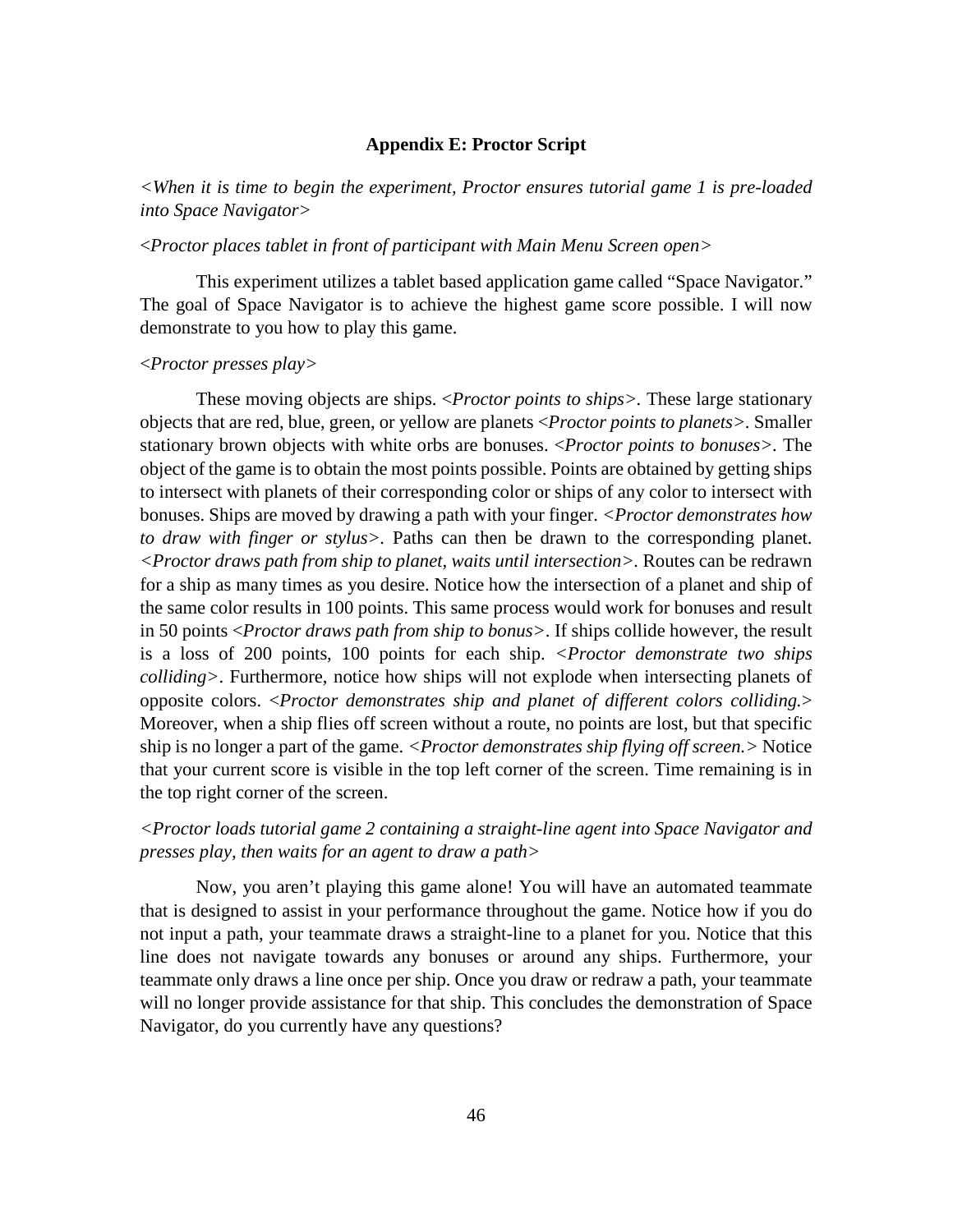For this experiment, you will have two types of teammates assisting you.\*\* You will have the opportunity to play a practice round with each teammate. Upon completion of the practice rounds, you will play an official round with each teammate. The order in which you play with each teammate is random. Upon completion of each round, please hand the tablet back to me. Upon completion of the practice games, we will play two official rounds. To reiterate, each round will utilize a teammate that implements a different strategy to assist you. I will let you know when the official rounds are about to begin. Before we go any further, are there any questions that you have?

# *<Proctor answers any questions and shows NASA-TLX to participant>*

This questionnaire will be given upon completion of each round of Space Navigator. Please follow the directions for each question and circle the number you feel is appropriate. *<Proctor notates proper way to mark NASA-TLX>.* We are now going to begin the official portion of the experiment. Please hand the tablet back to me when the round ends.

# *<Proctor conducts experiments>*

# *<Experiment concludes>*

This experiment has concluded. Thank you for your participation! Results of the study will be published upon research completion. If you are interested in finding out the results, I can notify you upon research completion. Furthermore, you can stop by this lab to check high scores as often as you would like. For reference, your ID is \_\_\_\_\_\_\_.

\*\* *<For Experiment 2, refer to Appendix F and continue there before returning to this script.>*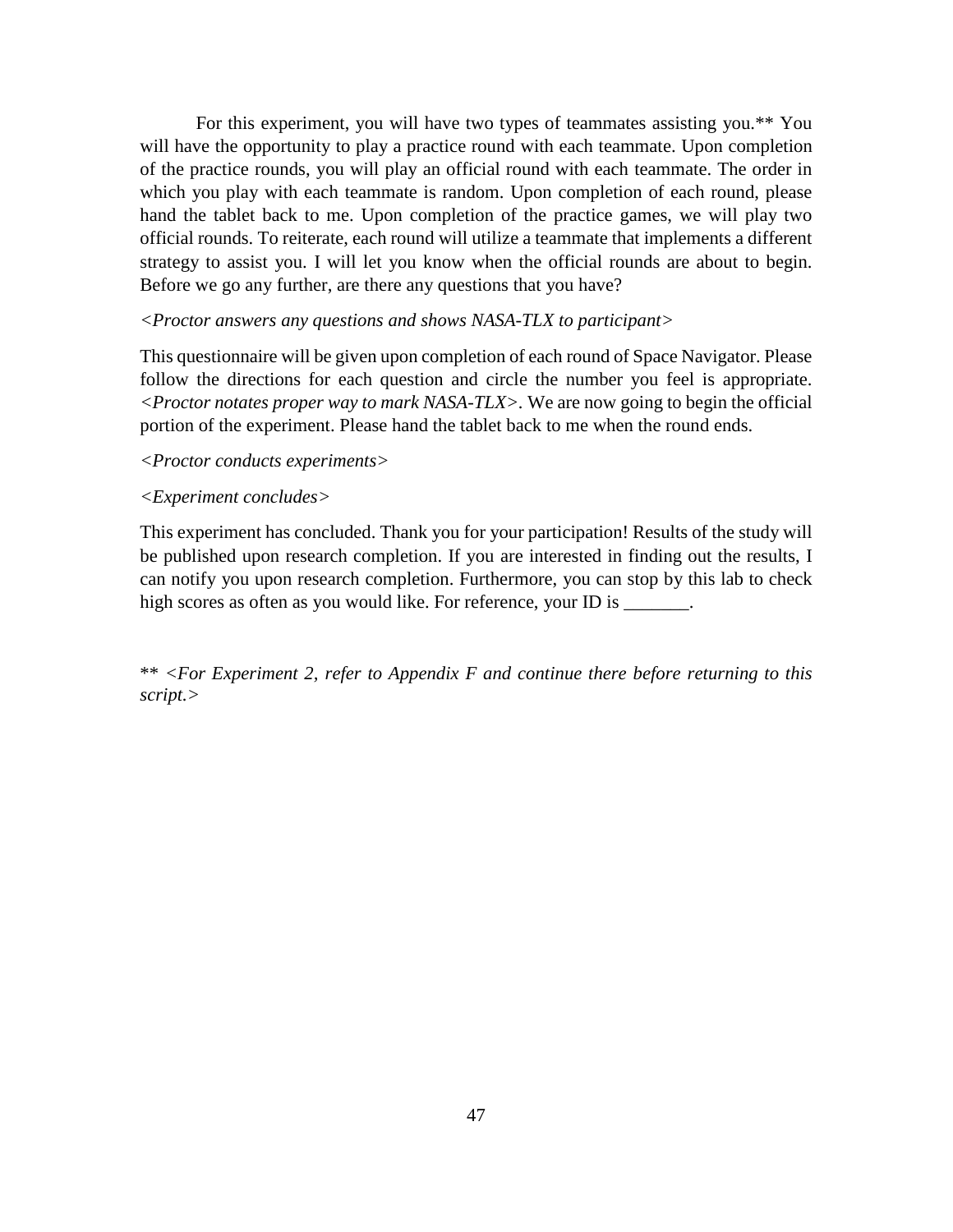# **Appendix F: Proctor Explanation of Automated Teammate Functionality**

# <span id="page-58-0"></span>Information provided to participant before introducing teammate in the Space Nav tutorial:

You will be working with two teammates. One teammate will respond based on the rate at which ships appear. In other words, it will respond more rapidly as ships appear at a faster rate and less rapidly as ships appear at a slower rate. The other teammate will respond at the same rate throughout the entire game. In other words, it will maintain a constant response time as ships appear both more and less rapidly on-screen.

# Information provided to participant before fixed ART teammate practice and official rounds:

You will now be working with your constant response teammate. It will respond at the same rate throughout the entire round. In other words, it will maintain a constant response time as ships appear both more and less rapidly on-screen.

# Information provided to participant before variable ART teammate practice and official rounds:

You will now be working with your variable response teammate. It will respond based on the rate at which new ships appear. In other words, it will respond more rapidly as ships appear at a faster rate, and less rapidly as ships appear at a slower rate.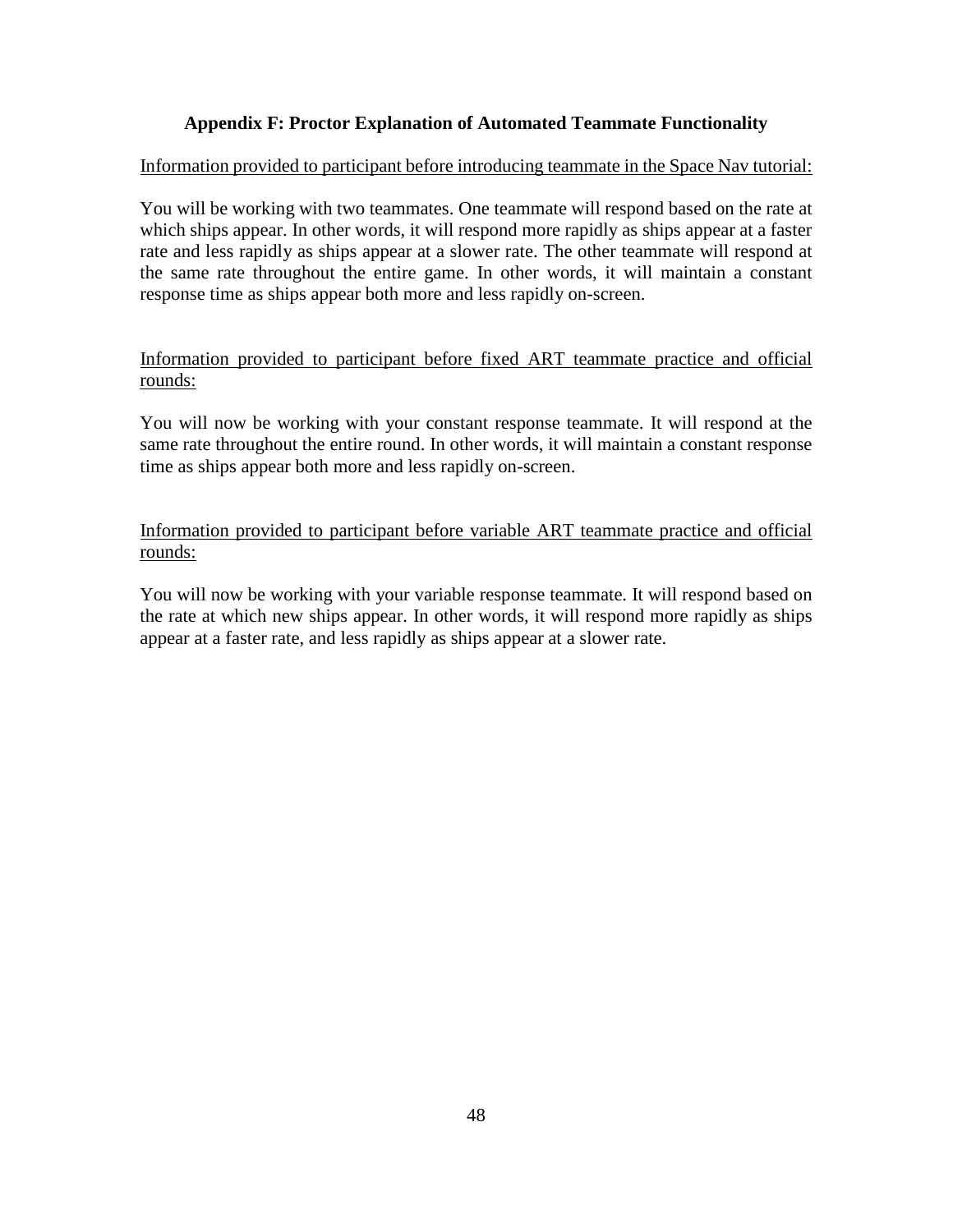#### **References**

- <span id="page-59-0"></span>Bindewald, J. M. (2015). *Adaptive Automation Design and Implementation*. *Theses and Dissertations*. Retrieved from https://scholar.afit.edu/etd/211
- Bindewald, J. M., Miller, M. E., & Peterson, G. L. (2014). A function-to-task process model for adaptive automation system design. *International Journal of Human-Computer Studies*, *72*(12), 822–834. https://doi.org/10.1016/j.ijhcs.2014.07.004
- Bindewald, J. M., Miller, M. E., & Peterson, G. L. (2019). Creating Effective Automation to Maintain Explicit User Engagement. *International Journal of Human-Computer Studies*.
- Department of Defense: Defense Science Board. (2012). Task Force Report: The role of autonomy in DoD Systems. Washington, D.C.: Office of the Under Secretary of Defense for Acquisition, Technology and Logistics.
- Endsley, M. R. (2015). *Autonomous Horizons: System Autonomy in the Air Force - A Path to the Future (Vol 1)*. Retrieved from https://www.af.mil/Portals/1/documents/SECAF/AutonomousHorizons.pdf
- Fahey, K. M., & Miller, M. J. (2017). Unmanned Systems Integrated Roadmap 2017- 2042. Department of Defense.
- Gettinger, D. (2017). *Drones in the Defense Budget: Navigating the Fiscal Year 2018 Budget Request*. Retrieved from http://interactive.africandefence.net/dronesinthedrc/?mc\_cid=5a72d197e1&mc\_eid= b57909e368
- Goodman, T. J. (2016). *Understanding Effects of Autonomous Agent Timing on Human-Agent Teams Using Iterative Modeling, Simulation and Human-in-the-Loop Experimentation*. Air Force Institute of Technology. Retrieved from http://www.dtic.mil/docs/citations/AD1054087
- Goodman, T. J., Miller, M. E., Rusnock, C. F., & Bindewald, J. M. (2017). Effects of agent timing on the human-agent team. *Cognitive Systems Research*, *46*, 40–51. https://doi.org/10.1016/j.cogsys.2017.02.007
- Kearns, K. (2015). RFI: Autonomy for Loyal Wingman. Air Force Research Laboratory (AFRL).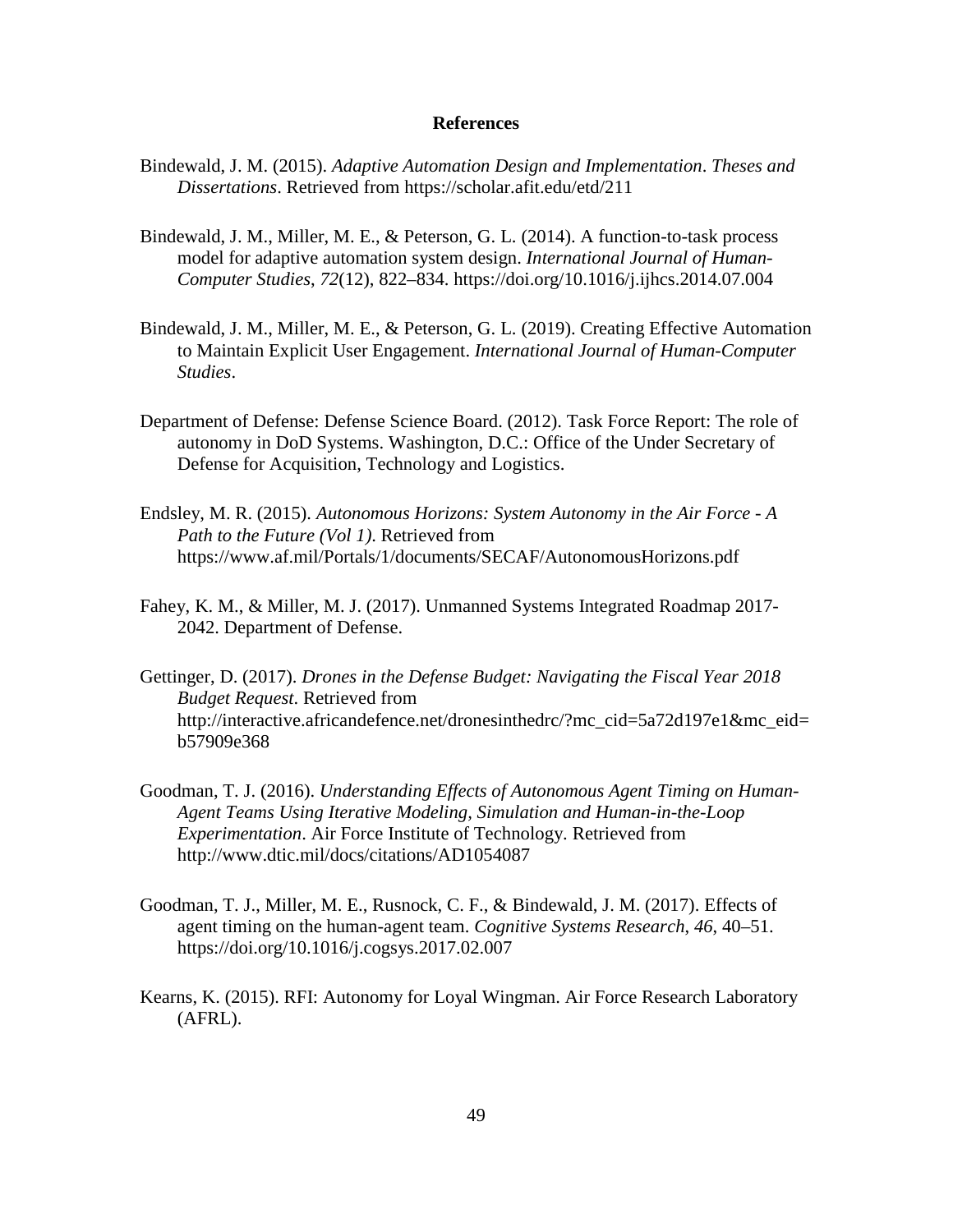- Parasuraman, R. (2008). *Supporting Battle Management Command and Control: Designing Innovative Interfaces and Selecting Skilled Operators*. Fairfax, VA. Retrieved from http://www.dtic.mil/docs/citations/ADA480645
- Raibert, M., Blankespoor, K., Nelson, G., & Playter, R. (2008). Bigdog, the Rough-Terrain Quadruped Robot. In *unair.ac.id*. Seoul, Korea. Retrieved from http://web.unair.ac.id/admin/file/f\_7773\_bigdog.pdf
- Schneider, M. F., Bragg, I. L., Henderson, J. P., & Miller, M. E. (2018). Human Engagement with Event Rate Driven Adaptation of Automated Agents. In *2018 IISE Annual Conference*. Orlando, FL.
- Sterling, L., & Taveter, K. (2009). *The art of agent-oriented modeling*. Cambridge, MA: The MIT Press.